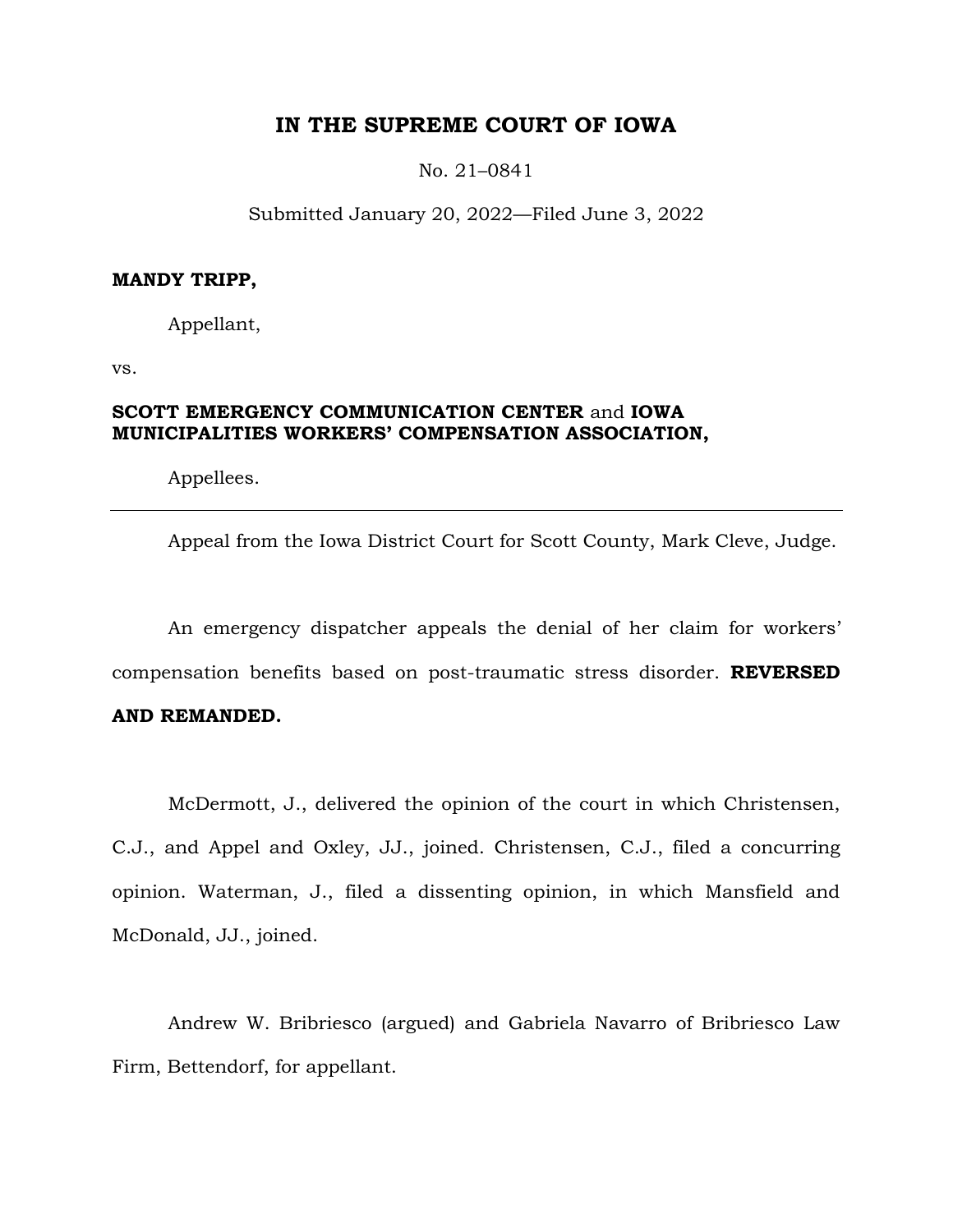Chandler M. Surrency (argued) and Jane V. Lorentzen of Hopkins & Huebner, P.C., Des Moines, for appellees.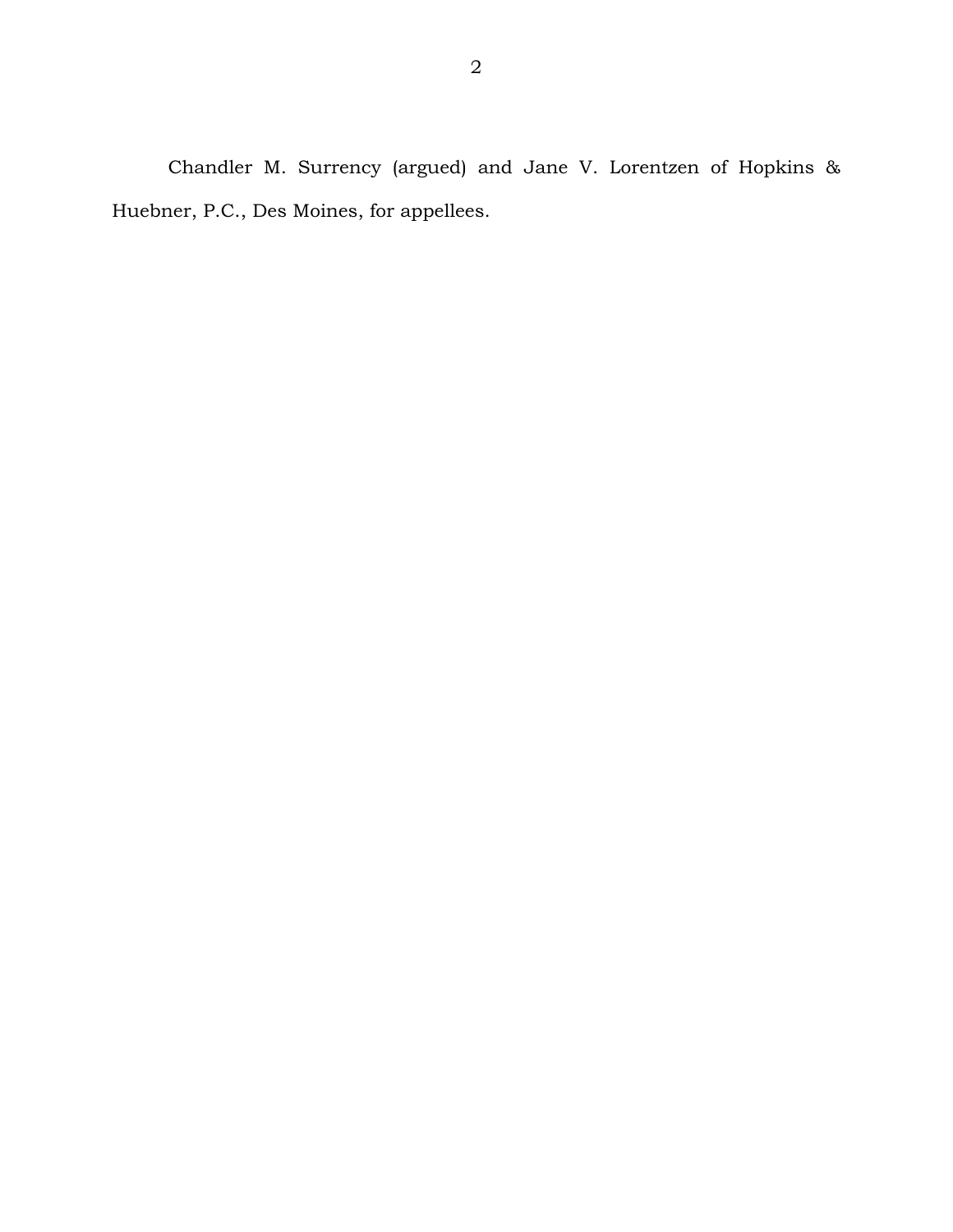### **McDERMOTT, Justice.**

This case requires us to determine whether Iowa's workers' compensation statute places on emergency responders a different, higher bar to be eligible for benefits for trauma-induced mental injuries suffered on the job than workers in other roles with identical injuries.

Mandy Tripp, a sixteen-year veteran of Scott County's emergency dispatch system, answered a 911 call from a woman screaming over and over at a high pitch, "Help me, my baby is dead." The woman's screams continued for more than two minutes. Tripp eventually got the woman's address and dispatched first responders. She soon heard a report from a police officer that arrived on the scene about finding a dead infant that appeared to have been attacked with a claw hammer.

In the months that followed, Tripp couldn't shake the mother's screams from her mind or her ears. Loud noises, in particular, would trigger debilitating anxiety. Tripp sought medical help. A counselor and two doctors diagnosed her with PTSD resulting from the call. She was prescribed medication to address the PTSD and wore special headphones to drown out loud noises, sometimes even wearing special musicians' earplugs under larger noise-canceling headphones. It helped, but not enough. Tripp found herself unable to perform her job duties as an emergency dispatcher as she had before.

Iowa's workers' compensation law permits workers to receive compensation for injuries that they suffer arising from and in the course of their jobs. Injuries from mental trauma suffered on the job have long been recognized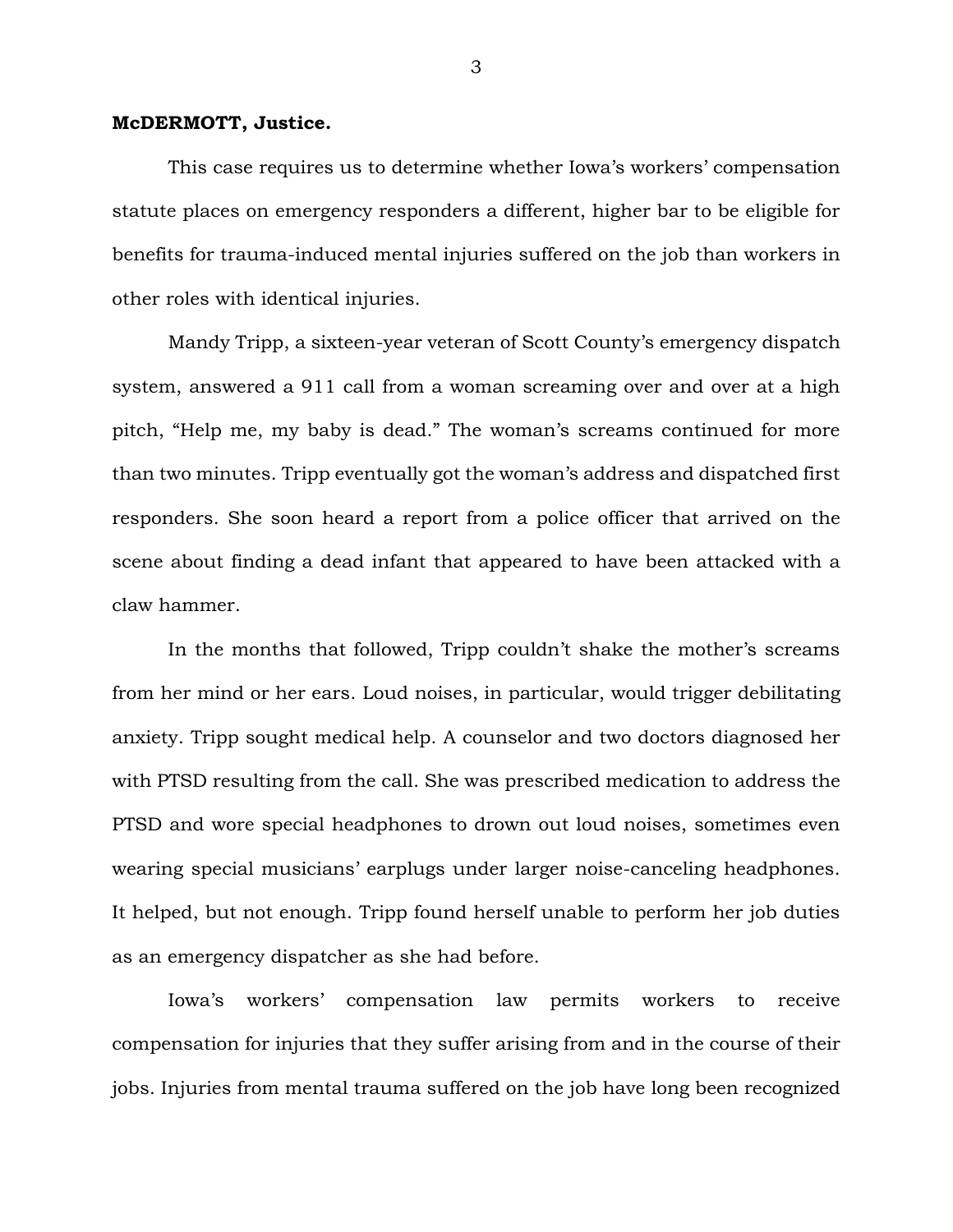as a basis to provide workers' compensation. But when Tripp applied for workers' compensation based on her PTSD, her request was denied. Tripp didn't satisfy the test of legal causation, according to the workers' compensation commissioner and district court, because 911 dispatchers routinely take calls involving death and traumatic injury, and the mother's harrowing call thus wasn't an "unexpected cause or unusual strain." Tripp appeals. Because Tripp has established that her PTSD resulted from a manifest happening of a sudden traumatic nature from an unexpected cause or unusual strain, we hold she is entitled to workers' compensation benefits.

I.

Tripp began her career as an emergency dispatcher in 2002, first with the Davenport Police Department and then (when the police department's emergency dispatch system later combined with the county's system) with the Scott County Emergency Communications Center (SECC). Tripp soon was tabbed to train other emergency dispatchers. In a typical workday, Tripp estimated that she answered anywhere from 50 to 200 calls, including 911 emergency and nonemergency calls and administrative calls. An average call lasts thirty-five seconds.

On September 30, 2018, Tripp answered a 911 call from a woman "screaming at a very high pitch, 'Help me, my baby is dead. Help me, my baby is dead,' over and over and over." The screaming continued for two minutes and fifteen seconds. Tripp struggled to calm the women enough to get an address to dispatch an ambulance. She ultimately got an address and transferred the call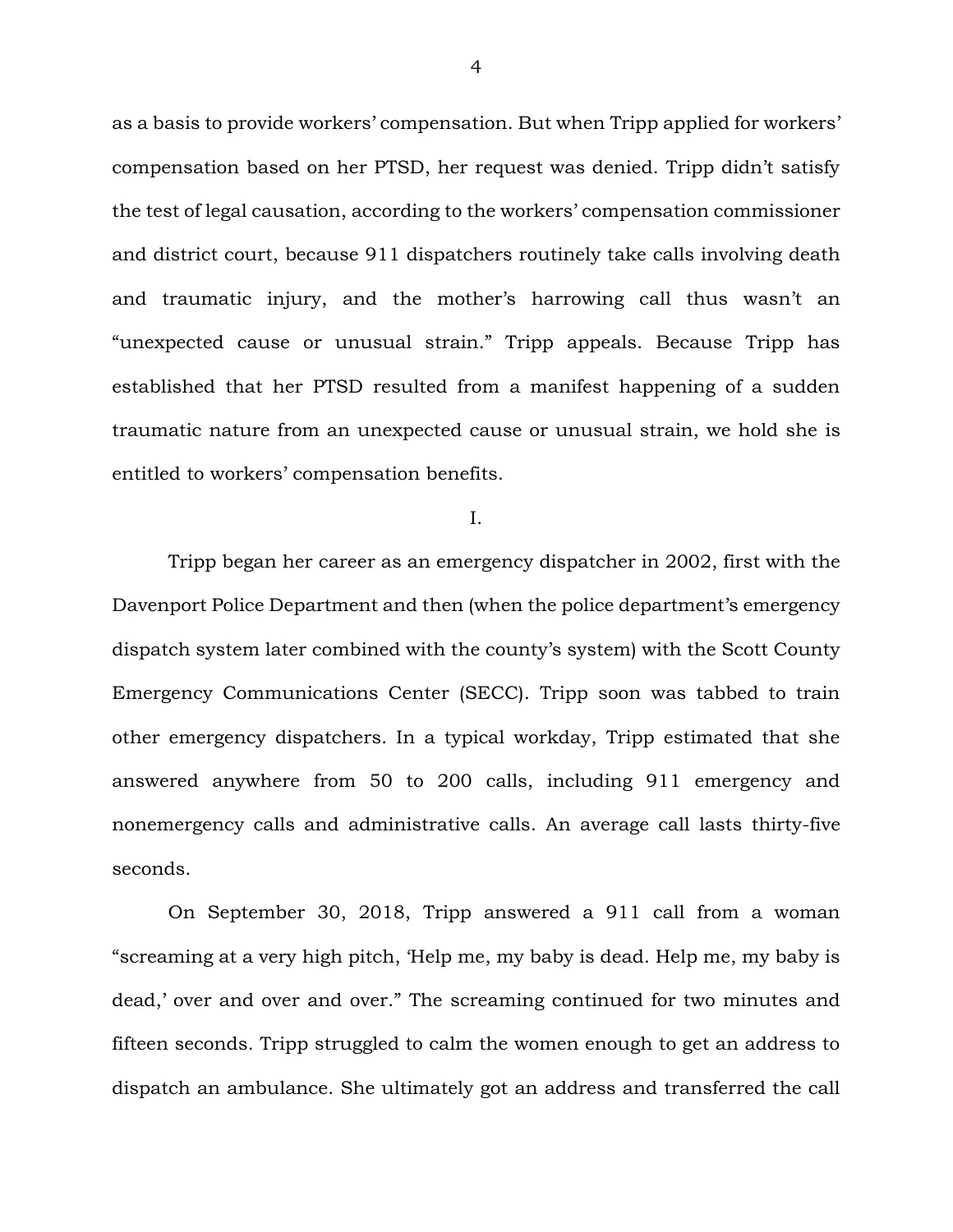to a medical dispatcher who tried to instruct the mother on lifesaving measures until the ambulance arrived.

Tripp continued to hear ongoing radio traffic about the incident after she transferred the call. She heard the medical dispatcher tell the mother how to perform CPR on an infant. She heard the emergency medics who arrived by ambulance at the scene say that "[r]igor was already set in." And she heard police officers talking about "a potential crime scene" at the mother's home. Injuries to the child's face, according to one investigating officer speaking over the radio, suggested that the child had been beaten with a claw hammer. All the while, the child's mother screamed in the background.

Tripp's supervisor asked Tripp if she needed a break. Tripp declined, responding that she "needed another call" to get the mother's screams "out of my head." Tripp texted her husband, Dennis, a Bettendorf Police Officer with twenty-three years' experience in law enforcement. She told him that she'd taken "a really bad phone call" and needed to talk to him just to hear another voice. It was, according to Dennis, the first time that she'd ever requested such a thing. Tripp remained at work and continued taking calls until her shift ended.

In the days that followed, Tripp was on the verge of tears, didn't want to answer calls, and didn't want to talk with anyone. Although she had taken emergency calls involving serious injuries to children in the past from people at the scene of fatal incidents, including three calls involving a dead infant, she had never before answered a call from a dead child's own mother. Tripp described the mother's screams as something beyond "normal" sounds: "guttural, awful."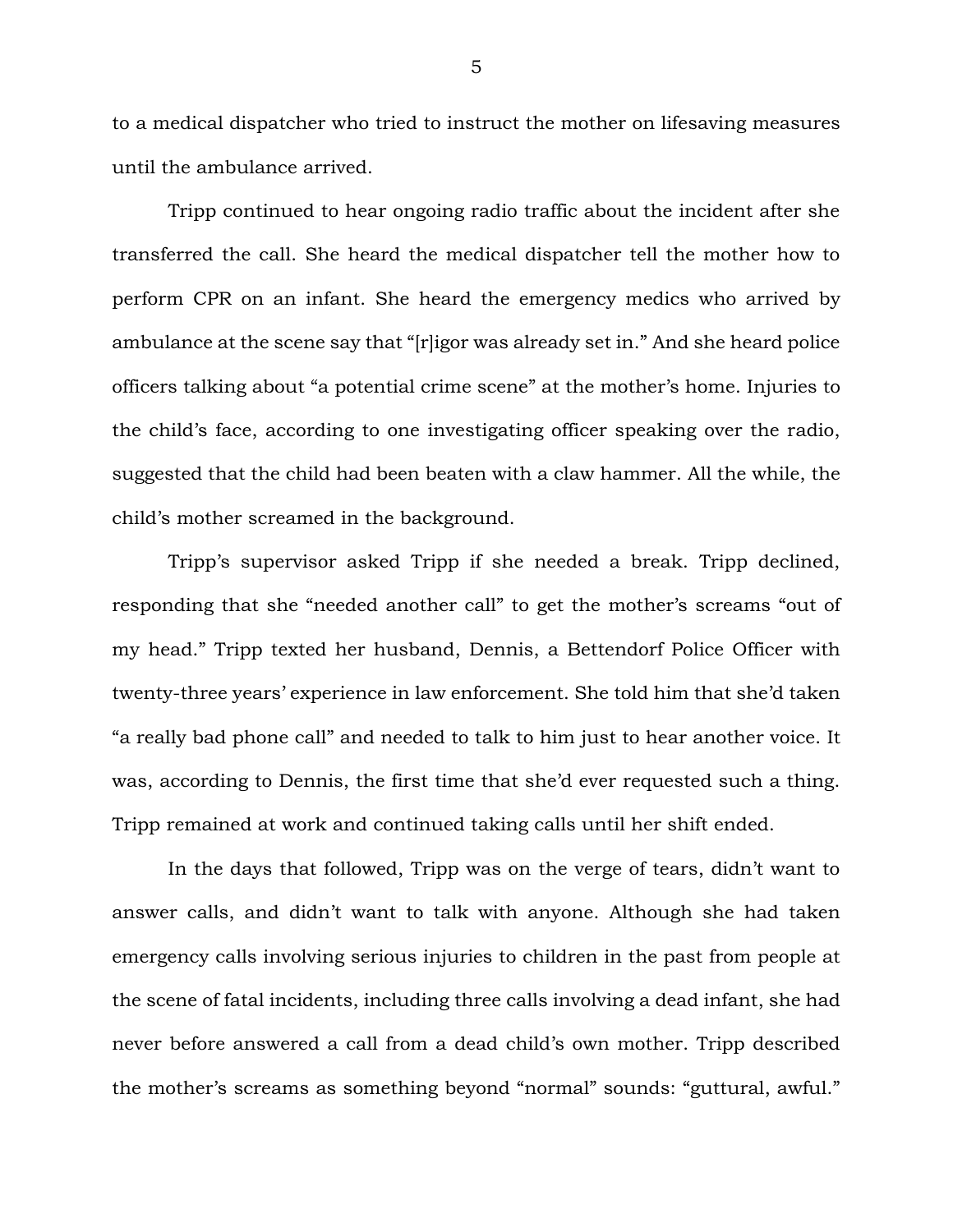Tripp confided to her supervisor and several coworkers that she was struggling to deal with the call. She found herself constantly crying, unable to process her emotions, wanting to sleep, and becoming socially withdrawn.

Tripp initially sought treatment with Lisa Beecher, a licensed mental health counselor, to help her address her mental health, which had been in a state of freefall since the call. Tripp's employer approved the visit. Tripp saw Beecher at least five times over about a three-week period. Beecher diagnosed Tripp with post-traumatic stress disorder, a mental health condition commonly referred to by its acronym: "PTSD." Tripp took two weeks off work at Beecher's suggestion. When she returned to work, she did so with restricted hours.

Beecher soon determined that Tripp's condition wasn't improving. Beecher referred her to a psychologist, Dr. Robert Gillespie, who had treated other Davenport first responders and police officers. Gillespie also diagnosed Tripp with PTSD. He instructed her to seek medication from her regular physician to treat it. Tripp's physician prescribed her an antidepressant. Tripp took the prescribed antidepressants and continued to see Beecher for counseling and Gillespie for psychotherapy to treat her PTSD.

Gillespie's notes of his meeting with Tripp in April 2019 (more than six months after the call) recount that Tripp had been having suicidal feelings at work but had been able to work through them. She continued to struggle with "heightened levels of emotional responsivity" brought on by certain sounds, particularly high-pitched voices. And she continued to experience episodic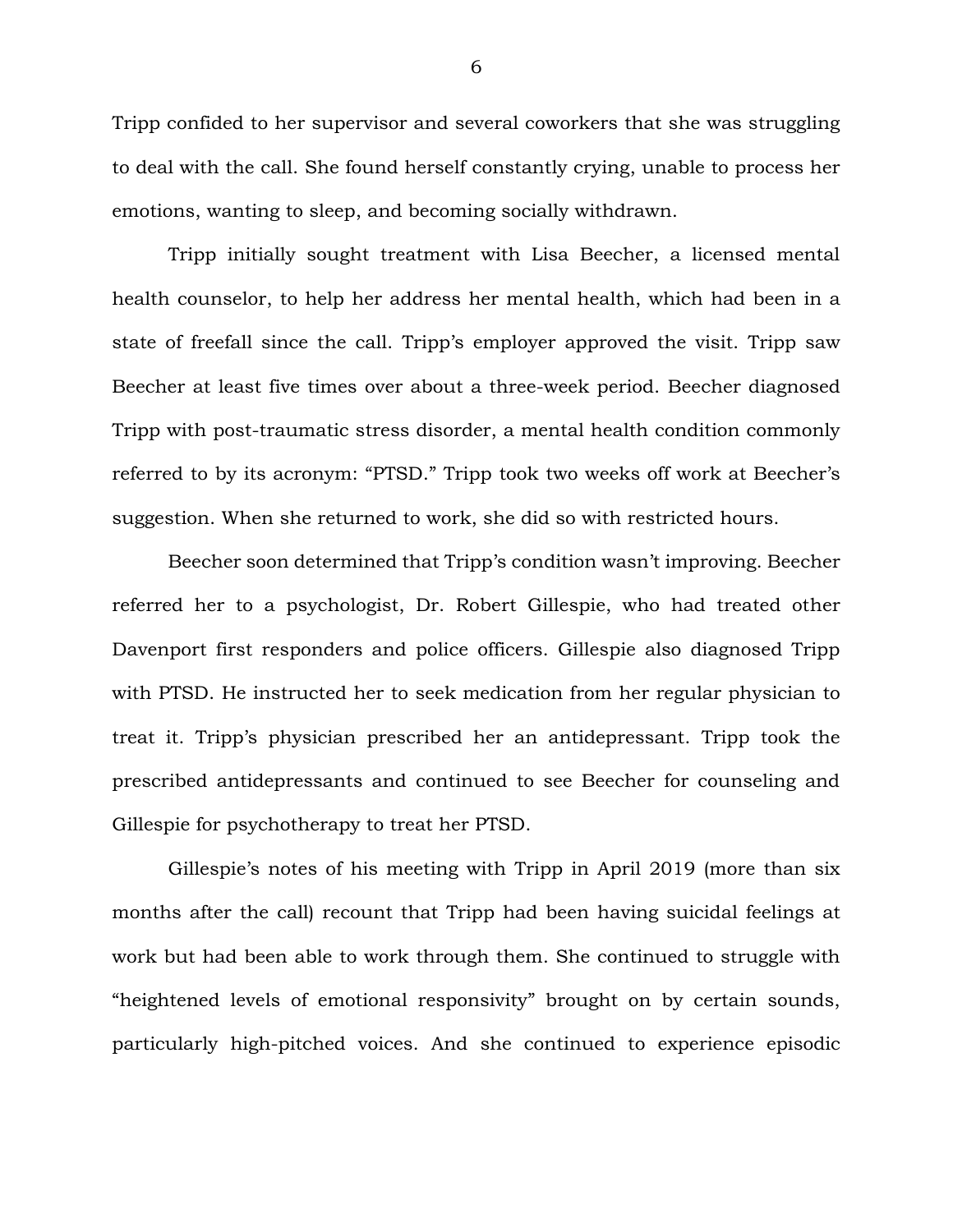recurrence of traumatic stress, but with some improvement in the frequency and intensity of the episodes.

In September 2019, another psychiatrist, Martin Carpenter, M.D., performed an independent psychiatric evaluation of Tripp for this litigation. He also diagnosed Tripp's condition as PTSD. Carpenter consulted the *Diagnostic and Statistical Manual of Mental Disorders* (the DSM-5), the fifth edition of a diagnosis manual for psychological disorders, in making his diagnosis. The DSM-5 states that PTSD can result from exposure "to actual or threatened death," either through directly experiencing a traumatic event or experiencing "repeated or extreme exposure to aversive details of" a traumatic event. Am. Psychiatric Ass'n, *Diagnostic and Statistical Manual of Mental Disorders* 271 (5th. ed. 2013). Carpenter recommended that Tripp, on top of her ongoing prescription drug treatment, use physical interventions to address her PTSD symptoms. Among other things, Carpenter recommended that she wear special earplugs to limit hearing loud noises, which were a significant trigger of anxiety since the incident.

Tripp filed an application for workers' compensation benefits based on her PTSD. At the evidentiary hearing, both Beecher and Gillespie's reports found that Tripp's PTSD resulted directly from her involvement in the traumatic events of the mother's 911 call. Gillespie noted that the fourth edition of the DSM "explicitly contemplates the exposure risk for first responders, such as 911 operators." Gillespie testified to his opinion that, by May 2019, Tripp had reached "maximum medical improvement"—in other words, had achieved all the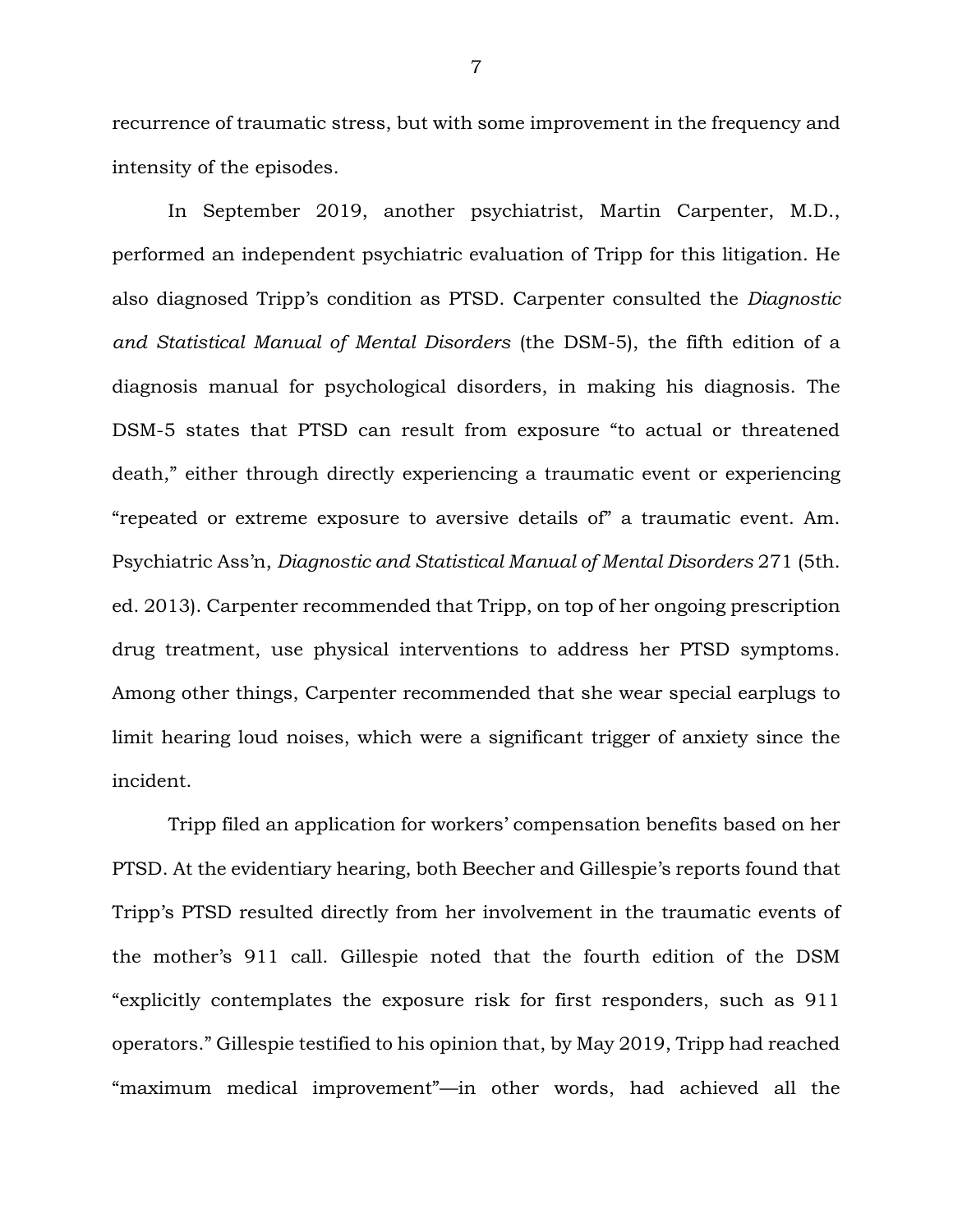improvement that she reasonably would ever be expected to achieve—as to her PTSD. Tripp's PTSD thus, according to Gillespie, constituted a "chronic episodic condition" resulting in a permanent disability.

Carpenter similarly found that Tripp's diagnosis resulted directly from the events of the mother's 911 call. He concluded that Tripp's condition satisfied the PTSD criteria in the DSM-5 as a "traumatic exposure" in which she experienced a mother's discovery of a dead child in vivid and disturbing fashion. Carpenter also agreed that Tripp had reached maximum medical improvement and that she'd need both ongoing pharmacological management and psychotherapy to treat her PTSD.

Tripp's employer, the SECC, contested her petition for workers' compensation and called three of Tripp's coworkers to testify at the evidentiary hearing: a medical dispatcher with twenty-four years' experience (in fact, the same medical dispatcher who instructed the mother on CPR), the SECC's director (who previously worked as a dispatcher), and the SECC's deputy director (who also previously worked as a dispatcher). Each testified to their belief that calls such as the one that brought on Tripp's PTSD weren't unusual or unexpected. They provided various estimates of similar calls based on their experience. One acknowledged that she'd fielded around 141,000 calls in her career and about a dozen involved an infant's death; another estimated she'd taken about 572,000 calls of which fifteen involved a child's death. Tripp's current supervisor testified that the SECC provided Tripp with accommodations for her PTSD, including light-duty work, changing her seating arrangement when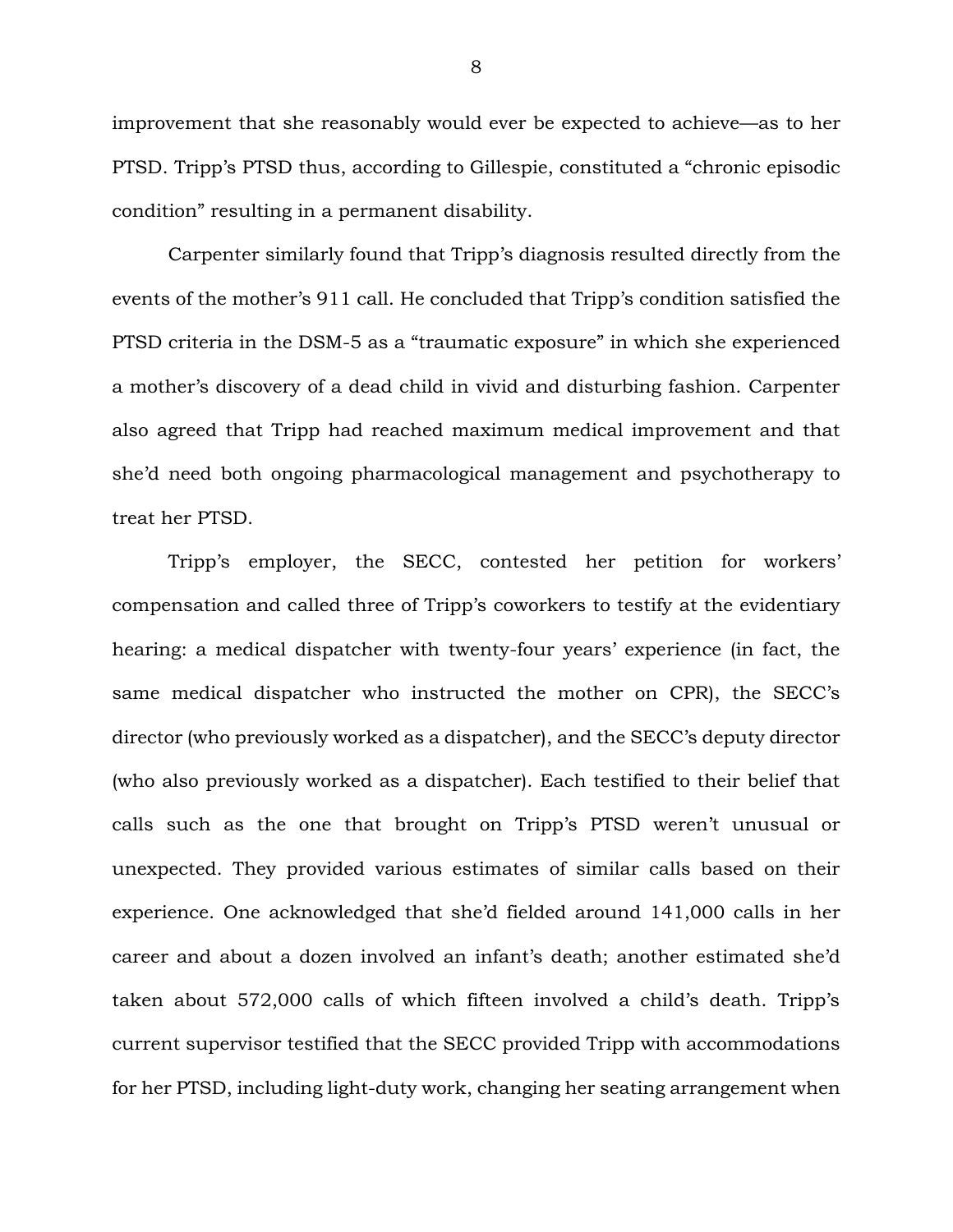possible, and allowing her to leave if she experiences an anxiety-triggering call. No witness disputed any testimony from Tripp's medical professionals.

Tripp agreed that fielding a 911 call from a distraught person was neither unexpected nor unusual in an emergency dispatcher's work and that speaking with crying or even incoherent callers was a normal part of the job. Tripp also acknowledged that she'd fielded traumatic calls since the incident, including a call involving the suicide of a teenager (which, as reported in Gillespie's notes, caused Tripp to hear the mother's screams in her head from the earlier call and to start crying). And despite her sensitivity to loud sounds since the call, Tripp had personally attended a large business convention, although she wore noisecanceling headphones on top of musician's earplugs during the convention. Tripp applied for a job as a librarian because of her sensitivity to sound. Tripp still tries, in her words, to "participate in life" despite her PTSD and wants to continue to work as an emergency dispatcher to the extent she's able to because she "love[s] the job."

Her husband Dennis testified that after the call, his wife had become withdrawn and unable to engage in many normal social activities, primarily because of her new sensitivity to loud sounds. Dennis saw some improvement in her condition from the psychotherapy and prescription drug treatments. He agreed that 911 operators anticipate taking emergency calls by nature of their jobs and agreed that a parent whose infant was dying would call 911 and be distraught. Dennis, for his part, has never in his career been called to respond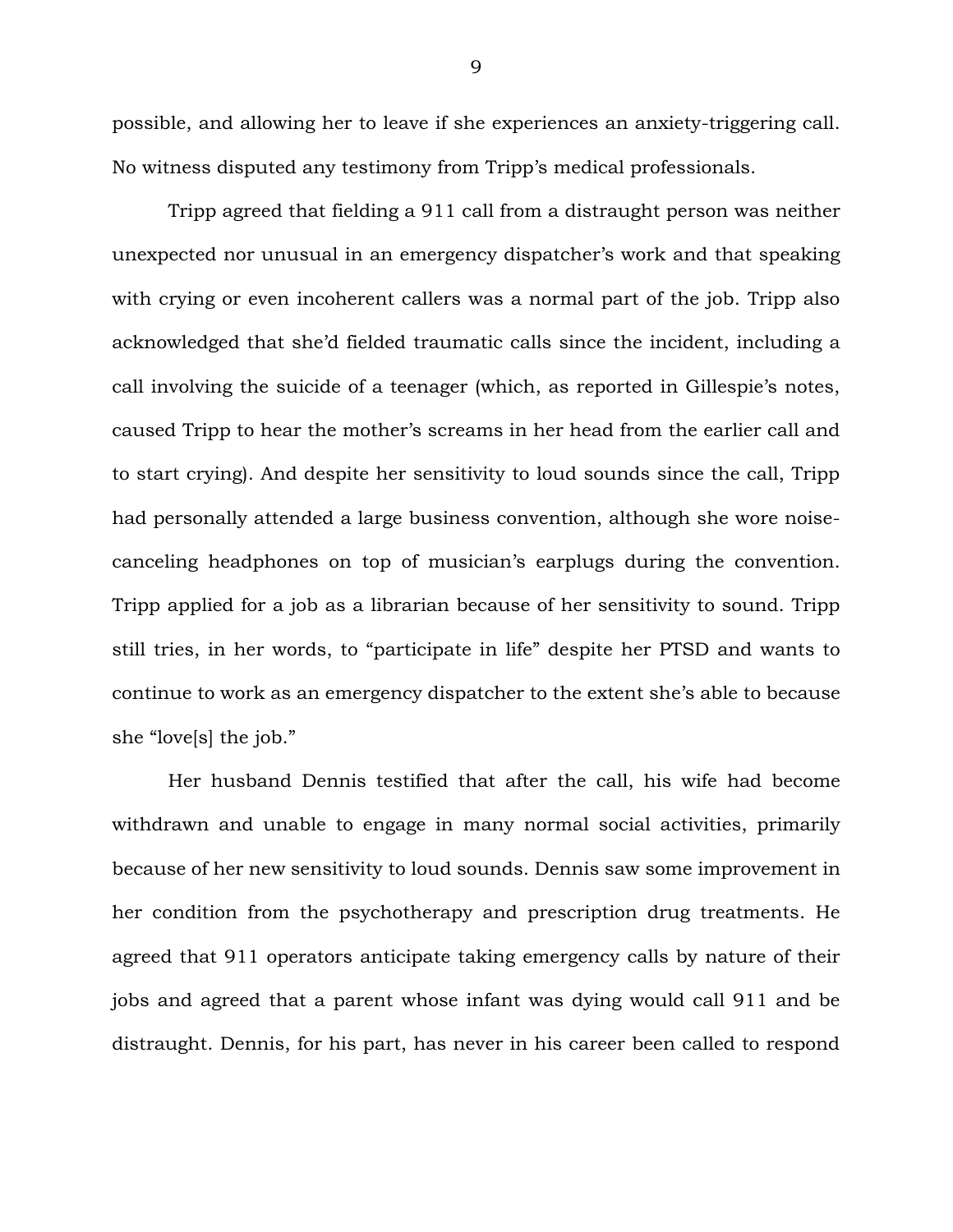to a matter involving a dead infant and would characterize such an event as unusual.

After hearing the evidence, the deputy workers' compensation commissioner denied Tripp's petition for benefits. Although acknowledging it was "a difficult case," the deputy commissioner held that because 911 dispatchers "routinely" take calls involving death and traumatic injuries, Tripp failed to prove that the PTSD-inducing call was "unusual" or "unexpected" as required under our court's prior mental injury cases. Tripp moved for rehearing, which the deputy denied. Tripp appealed to the workers' compensation commissioner, who affirmed the deputy's decision. Tripp then sought judicial review in the district court, which likewise affirmed the prior ruling. She appeals that ruling.

### II.

The parties disagree on our standard of review. Tripp argues that we review for legal error because the standard for establishing a purely mental injury is an issue of law. The SECC argues that we must defer to the commission because legal causation is based on findings of fact, which should be upheld as long as substantial evidence in the record supports those findings.

The commission's decision involves an application of law to the facts and thus presents a mixed question of law and fact. *Meyer v. IBP, Inc.*, 710 N.W.2d 213, 219 (Iowa 2006). If the claimed error pertains to the agency's findings of fact, then "the proper question on review is whether substantial evidence supported those" factual findings. *Id.* But if the claimed error pertains to the agency's interpretation of the law, then the question on review is whether the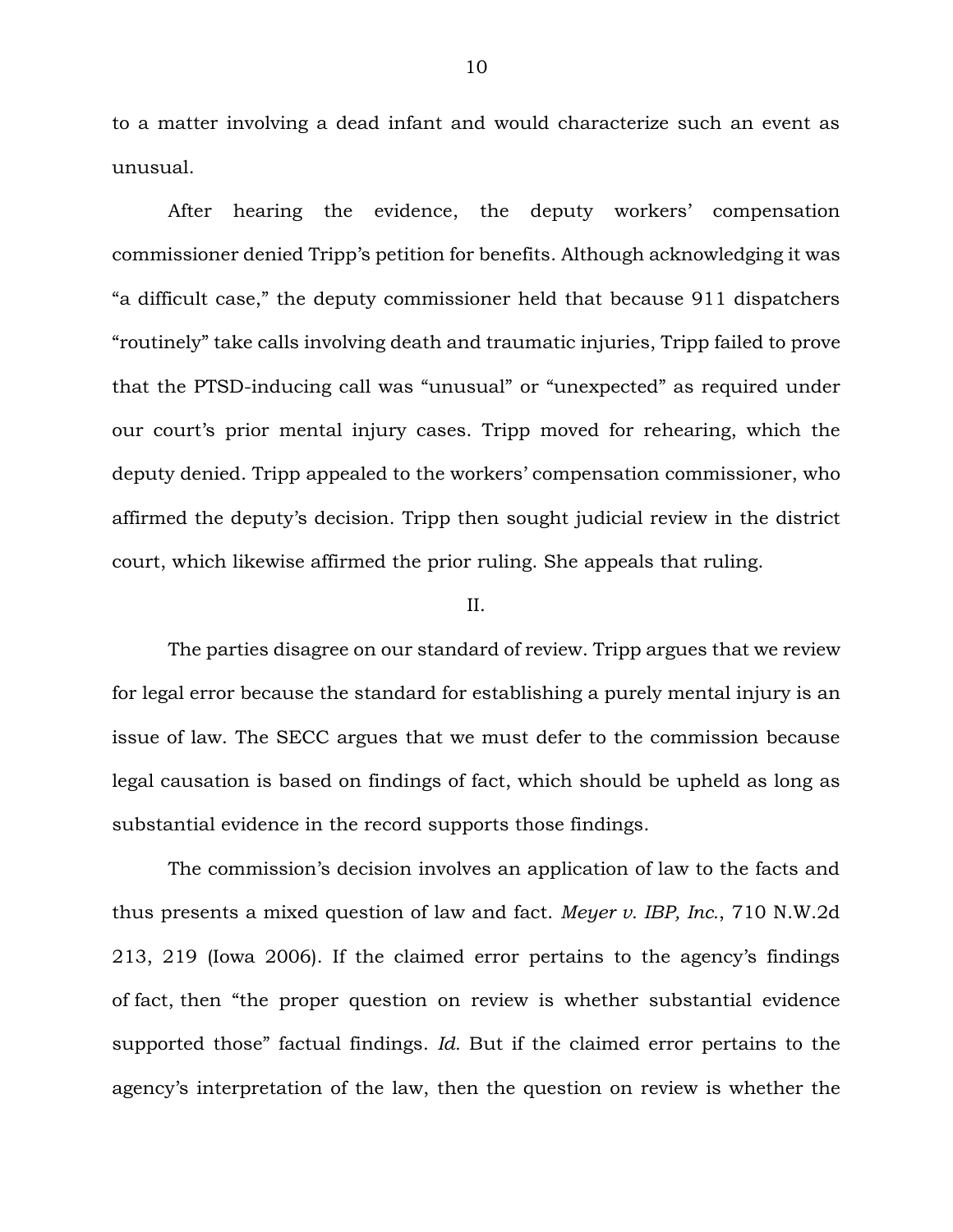agency's interpretation was wrong. *Id.* We don't defer to the commission's interpretation of the legal standard to prove a purely mental injury under Iowa law. *Dunlavey v. Econ. Fire & Cas. Co.*, 526 N.W.2d 845, 849 (Iowa 1995); *see also* Iowa Code § 17A.19(10)(*c*) (2019). That legal standard presents a legal question, and we're thus not bound by the agency's conclusions and instead substitute our own judgment. *Lakeside Casino v. Blue*, 743 N.W.2d 169, 173 (Iowa 2007).

#### III.

Iowa's workers' compensation system is a creature of statute, being both conceived and constructed by legislative action. *See Hansen v. State*, 91 N.W.2d 555, 556–57 (Iowa 1958). The system provides mutual benefits and tradeoffs for workers and employers. *Harned v. Farmland Foods, Inc.*, 331 N.W.2d 98, 100 (Iowa 1983) (en banc). Workers relinquish their right to sue the employer for damages on the condition that the employer promptly compensates workers for injuries that arise out of and in the course of employment regardless of fault. *Baker v. Bridgestone/Firestone*, 872 N.W.2d 672, 676–77 (Iowa 2015).

Our analysis centers on Iowa Code section 85.3(1), which establishes a worker's eligibility to receive, and an employer's duty to pay, workers' compensation. It states:

Every employer . . . shall provide, secure, and pay compensation according to the provisions of this chapter for any and all personal injuries sustained by an employee arising out of and in the course of the employment, and in such cases, the employer shall be relieved from other liability for recovery of damages or other compensation for such personal injury.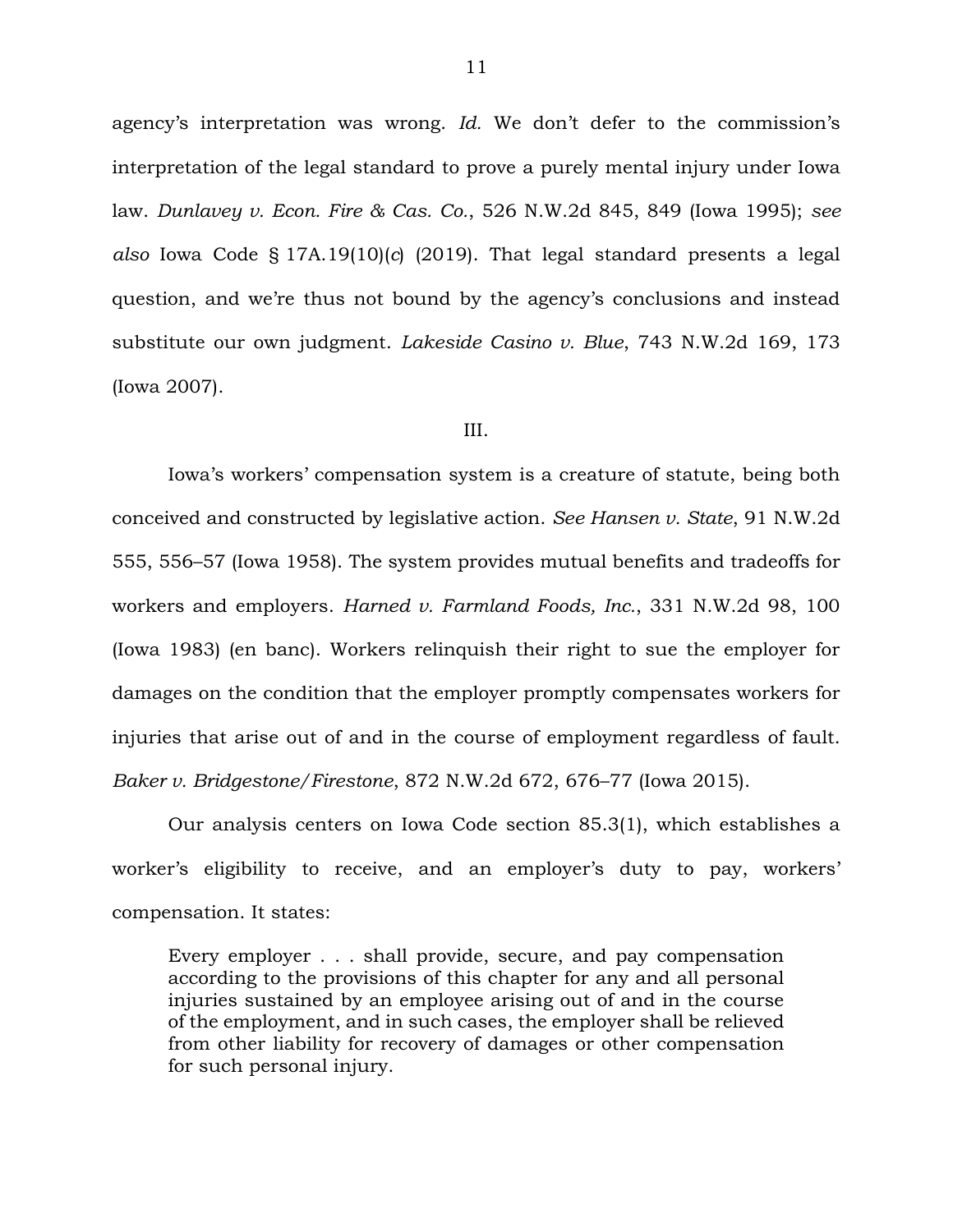Iowa Code § 85.3(1). Interpreting the plain language of the statute, the question presented in this appeal has two parts: (1) whether Tripp's PTSD is a "personal injury," and (2) whether she sustained it "arising out of and in the course of" her job as an emergency dispatcher. If the answer to both parts is yes, she's entitled to compensation; if not, then not.

Does Tripp's PTSD constitute a "personal injury" under the statute? The terms "injury" and "personal injury" are elaborated on, although not necessarily defined, in section 85.61(4). That section states that these terms "shall be construed as follows" and then states that "they shall include death resulting from personal injury" and "shall not include a disease unless it shall result from the injury and they shall not include an occupational disease." *Id.* § 85.61(4)(*a*), (*b*). Neither elaboration provides any help in this case since Tripp didn't die and her PTSD isn't a disease.

In *Dunlavey v. Economy Fire & Casualty Co.*, we analyzed whether an employee's "nontraumatic mental injury"—in that case, major depressive disorder—amounted to a "personal injury" under section 85.3(1). 526 N.W.2d at 849–53. The employer argued that, as a matter of public policy, we should refuse to recognize psychological injuries without an associated physical injury (referred to as a "mental-mental injury") because it would breed fraudulent and unverifiable workers' compensation claims by employees. *Id.* at 856. But after surveying cases from states around the country with similarly-worded workers' compensation statutes, finding no expression by the legislature in our statute to carve out a restriction for purely psychological injuries, and further finding "no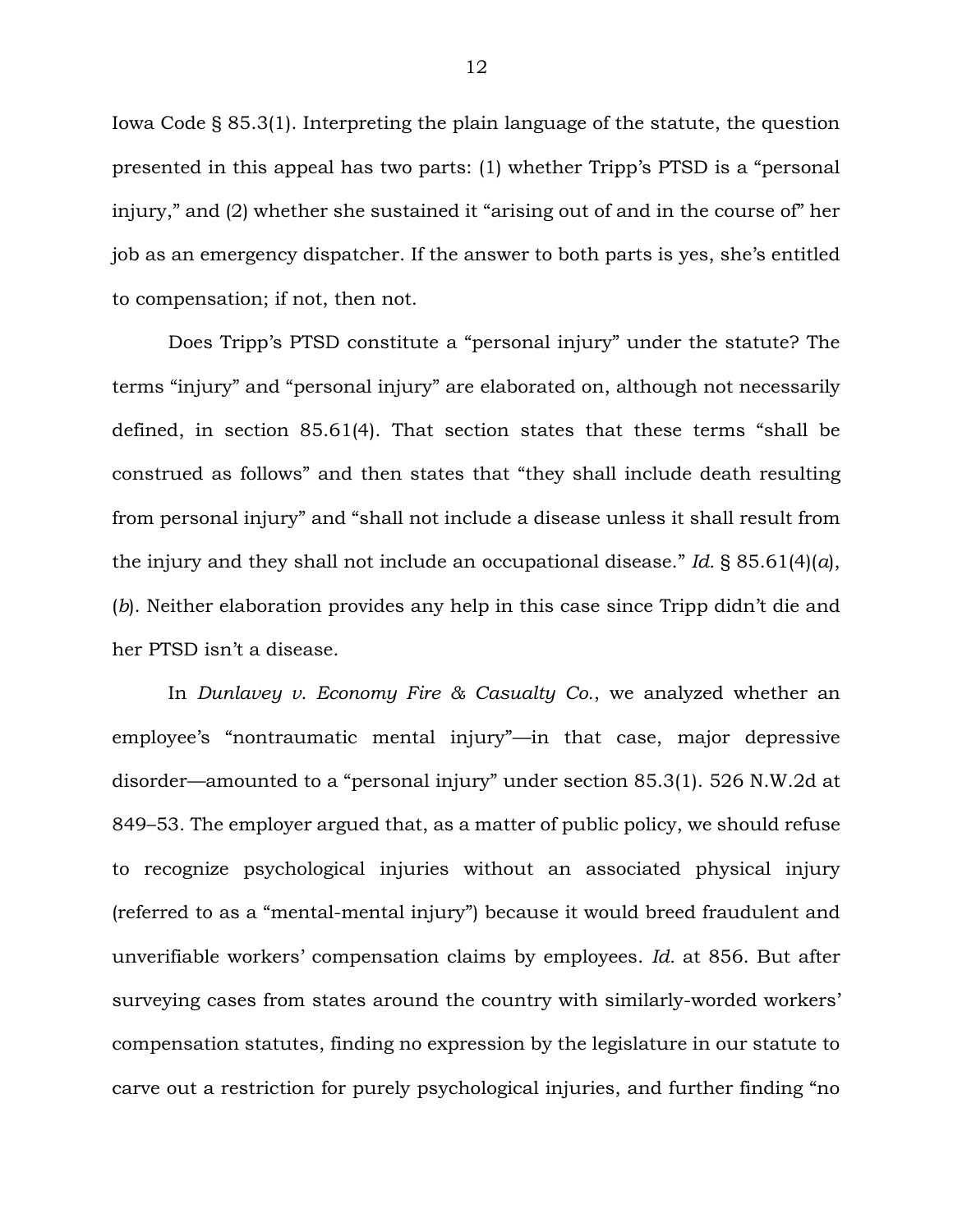really valid distinction between physical and 'nervous' injury," we held that psychological injuries met the definition of "personal injuries" under the statute. *Id.* at 851, 853 (quoting 1B Arthur Larson, *The Law of Workmen's Compensation* § 42.23(a), at § 7-906 (1993)). As to whether PTSD in particular qualifies, in *Brown v. Quik Trip Corp.*, we held that a convenience store clerk's PTSD diagnosis met the definition. 641 N.W.2d 725, 727–29 (Iowa 2002). Tripp's PTSD diagnosis thus likewise qualifies as a "personal injury" under the statute.

Turning to the second part of the statutory inquiry: Does Tripp's PTSD arise "out of and in the course of the employment"? In *Dunlavey*, we said that an employee seeking compensation for a mental injury required proof of both "medical causation" and "legal causation." 526 N.W.2d at 853. Medical causation requires the employee to show "that the alleged mental condition was in fact caused by employment-related activities." *Asmus v. Waterloo Cmty. Sch. Dist.*, 722 N.W.2d 653, 657 (Iowa 2006). Legal causation, on the other hand, requires the employee to show that the mental injury resulted from "workplace stress of greater magnitude than the day-to-day mental stresses experienced by other workers employed in the same or similar jobs, regardless of their employer." *Dunlavey*, 526 N.W.2d at 858.

But in *Brown*, we walked back part of the causation burden we'd previously imposed on employees in *Dunlavey*. 641 N.W.2d at 728–29. In *Brown*, we overturned the commissioner's denial of benefits for a convenience store clerk who developed PTSD after seeing a customer get shot and, about a week later, had been held up at work by an apparently armed robber. *Id.* at 726–27. We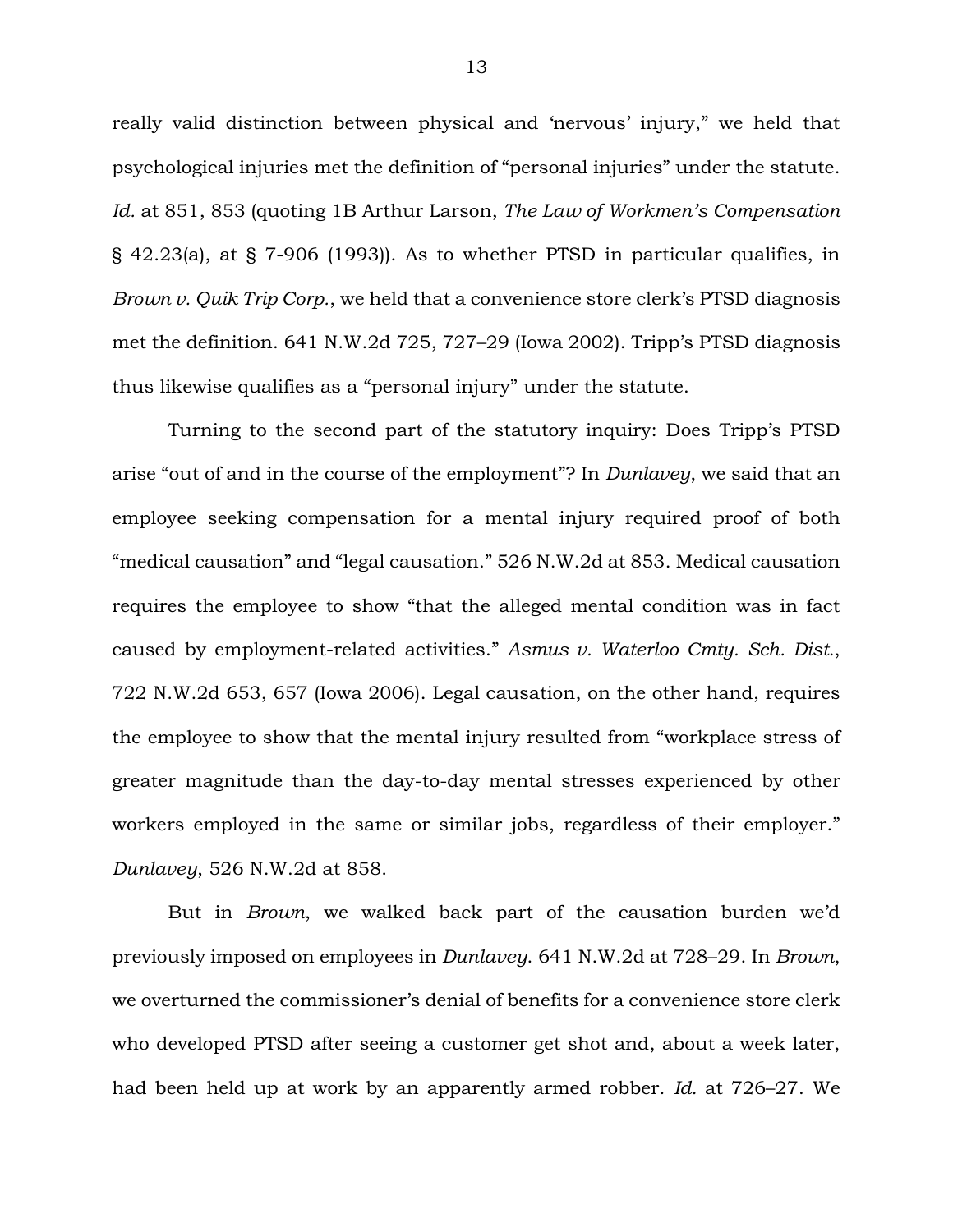formulated a different standard of causation when an employee establishes that the mental injury at issue is "based on a manifest happening of a sudden traumatic nature from an unexpected cause or unusual strain." *Id.* at 729. Such a situation meets the legal-causation test "irrespective of the absence of similar stress on other employees." *Id.* We could dispense with the legal-causation requirement in such a circumstance, we reasoned, because a mental injury that occurred rapidly and could be traced to a specific, sudden event had a sufficiently strong "badge of reliability" (in contrast to a mental injury alleged to have developed gradually over time). *Id.* at 728 (quoting *Graves v. Utah Power & Light Co.*, 713 P.2d 187, 192 (Wyo. 1986), *superseded by statute as stated in Brown*, 641 N.W.2d at 728 n.1).

Neither *Brown* nor any of our cases since have explored the contours of what "manifest happening of a sudden traumatic nature from an unexpected cause or unusual strain" means. *Id.* at 729. The SECC argues that *Brown* requires the factfinder to focus on *that employee's* particular job duties to determine whether the injury-causing incident was an "unexpected cause or unusual strain" under Iowa Code section 85.3(1). Tripp, conversely, in effect argues that *Brown* requires the factfinder to focus on whether the sudden event constitutes an "unexpected cause or unusual strain" in employment life generally, without regard to the regular duties of the particular employee or employees in similar positions. The deputy commissioner adopted the SECC's proposed interpretation. The commissioner and district court agreed, with the district court noting that the "baseline seems to be most appropriately drawn by

14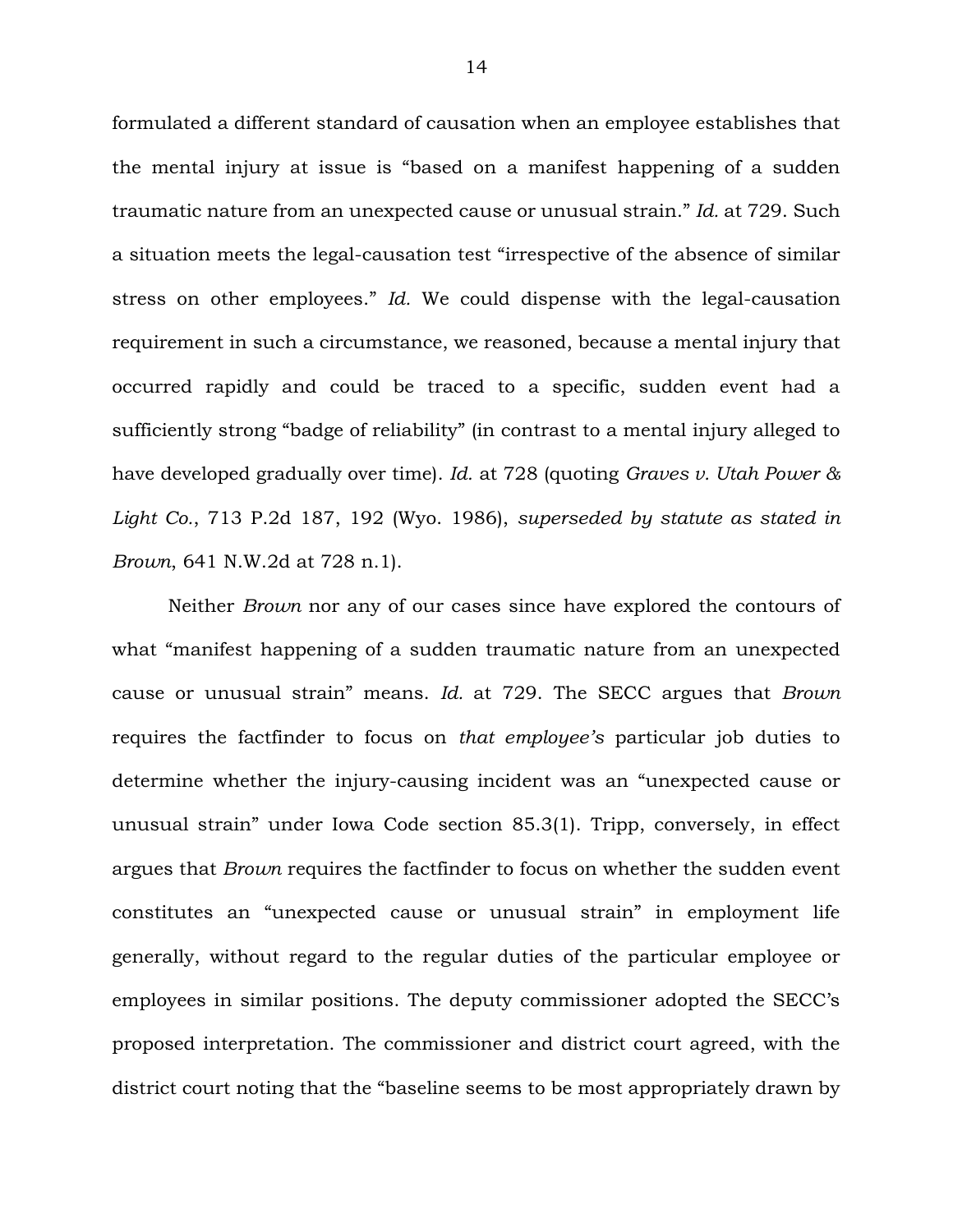looking to the unique features of each particular claimant's experiences including their ordinary workplace activities."

In *Brown*, we adopted the phrase "manifest happening of a sudden traumatic nature from an unexpected cause or unusual strain" from the test we found in a Montana case, *Tocco v. City of Great Falls*, to determine whether an injury met the legal standard for workers' compensation. *Brown*, 641 N.W.2d at 729 (citing *Tocco v. City of Great Falls*, 714 P.2d 160, 163–64 (Mont. 1986)). But the Montana Supreme Court in *Tocco* was quoting a phrase from Montana's own workers' compensation statute, Montana Code section 39-71-119, defining an "eligible injury." *Tocco*, 714 P.2d at 163–64. The Montana statute defined an "eligible injury," in part, as "a tangible happening of a traumatic nature from an unexpected cause or unusual strain resulting in" certain types of harm. *Id.* (quoting Mont. Code § 39-71-119).

Iowa workers' compensation statute, by comparison, doesn't contain any language stating that injuries must result from an "unexpected cause or unusual strain." Iowa Code § 85.3(1). The relevant part of Iowa's statute to which we applied the "unusual strain" test in *Brown* simply asks whether Tripp's injury "ar[ose] out of and in the course of employment." *Id.* On that inquiry, the evidence was unrebutted (from the testifying doctors, Tripp's husband, and Tripp herself) that her PTSD arose directly from her handling of the screaming 911 call and the reports about the infant's maiming that immediately followed it and that Tripp answered the call in the course of her work as an emergency dispatcher for the SECC.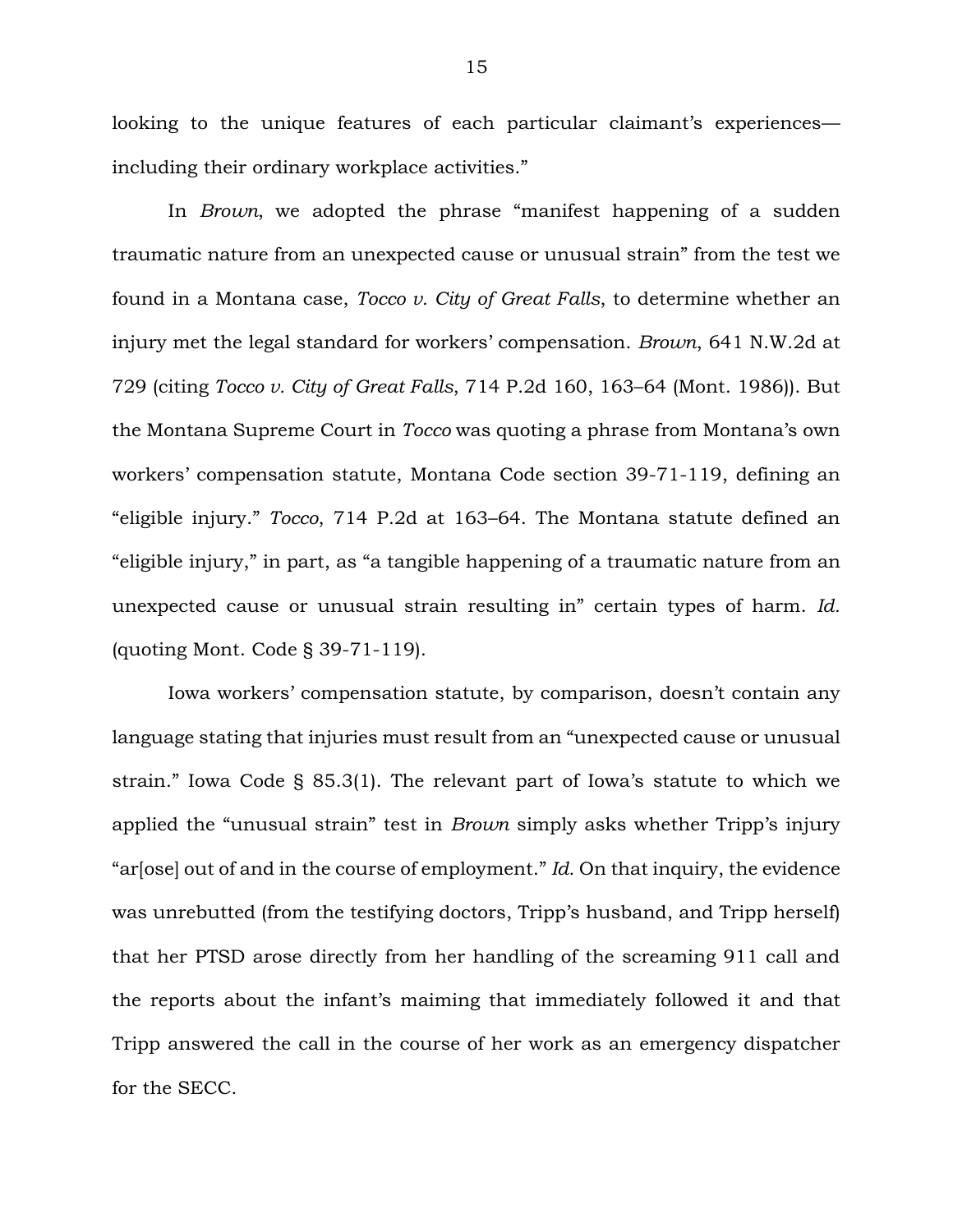Focusing on the employee's own job in determining an "unexpected strain" places workers routinely tasked with addressing traumatic incidents, such as emergency dispatchers, paramedics, police officers, and firefighters, in a *disfavored* position as compared with other workers. They would bear a burden to prove *hyper*-unexpected causes and *hyper*-unusual strains—some extraordinary species of traumatic event, above and beyond the perilous events that they regularly confront—to qualify for benefits that those in less hazardous professions receive by meeting a far lower bar. Yet nothing in the language of *Brown*—nor, more importantly, in the text of section 85.3(1)—makes the "unexpectedness" or "unusualness" of the traumatic event dependent on the employee's own job duties. We thus hold that the district court erred in its interpretation of the statute in ruling otherwise.

This holding aligns with our existing workers' compensation law. If a police officer, for instance, is physically injured in a crash while pursuing a suspect in a high-speed chase, her injury ordinarily would be compensable despite the fact that police officers often pursue dangerous, fleeing suspects. But if an officer with a pre-existing heart condition has a heart attack on the job, the officer must still prove "that the injury arose out of the employment." *P.D.S.I. v. Peterson*, 685 N.W.2d 627, 630 (Iowa 2004). Applying our mental injury cases as we do today treats mental injuries in a similar fashion. For mental injuries "based on a manifest happening of a sudden traumatic nature from an unexpected cause or unusual strain" legal causation is established without regard to the regular duties of the particular employee or other employees in similar positions. *See*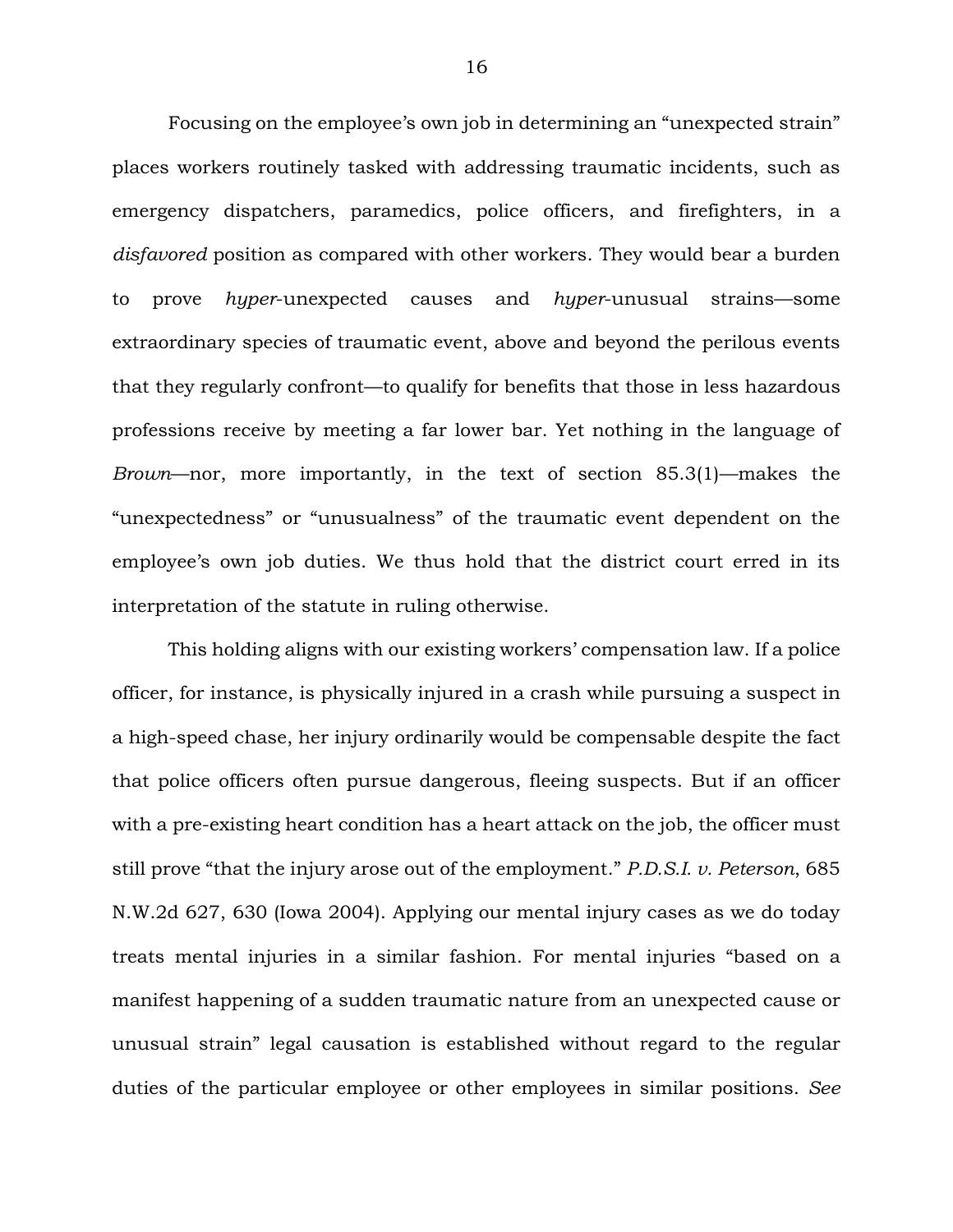*Brown*, 641 N.W.2d at 728–29. But for mental injuries that might result from a combination of work- and non-work-related factors, the claimant must prove both legal and medical causation. *See Peterson*, 685 N.W.2d at 630; *Dunlavey*, 526 N.W.2d at 856–57.

The dissent never cites to, let alone analyzes, the actual text of the statute on which this case turns. The dissent's preferred application of the statute is premised on a fear that, unless courts require emergency responders to prove *hyper*-unusual work events caused their PTSD, emergency responders will make (and reap the benefits of) fraudulent PTSD claims. The dissent recites, for instance, that our causation test in *Dunlavey* for mental-mental injuries sought to address "difficulties in the evaluation of psychological injuries, such as the ease with which such claims may be feigned and the difficulty with which fraudulent claims can be detected." (Quoting *Dunlavey*, 526 N.W.2d at 855.) The dissent refers to our choice of the causation test in *Dunlavey* as "mindful" of an argument "that once 'mental/mental' claims are deemed compensable, employees will increasingly make fraudulent claims which the courts will not be able to detect and which will ultimately force employers out of business." (Quoting *id.* at 856.) Stated in its purest form, the dissent believes that its approach to proving the unusualness of the PTSD-causing event will prevent "fraudulent claims that are difficult to disprove."

On this subject, the dissent fights a battle that the SECC doesn't. The SECC doesn't claim that Tripp's PTSD diagnosis is "fraudulent" or unproven, or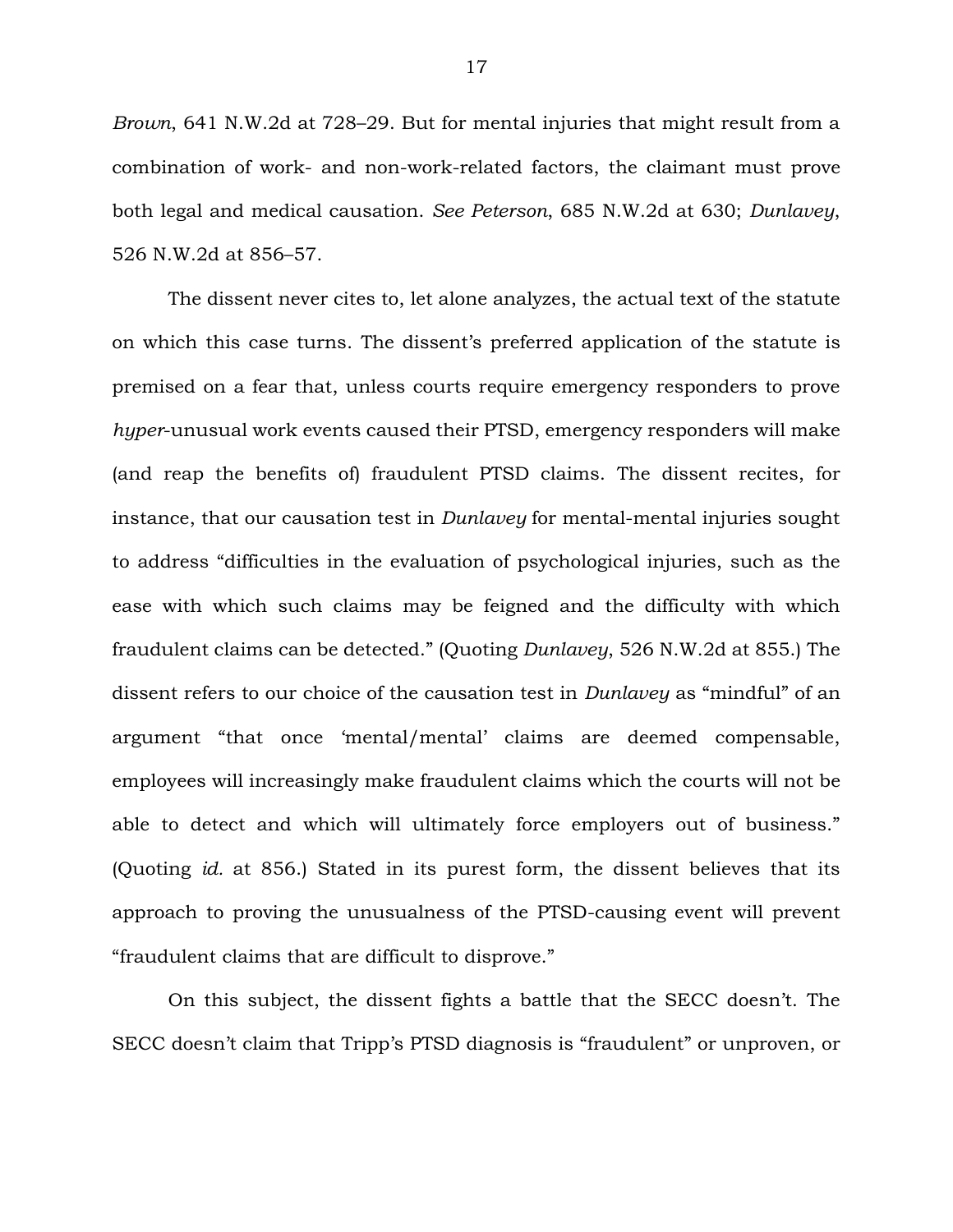that it wasn't causally connected to Tripp's employment.<sup>1</sup> No party in this appeal disputes that the 911 call *in fact caused* Tripp's PTSD. There is no claim of fraud, and there is no question of causation. The dissent instead presents a legislative policy rationale that it then superimposes on the text of the statute to support its interpretation. "Presumably," the dissent writes, "the legislature was unwilling to open the floodgates to mental injury claims as they are difficult to disprove and increase insurance costs while inhibiting job creation." Yet no hint of any of the things that the dissent "presumes" here are found anywhere in the statute or in this record.

Lest we lose sight of the polestar for our legal analysis in this case, we must interpret our own causation test in harmony with the words of the workers' compensation statute. The role of this court is to apply the words "of a statute as written." *In re Marshall*, 805 N.W.2d 145, 160 (Iowa 2011). "[W]e may not under the guise of statutory construction—enlarge or otherwise change the terms of a statute as the legislature adopted it." *State v. Miller*, 590 N.W.2d 45, 47 (Iowa 1999). For us to interpret the statute to achieve some policy objective found nowhere in the statute's language—to presume the statute requires a higher standard of proof for PTSD based on fears of fraud—invades a sphere reserved for the legislature. *See In re Est. of Gist*, 763 N.W.2d 561, 567–68 (Iowa 2009).

 $\overline{a}$ 

<sup>1</sup>All the dissent's quotations from *Dunlavey* about fears of fraudulent mental-mental claims, it's worth noting, relate to the *legal causation* standard that has no application to Tripp's case in light of the holding in *Brown*.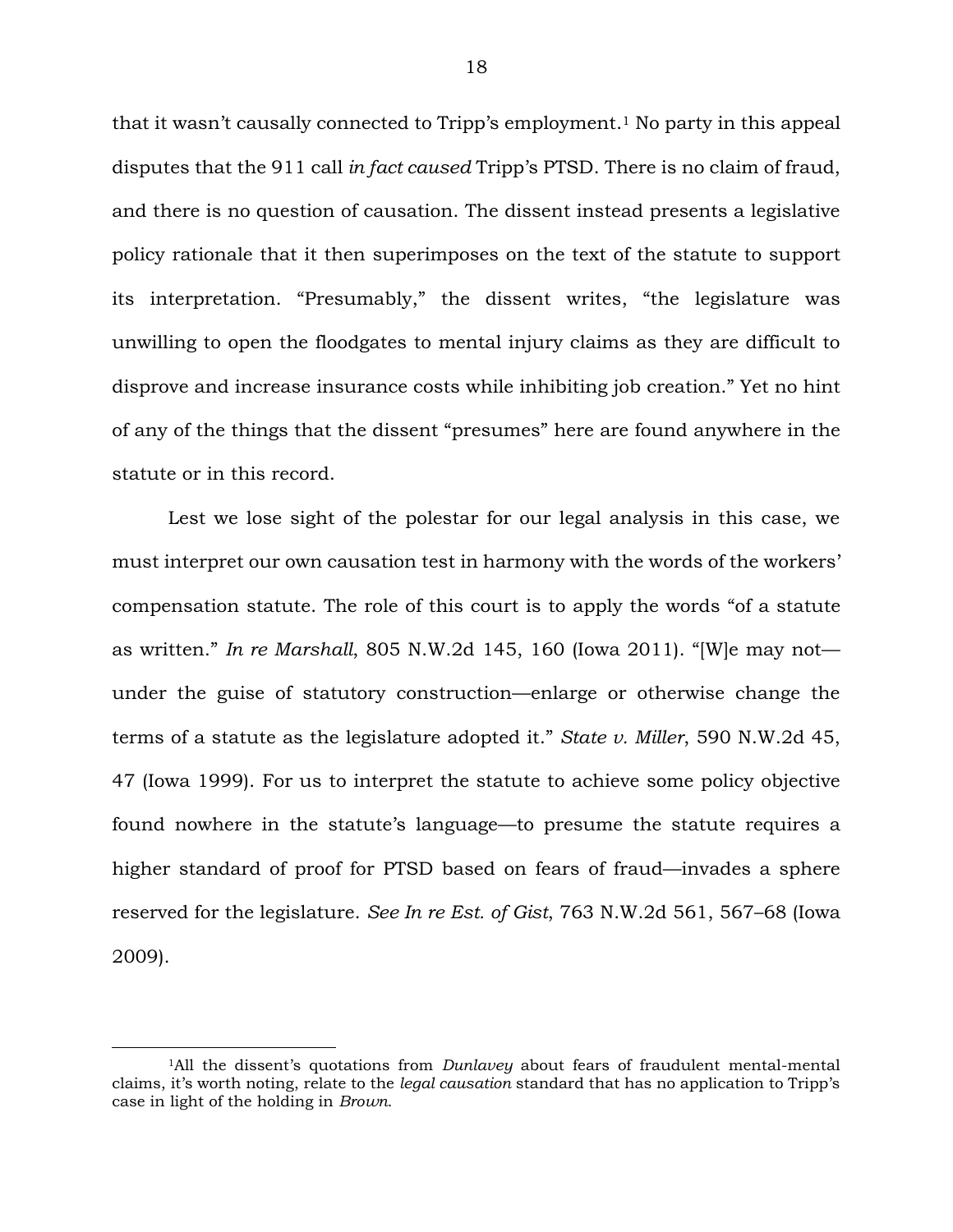The existence of any system of insurance, including workers' compensation, brings with it the potential for abuse. But the solution to this problem resides in the truth-seeking function of the adversary process, in which the trier of fact "considers expert testimony with an eye toward the concern that the claimant may be malingering, exaggerating his or her injuries, or attempting to claim an injury unrelated to employment." Travis J. Foels, *Rescuing the Rescuer: Reforming How Florida's Workers' Compensation Law Treats Mental Injury of First Responders*, 69 Fla. L. Rev. 1439, 1463 (2017). The workers' compensation system "already depend[s] on triers of fact to detect and weed out fraudulent or illegitimate claims." *Id.* Our court thus shouldn't presume it needs to cure some perceived legislative inattention by foreclosing recovery for a class of injuries that might otherwise qualify under the statute. "Our task is to interpret the statute, not improve it." *Brakke v. Iowa Dep't of Nat. Res.*, 897 N.W.2d 522, 541 (Iowa 2017).

The dissent relies heavily on *Moon v. Board of Trustees of Municipal Fire & Police Retirement System of Iowa*, in which we applied *Dunlavey*'s causation test to a disability claim by a police officer seeking benefits under Iowa Code chapter 411. 548 N.W.2d 565, 568 (Iowa 1996). In that case, an officer became permanently disabled after developing a panic disorder and agoraphobia after a confrontation with an armed robbery suspect and the suicide of a fellow officer. *Id.* at 567. We denied benefits under the *Dunlavey* test because the disabled officer failed to establish that these incidents were "more than the day-to-day stresses commonly associated with police departments," citing to testimony from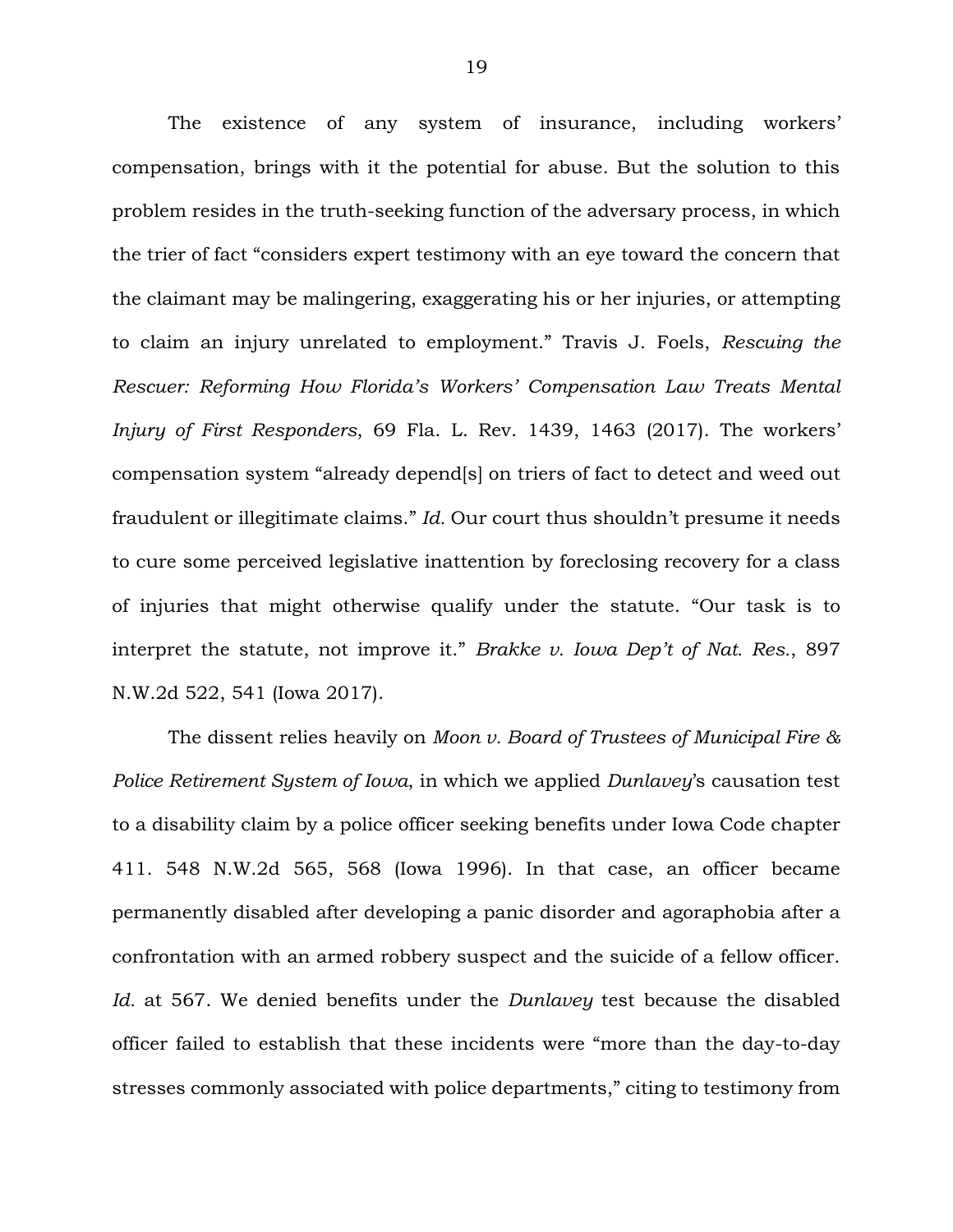another officer that "[t]here's a lot of stress associated with the job" and similar testimony from other officers. *Id.* at 569–70. But *Moon*, and another case the dissent recites, *City of Cedar Rapids v. Board of Trustees of Municipal Fire & Police Retirement System of Iowa*, 572 N.W.2d 919 (Iowa 1998), offer little of substance to our analysis in light of *Brown*'s later reconstruction of the causation standard for "readily identifiable" events causing mental injury, as in this case.

Workers' compensation statutes are generally unique to each state, but several courts in other jurisdictions, interpreting statutes similar to Iowa's, have likewise held that purely mental injuries are compensable under an objective standard when the injury is caused by a readily-identifiable or directly-traceable event. For instance, the Oregon Supreme Court held a claimant's mental injury was compensable because his injury resulted from "actual stress conditions at work when viewed objectively." *McGarrah v. State Accident Ins. Fund Corp.*, 675 P.2d 159, 172 (Or. 1983). Oregon's statute defined a compensable "occupational disease" as "[a]ny disease or infection which arises out of and in the scope of the employment, and to which an employee is not ordinarily subjected or exposed other than during a period of regular actual employment therein." *Id.* at 169 (quoting Or. Rev. Stat. § 656.802).

The Arizona Supreme Court permitted recovery for an officer who developed PTSD after a shootout with a gunman during a welfare check. *France v. Indus. Comm'n of Ariz.*, 481 P.3d 1162, 1163, 1167 (Ariz. 2021). The court rejected the employer's claim that the officer needed to "prove that the injurycausing event was outside the scope of his assigned job duties" because under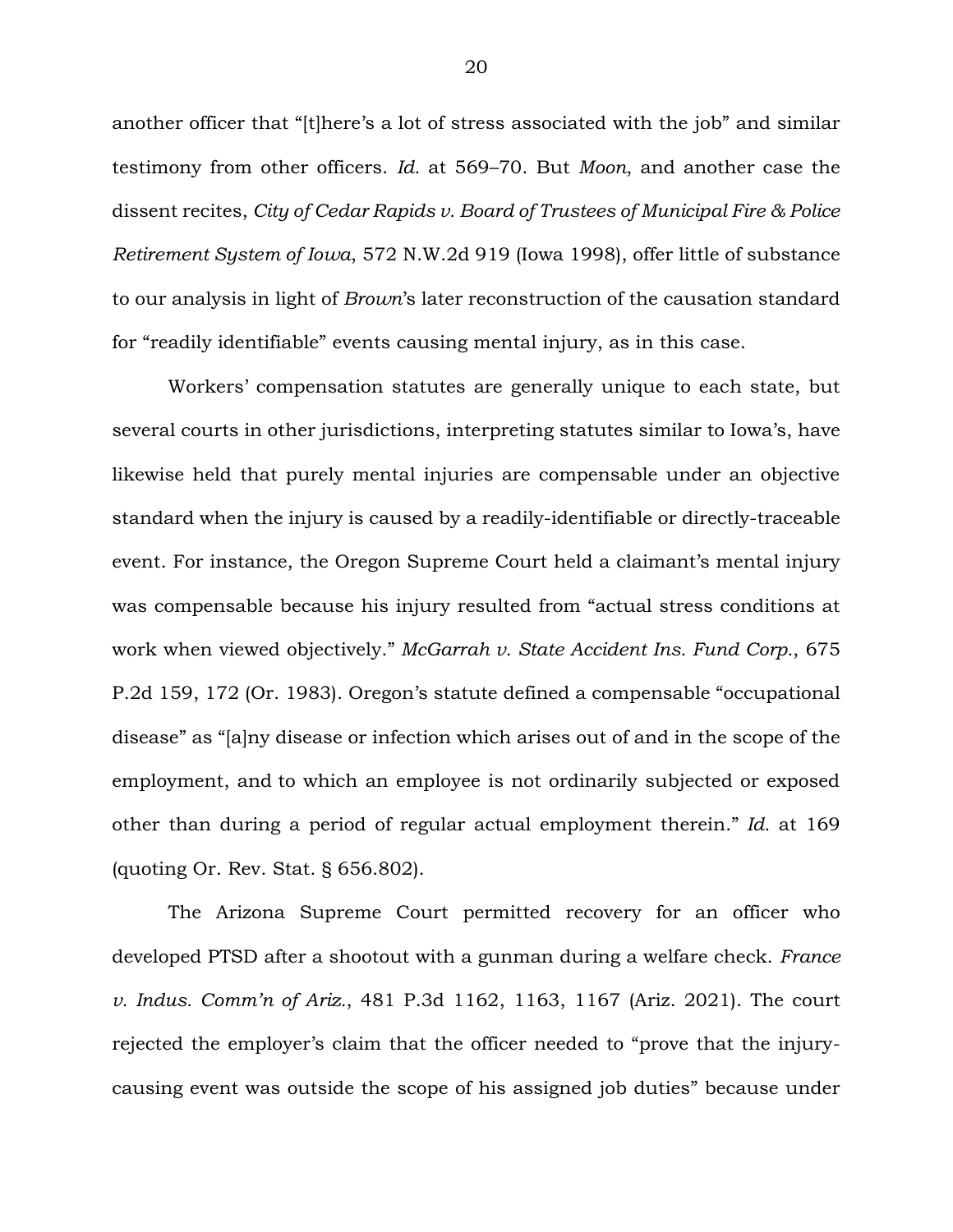that standard "a deputy who suffers mental injuries caused by a gunfight, regardless of the circumstances, could never receive compensation because such an incident might possibly occur in the line of duty." *Id.* The court emphasized that its holding was "limited to mental injuries arising from a specific workrelated incident" and distinguished cases involving "gradual injuries resulting from ordinary stresses and strains of the work regimen." *Id.*

The Appellate Court of Illinois approved benefits for a police officer after he developed PTSD following a standoff with someone he believed to be wielding a gun. *Diaz v. Ill. Workers' Comp. Comm'n*, 989 N.E.2d 233, 235–36 (Ill. App. Ct. 2013). The court rejected the commission's conclusion that the officer couldn't "recover because the traumatic incident was not an uncommon event of significantly greater proportion than what he would otherwise have been subjected to in the normal course of his employment as a police officer." *Id.* at 241–42. Such a standard, the court noted, would make it "virtually impossible for police officers or others involved in dangerous occupations to qualify for a mental-mental claim." *Id.* at 242. The court distinguished the incident from "a gradually developing mental disability" and found the appropriate standard for "whether a worker has suffered the type of emotional shock sufficient to warrant recovery should be determined by an objective, reasonable-person standard, rather than a subjective standard that takes into account the claimant's occupation and training." *Id.* at 241–42.

The Supreme Court of Louisiana likewise found that for "cases involving such *readily identifiable*, unusual and dramatic events," the claimant must be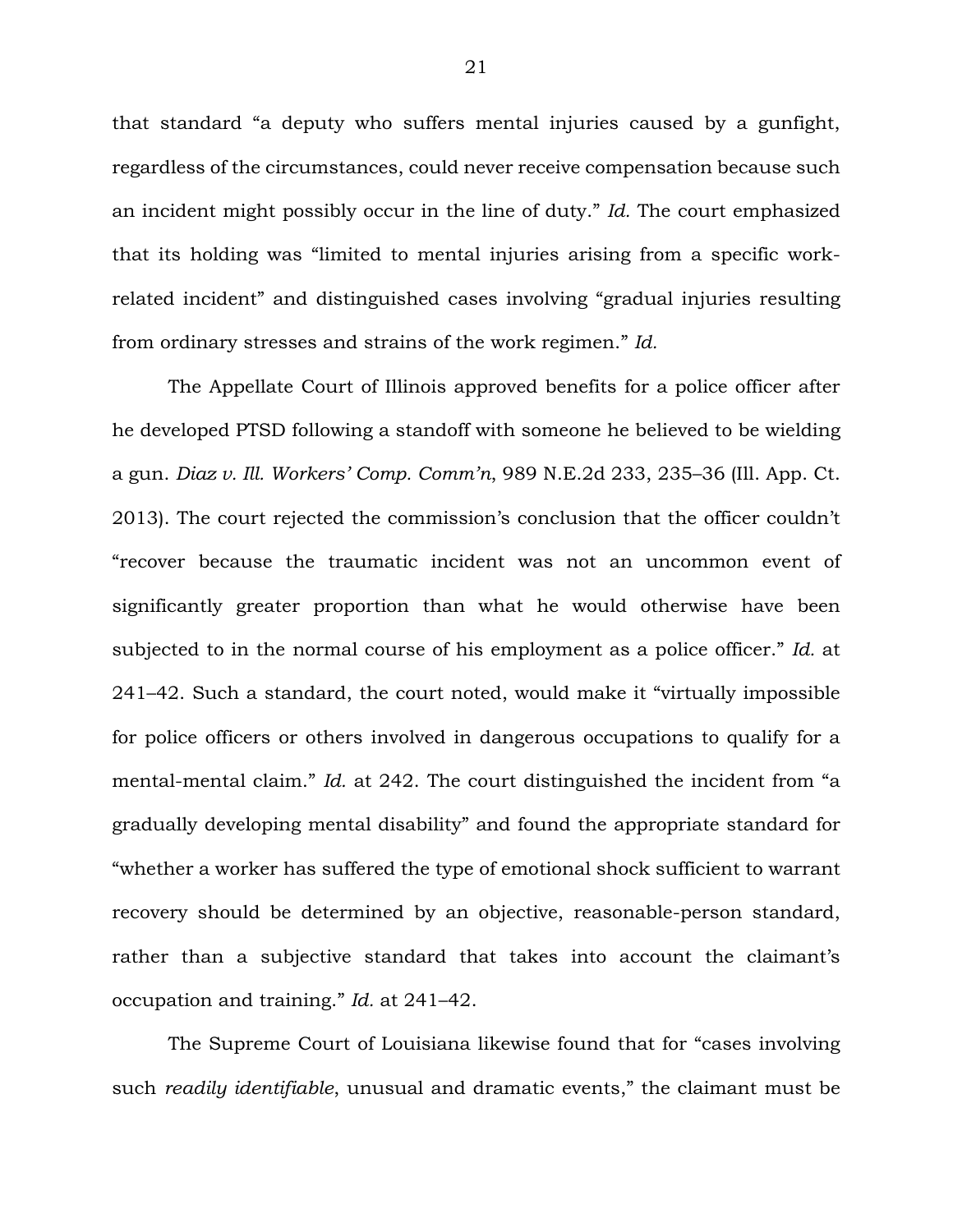compensated "when there is sufficient evidence that the sudden event caused the disabling mental condition." *Sparks v. Tulane Med. Ctr. Hosp. & Clinic*, 546 So. 2d 138, 147 (La. 1989) (emphasis added). But "an employee's general allegation that he is unable to work due to stress or tension caused by working conditions," according to the court, "would not give rise to a compensable claim." *Id.*

The national landscape shows increasing support for laws that ensure emergency responders have an opportunity to receive workers' compensation benefits for PTSD. "A vigorous trend is for states to make exceptions, within exclusionary laws, for first responders via the legislative 'presumption of causation' device." David B. Torrey & Donald T. DeCarlo, *Mental Stress Causing Mental Disability Under Workers' Compensation Laws: A Short History, the Competing Arguments, and A 2021 Inventory*, 56 Tort Trial & Ins. Prac. L.J. 91, 134 (2021). The National Council on Compensation Insurance, "which carefully monitors proposed bills and enactments on this topic," identified PTSD bills ensuring eligibility for emergency responders as "the top trending issue for 2019." *Id.* at 134–35, 173 (showing seventeen states with enacted legislation at the time of the article's publication and another seventeen states with some kind of proposed legislation).

What's more, making it harder for emergency responders to receive workers' compensation for mental injuries would rest on a dubious assumption: that emergency responders have, or *should* have, some natural or acquired immunity to psychological injuries that might result from participating in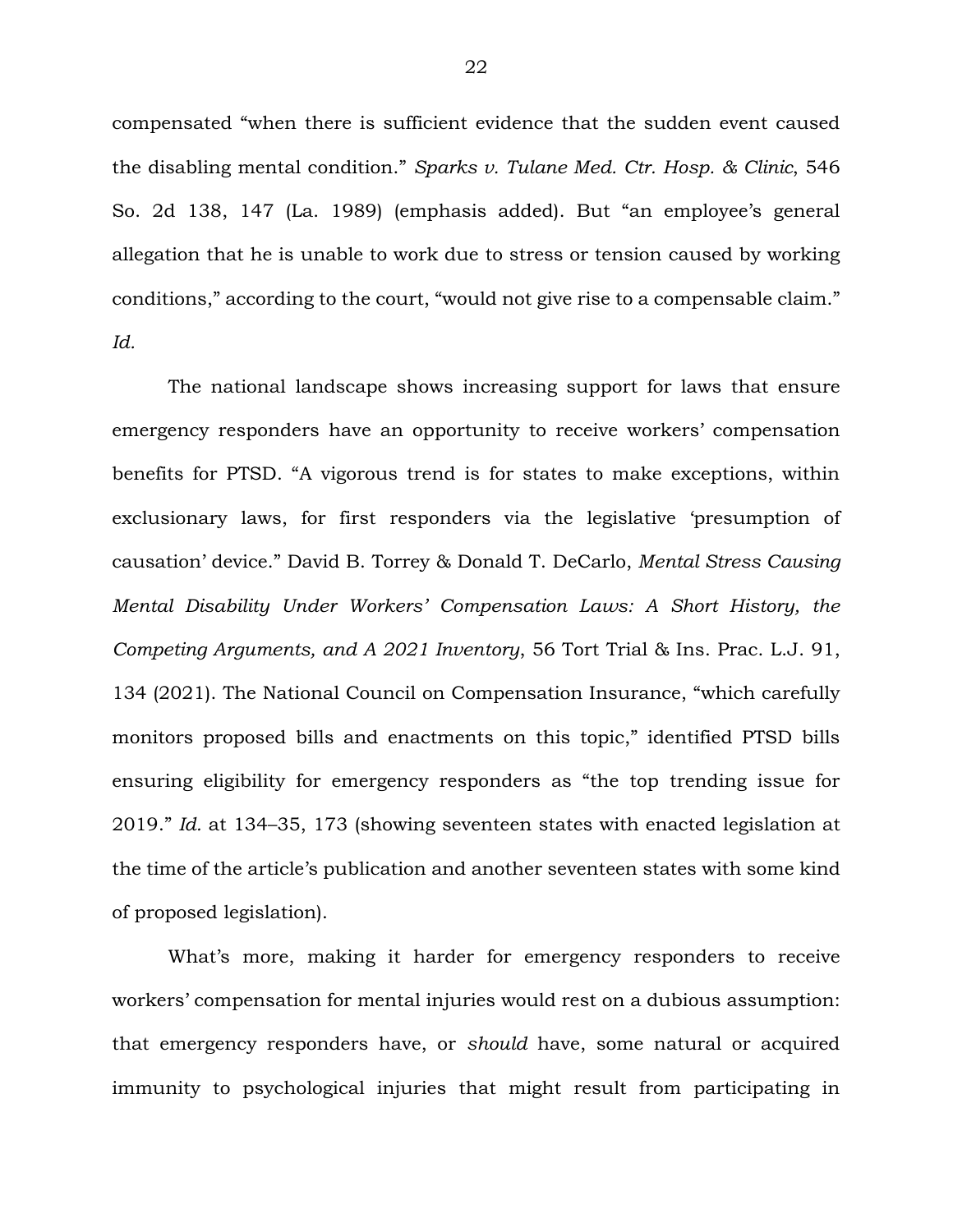traumatic human experiences. Few people, if any, could know if they possess such an immunity going in. And none would know for certain that they'd be able to maintain it. Tripp's PTSD diagnosis, by all accounts, is a case in point: she was always able to deal with the trauma of the job for sixteen years until, one horrific day, she wasn't.

Setting different baselines for proving workers' compensation eligibility one for emergency responders and one for everyone else—further presupposes that emergency responders agreed to assume the risk of suffering psychological injuries simply by accepting the job. The legal basis for this "assumption of risk" notion is unclear; it's certainly found nowhere in this record. In any event, our workers' compensation statute embodies a "no fault" system: employers are not liable for their negligence in causing a workplace injury and workers are not subject to a setoff in benefits for their own conduct that might have contributed to their injury. *See Peterson*, 685 N.W.2d at 635. Workers thus can't be denied benefits based on a common law "assumption of risk" defense to an injury claim. *Hawk v. Jim Hawk Chevrolet-Buick, Inc.*, 282 N.W.2d 84, 91 (Iowa 1979) (en banc).

Our workers' compensation statute doesn't impose a higher burden on workers with jobs that involve frequent brushes with traumatic events than workers in other occupations. Workers' compensation, it bears repeating, is a statutory creation, with eligibility for benefits determined by what *the statute* provides. *See McSpadden v. Big Ben Coal Co.*, 288 N.W.2d 181, 188 (Iowa 1980). We find it—as we must—not for us to create favored and disfavored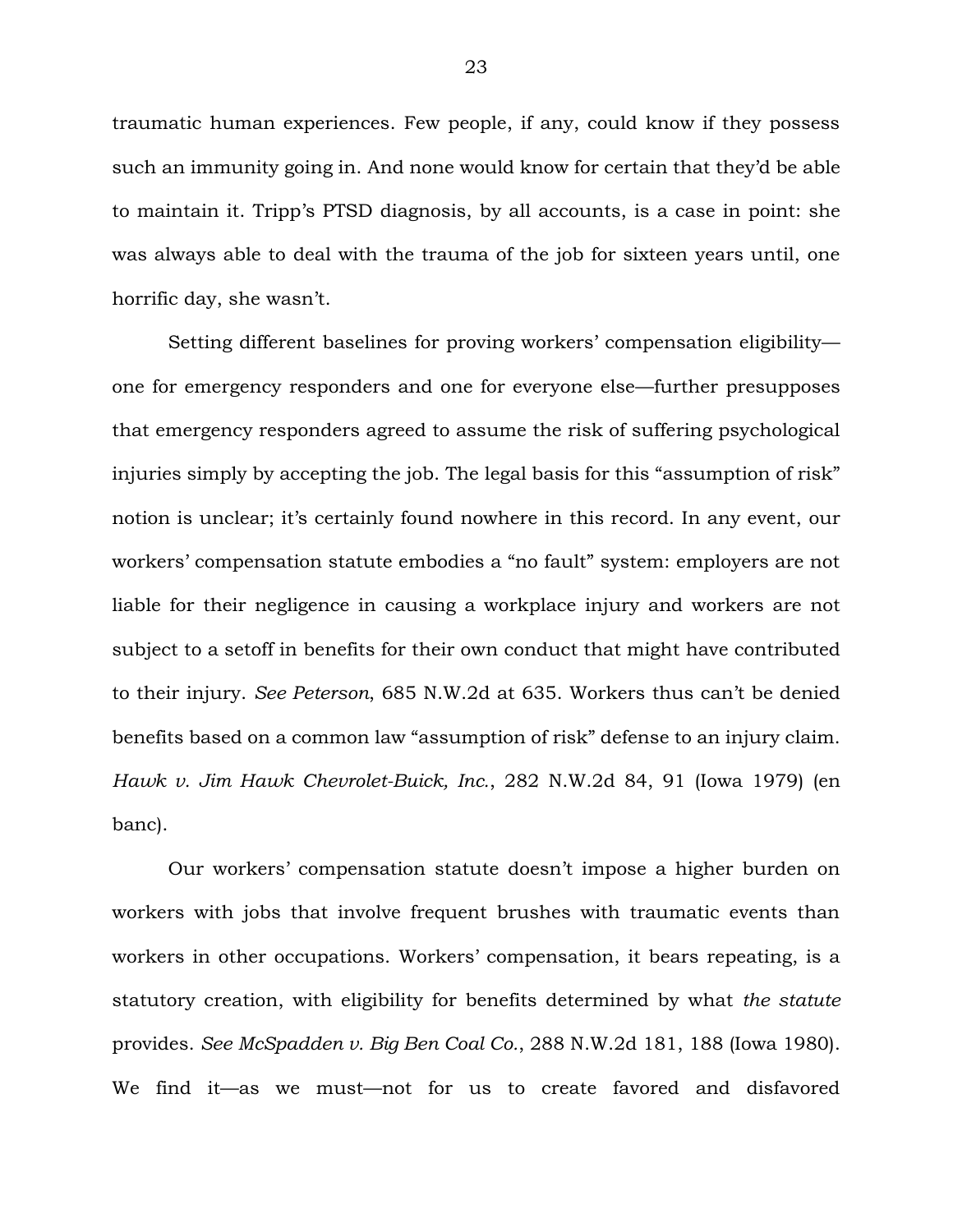classifications among occupations or injuries when the legislature has made no such classifications in its statute. Allowing emergency responders to receive workers' compensation for their proven mental injuries, without imposing some heightened evidentiary hurdle absent in our statute, merely provides them with the compensation to which they're legally entitled.

#### IV.

When a purely mental injury is traceable to a readily identifiable work event, the claimant proves legal causation by meeting the test that we set forth in *Brown* by analyzing the unexpected or unusual nature of the injury-inducing event without regard to the claimant's own particular duties. Tripp satisfied the requirements for medical and legal causation. We thus reverse the decision of the district court and remand the case to the workers' compensation commissioner to determine the extent of Tripp's disability.

## **REVERSED AND REMANDED.**

Christensen, C.J., and Appel and Oxley, JJ., join this opinion. Christensen, C.J., files a concurring opinion. Waterman, J., files a dissenting opinion, in which Mansfield and McDonald, JJ., join.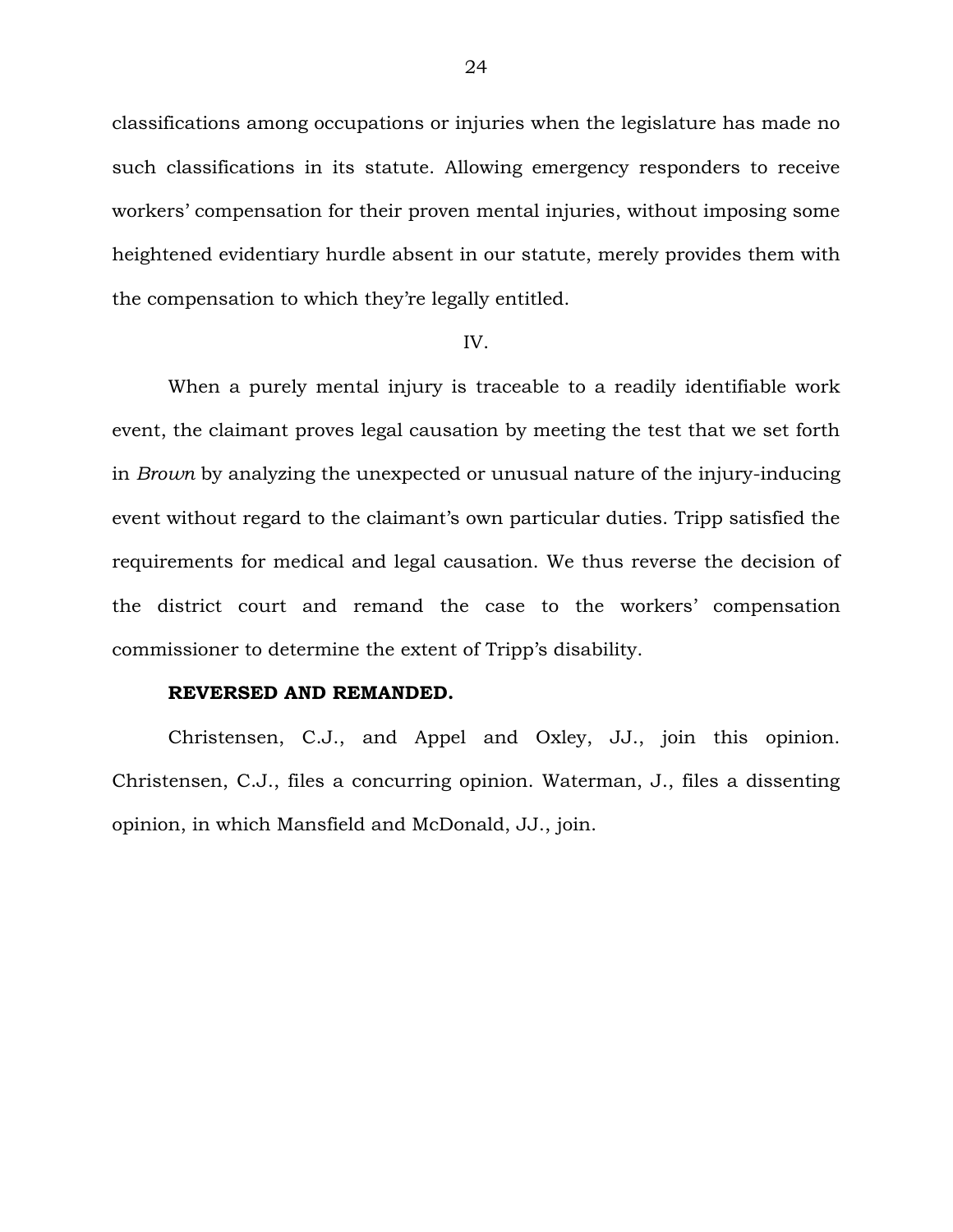#21–0841, *Tripp v. Scott Emergency Commc'n Ctr.*

### **CHRISTENSEN, Chief Justice (concurring specially).**

I agree with the majority that our court in *Brown v. Quick Trip Corp*., 641 N.W.2d 725, 728–29 (Iowa 2002), walked back the causation burden we previously imposed on employees in *Dunlavey v. Economy Fire & Casualty Co.*, 526 N.W.2d 845, 854–59 (Iowa 1995), for cases of a manifest happening of a sudden traumatic nature from an unexpected cause or unusual strain. *See Asmus v. Waterloo Cmty. Sch. Distr.*, 722 N.W.2d 653, 657 n.1 (Iowa 2006) ("In the later case of *Brown v. Quik Trip Corp.*, we formulated a different standard [than *Dunlavey*] for those situations in which the mental injury can be readily traced to a specific event." (citation omitted)). Nevertheless, I write separately to discuss the statistics of this particular event and the higher rates of PTSD among first responders. I also write to propose that our state legislature adopt a statute similar to Minnesota's that provides a rebuttable presumption that a PTSD diagnosis was caused by the first responder's job.

# **I. Statistical Data Puts the Claim that the Call was not an Unexpected Cause or Unusual Strain in Tripp's Profession into Doubt.**

The deputy commissioner held that "[g]iven the nature of the job of a 9-1-1 dispatcher, taking a call regarding a dying or dead infant cannot be said to be an unexpected cause or an unusual strain." It drew this conclusion from the testimony of Tripp, former Scott Emergency Communication Center 911 dispatchers turned supervisors Denise Pavlik and Tracey Sanders, and the MEDIC EMS Jill Cawiezell. These witnesses each indicated that it was not uncommon for a 911 dispatcher to handle calls that involve distraught callers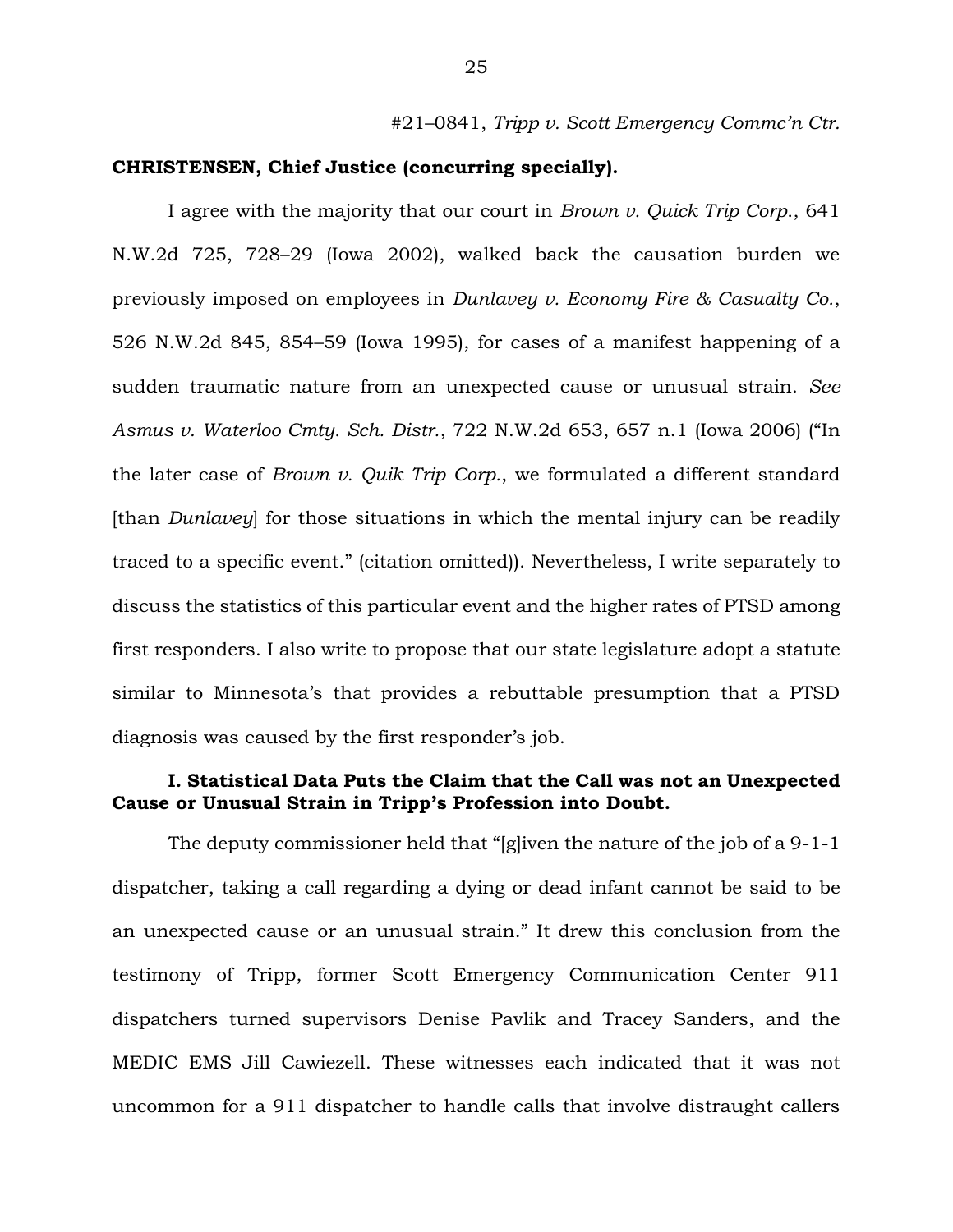and life-or-death situations. There was also testimony from dispatchers Tripp, Pavlik, and Cawiezell indicating that they each fielded multiple infant death calls throughout their careers. The commissioner effectively adopted the deputy commissioner's analysis, and the district court determined substantial evidence supported their conclusions.

Evidence undoubtedly establishes that a 911 dispatcher normally handles calls involving distraught callers and life-or-death situations. But the relatively routine nature of these calls does not prevent such a call from being classified as a sudden, traumatic, and unexpected event. For example, a convenience store clerk normally interacts with store visitors and cleans up the store. Those general responsibilities do not prevent the possibility that some interactions or cleaning tasks, such as being a victim in a robbery or cleaning up blood from a shoot-out, can be sudden, traumatic, or unexpected events. *Cf. Brown*, 641 N.W.2d at 726– 27.

To an extent, statistics can be helpful in analyzing whether a sudden, traumatic, or unexpected event has occurred. *See, e.g.*, *Brown v. Quik Trip Corp.*, No. 00–0868, 2001 WL 1132735, at \*3 (Iowa Ct. App. Sept. 26, 2001) (en banc), *vacated*, 641 N.W.2d 725. For example, in *Brown*, "[t]o rebut the claimed legal causation, appellee Quik Trip offered an exhibit showing statistics as to occupational incidents in 1995," which indicated that in the United States in 1995, thirty-six convenience store clerk fatalities occurred and 0.027% of convenience store clerks had suffered nonfatal injuries from violence. *Id.* at \*3 & n.2. The commissioner in *Brown* concluded that these statistics "reflect[] that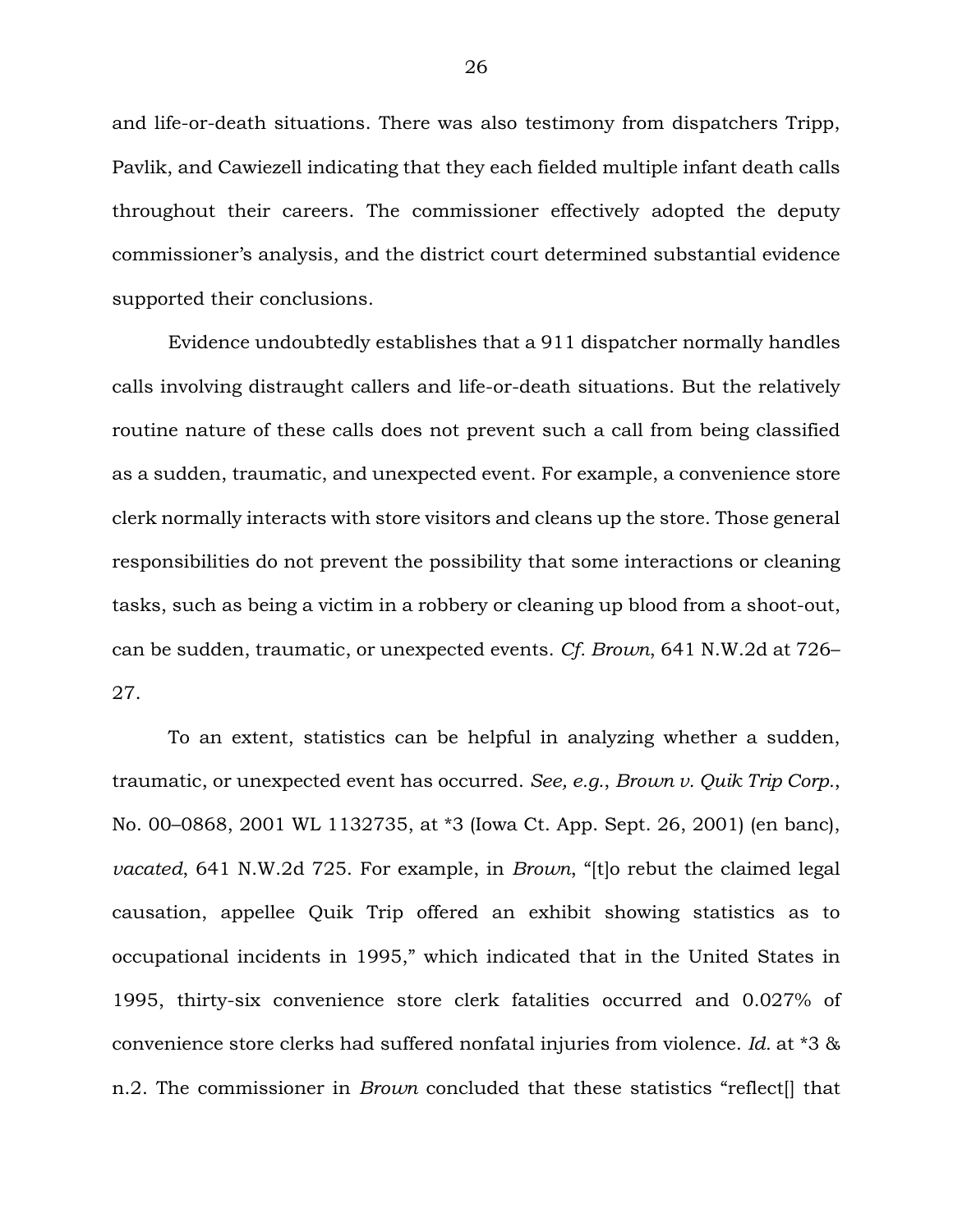these experiences are quite common for the industry in which he is employed." *Id.* at <sup>\*</sup>2. Those statistics were unimpressive to the court of appeals, as both opinion writers suggested that the statistics did not provide substantial evidence that violent acts committed on convenience store clerks were "quite common." *Id.* at \*3 ("Given the available statistics regarding the low incidence of death or injury of gas station attendants due to violence on the job, we would question whether the commissioner's conclusion that violent acts are 'quite common' in the gas station business is supported by substantial evidence."); *id.* at \*5 (Hecht, J., concurring in part and dissenting in part) ("After a careful review of the data, I conclude the data proves beyond dispute the rarity of the incidence of assaults and violent acts in occupations similar to Brown's.") (footnote omitted)).<sup>2</sup>

Similarly, the majority's case of *France v. Industrial Commission of Arizona*, 481 P.3d 1162 (Ariz. 2021), used statistics to determine whether an attack on a law enforcement officer, who then shot and killed his attacker, during a welfare check, qualified as an unexpected, unusual, or extraordinary event. *Id.* at 1166– 67. In that case, "several law enforcement officers with many years of service testified that, while they are trained and prepared to use lethal force in the line of duty, they had never been involved in a gunfight." *Id.* at 1167. Furthermore, "evidence showed that officer-involved shootings in Gila County were extremely rare, with fewer than ten such incidents occurring over the past forty years." *Id.*

 $\overline{a}$ 

<sup>2</sup>On further review to the Iowa Supreme Court, Quik Trip appeared to abandon this statistical argument and solely argued that Brown failed to prove legal causation by not "produc[ing] testimony of similarly situated employees to establish his claim of legal causation." *Brown*, 641 N.W.2d at 729.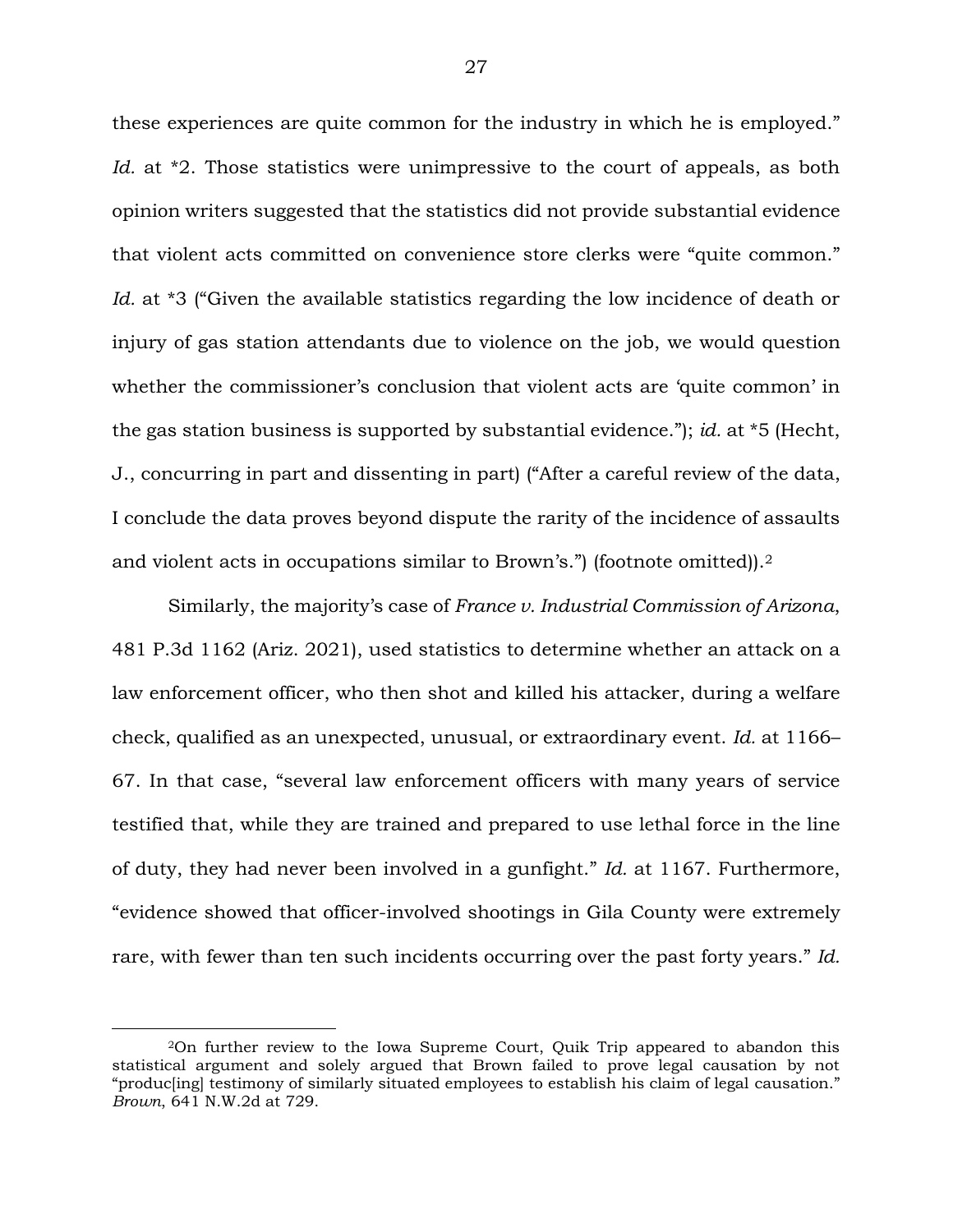Based on the testimony and statistics, the court granted the officer's claim. *Id.* ("In short, the Shooting Incident is not the type of incident that is part of a law enforcement officer's daily routine, nor is it expected that a deputy will face such a dramatic brush with death in responding to a welfare check.").

I turn to some relevant statistics as applied to this case. In 2018, 188 infants died in Iowa. Nat'l Ctr. for Health Stat., U.S. Dep't of Health & Hum. Servs., *Infant Mortality Rates by State* (Mar. 3, 2022), https://www.cdc.gov/nchs/pressroom/sosmap/infant\_mortality\_rates/infant\_ mortality.htm [https://perma.cc/9MRX-R5ZU] (click 2018 under the "Year" filter) (classifying an infant as under one year old). In 2018, 990 emergency dispatchers worked in Iowa. U.S. Bureau of Lab. Stat., U.S. Dep't of Lab., *Occupational Employment and Wage Statistics* (Apr. 4, 2022), https://www.bls.gov/oes/tables.htm (click on State XLS spreadsheet for May 2018). A rough estimate indicates that an Iowa emergency dispatcher could expect to receive a call involving a dead infant once every five years (990 divided by 188 equals 5.27). This estimate, of course, assumes several variables, such as all infant deaths involved a 911 call, no repeats occurred among Iowa emergency dispatchers, and the amount of Iowa emergency dispatchers and infant deaths remain static over several years. That being said, this rough percentage is relatively consistent with Tripp's experience (four calls over seventeen years) and Pavlik's experience (three calls over twenty-two years).<sup>3</sup>

 $\overline{a}$ 

<sup>3</sup>Pavlik indicated that she had heard fifteen child-death-related calls. On crossexamination, Pavlik was asked how many involved the caller stating, "my baby is dead." Those calls amounted to three.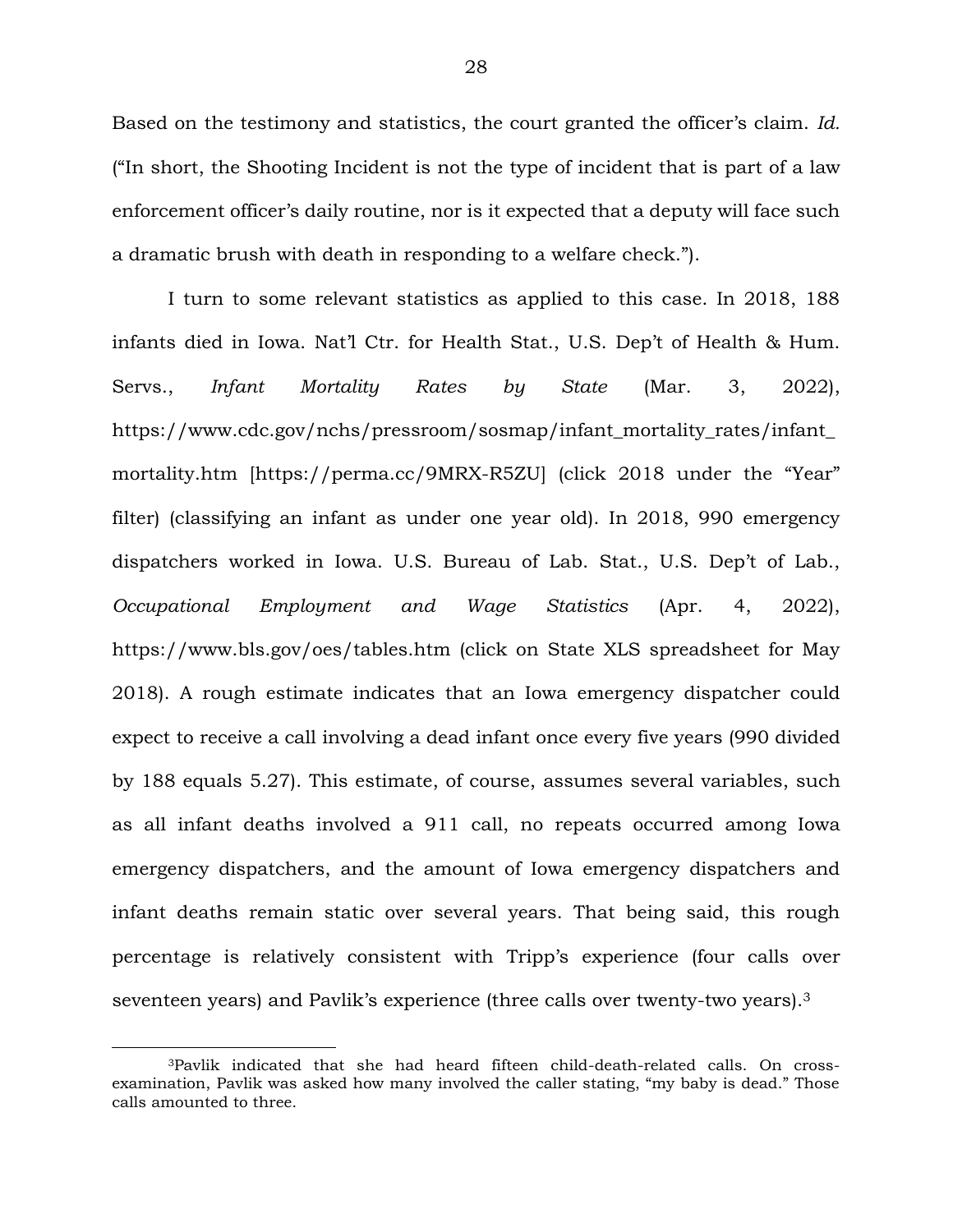But diving further, the specific nature of this 911 call does stand out. There was evidence to suggest that the cause of death was a homicide: a report that the infant's head had been maimed with an object consistent with a claw hammer. Tripp's testimony indicated that the dispatchers in the room gasped after hearing that the cause of death may have been a murder. If seasoned dispatchers had a visceral reaction such as this, it could be a strong indicator that the event was traumatic, sudden, or unexpected.

Moreover, the homicide of infants is extremely rare statistically. In Iowa, between 2016 and 2019, approximately less than ten infants died from homicide. *See* Ctrs. for Disease Control & Prevention, *2019, 2018, 2017, 2016, NVDRS: IA All Victims Death Counts and Rates per 100,000 Homicide, All Mechanisms, All Races, Both Sexes, Age 0*, https://wisqars.cdc.gov/nvdrs/ (last visited June 6, 2022) (in section 1, select "Crude Rates and Death Counts" under "Death and Rates"; in section 2, uncheck "All Intents" and select "Homicide"; in section 5, select 2016, 2017, 2018, and 2019 under "Year(s) of Report" and Iowa under "Individual State(s)"; under "Advanced Options," select "Single Age Range of <1 to <1"; and click "Submit Request") (noting that "[t]he number of deaths fewer than 10; the number has been suppressed to retain confidentiality"). By applying an average that two Iowa infants died from homicide in 2018, the rough probability, assuming several variables, that any Iowa 911 dispatcher would field a call about a *murdered* infant is around once every five hundred years. These statistics indicate that the situation described by Tripp is something that rarely happens, even in her line of work. With these statistics, I am skeptical that this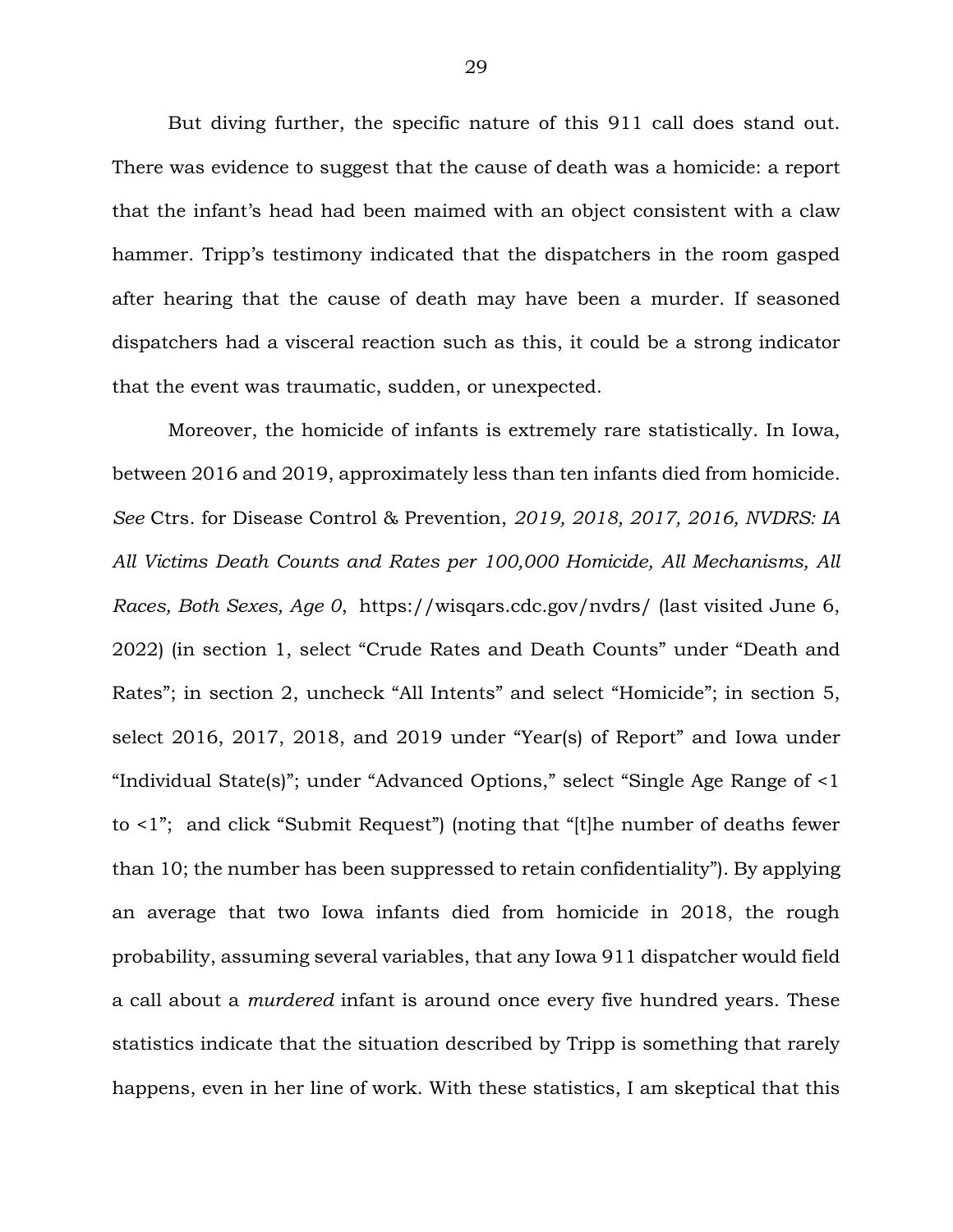specific event could not be classified as an unexpected cause or an unusual strain.

### **II. Further Legislative Action for First Responders.**

This case involves the broader issue of higher rates of PTSD among first responders. "First responders are exposed to potentially traumatic events repeatedly while on the job." Nina F Lewis-Schroeder et al., *Conceptualization, Assessment, and Treatment of Traumatic Stress in First Responders: A Review of Critical Issues*, 26 Harv. Rev. Psychiatry 216, 217 (2018) [hereinafter Lewis-Schroeder]; *see Kubajak v. Lexington-Fayette Urban Cty. Gov't*, 180 S.W.3d 454, 463 (Ky. 2005) (Scott, J., dissenting) ("It is notable that included among those who are particularly susceptible to PTSD, due to the frequency of their exposure to such events, are 'first responders,' . . . . "). "Given the high frequency and severity of traumatic exposures, it is not surprising that first responders are at an elevated risk for developing PTSD." Lewis-Schroeder, 26 Harv. Rev. Psychiatry at 217.

Several studies suggest that first responders develop PTSD at a range of 10% to 30% higher than members of the general public. *Id.*; Miriam Heyman, Jeff Dill, & Robert Douglas, *The Ruderman White Paper on Mental Health and Suicide of First Responders* 12 (2018), https://dir.nv.gov/uploadedFiles/dirnvgov/content/WCS/TrainingDocs/First %20Responder%20White%20Paper\_Final%20(2).pdf [https://perma.cc/7VYN-A9X9] (describing firefighters develop PTSD at 7% to 15% and police officers develop PTSD at 28% higher than the general population); Substance Abuse &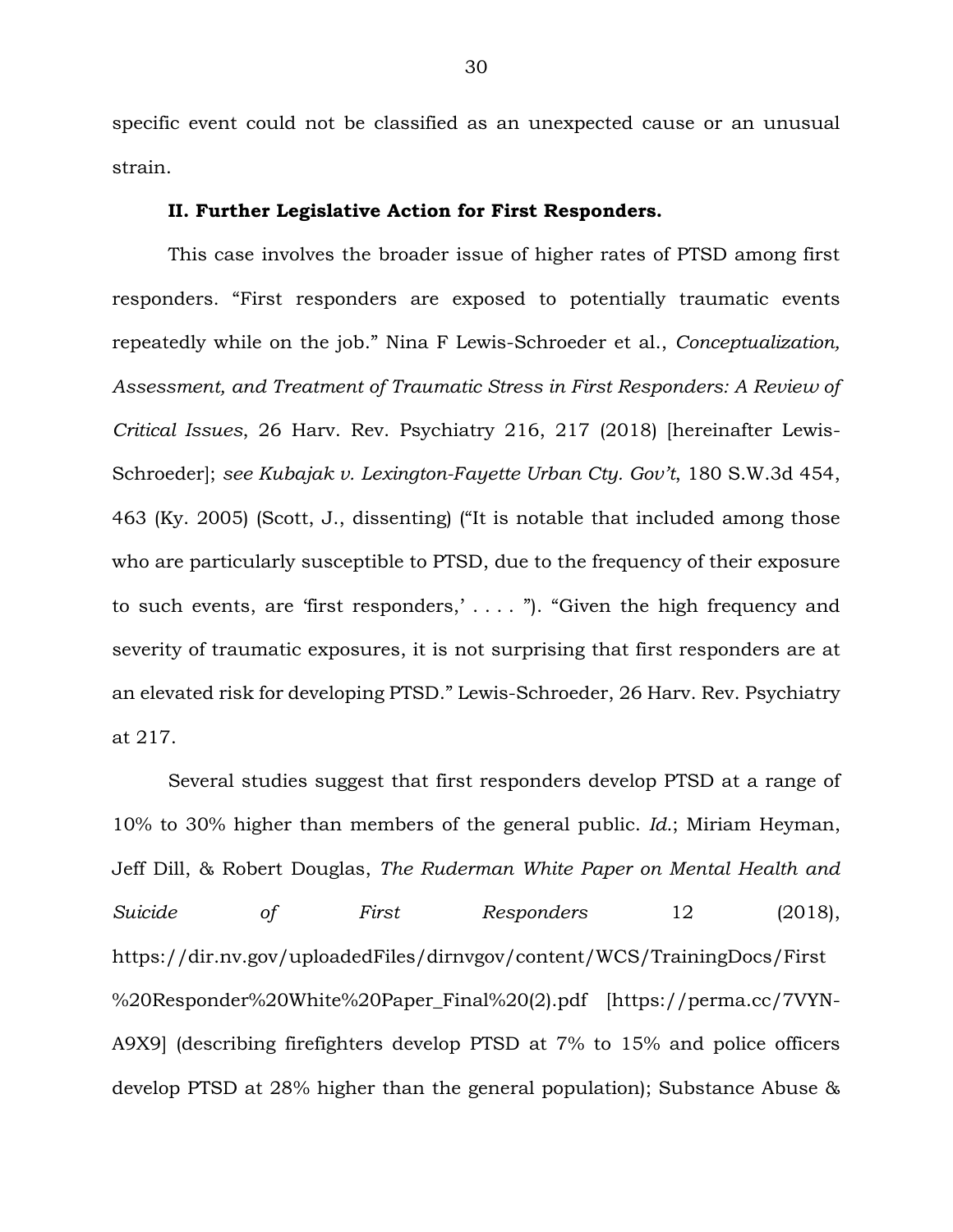Mental Health Servs. Admin., *First Responders: Behavioral Health Concerns, Emergency Response, and Trauma* 3 (2018), https://www.samhsa.gov/sites/default/files/dtac/supplementalresearchbullet in-firstresponders-may2018.pdf [https://perma.cc/B8NZ-75D4] ("It is estimated that 30 percent of first responders develop behavioral health conditions including, but not limited to, depression and posttraumatic stress disorder (PTSD), as compared with 20 percent in the general population." (citation omitted)). Some studies believe the disparity between PTSD diagnoses with first responders as compared to PTSD diagnoses in the general population is much higher due to underreporting. Lewis-Schroeder, 26 Harv. Rev. Psychiatry at 217.

911 dispatchers, like Tripp, have an especially important duty in the "rescue chain."

[911 dispatchers] play a key role in allocating the right resource to patients in emergencies and they must communicate vital information during critical phases of operations. Errors in communications, for example, a wrong treatment priority, will compromise safe and effective patient care. Dispatchers' failures may lead to a delay in care and may contribute to the patient's death. Therefore, although the dispatchers are not at the forefront of the "hands on" rescue, they bear high work-related responsibility.

Marcus Oldenburg et al., *Job-related Stress and Work Ability of Dispatchers in a Metropolitan Fire Department*, 9 J. Occupational Med. & Toxicology 31, 31 (2014) (endnote omitted). In recognition of the work performed by 911 dispatchers, the Iowa Legislature recently classified 911 dispatchers as "first responders." 2020 Iowa Acts ch. 1077, § 2 (codified at Iowa Code § 80B.11C (2021)). Additionally, 911 dispatchers are also subject to higher rates of PTSD than the general public.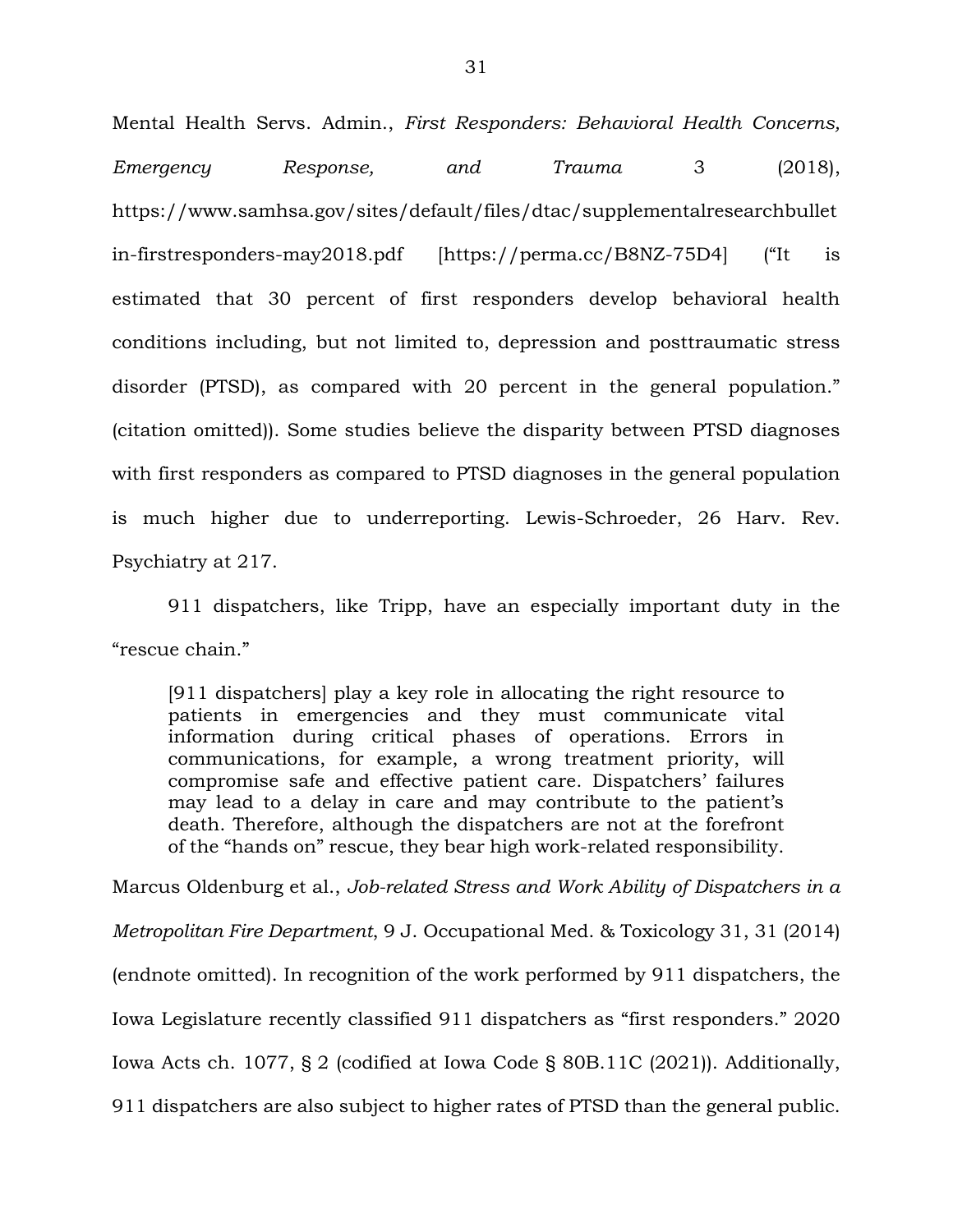Anna Raskin, *PTSD and Emergency Telecommunicators*, J. of Emergency Dispatch (July 6, 2016) https://www.iaedjournal.org/ptsd-in-911 communications-qa [https://perma.cc/D8M8-2999] (detailing the rate of PTSD among 911 dispatchers at between 18% and 24%).

As the majority mentions, several states have enacted a wide variety of legislation to address the higher rates of PTSD among first responders. *See* Caitlin Dryden, *Putting Mental Health on the Frontline: Why Mental Injuries in First Responders Should be Covered through Workers Compensation*, Drexel L. Rev. Blog (Sept. 11, 2020), https://drexel.edu/law/lawreview/blog/overview/2020/September/puttingmental-health-on-the-front-line/ [https://perma.cc/46R2-GRKK]. For example, Minnesota has a presumption that PTSD is a personal injury that was caused by the first responder's job. Minn. Stat. § 176.011, subd. 15(e) ("If, preceding the date of disablement or death, an employee who was employed on active duty as: [a first responder]  $\dots$  is diagnosed with [PTSD]  $\dots$ , and had not been diagnosed with the mental impairment previously, then the mental impairment is presumptively an occupational disease and shall be presumed to have been due to the nature of employment."); *id.* at § 176.66, subd. 1 ("The disablement of an employee resulting from an occupational disease shall be regarded as a personal injury within the meaning of the workers' compensation law."). However, that presumption can be rebutted by "substantial factors brought by the employer or insurer." *Id.* at § 176.011, subd. 15(e).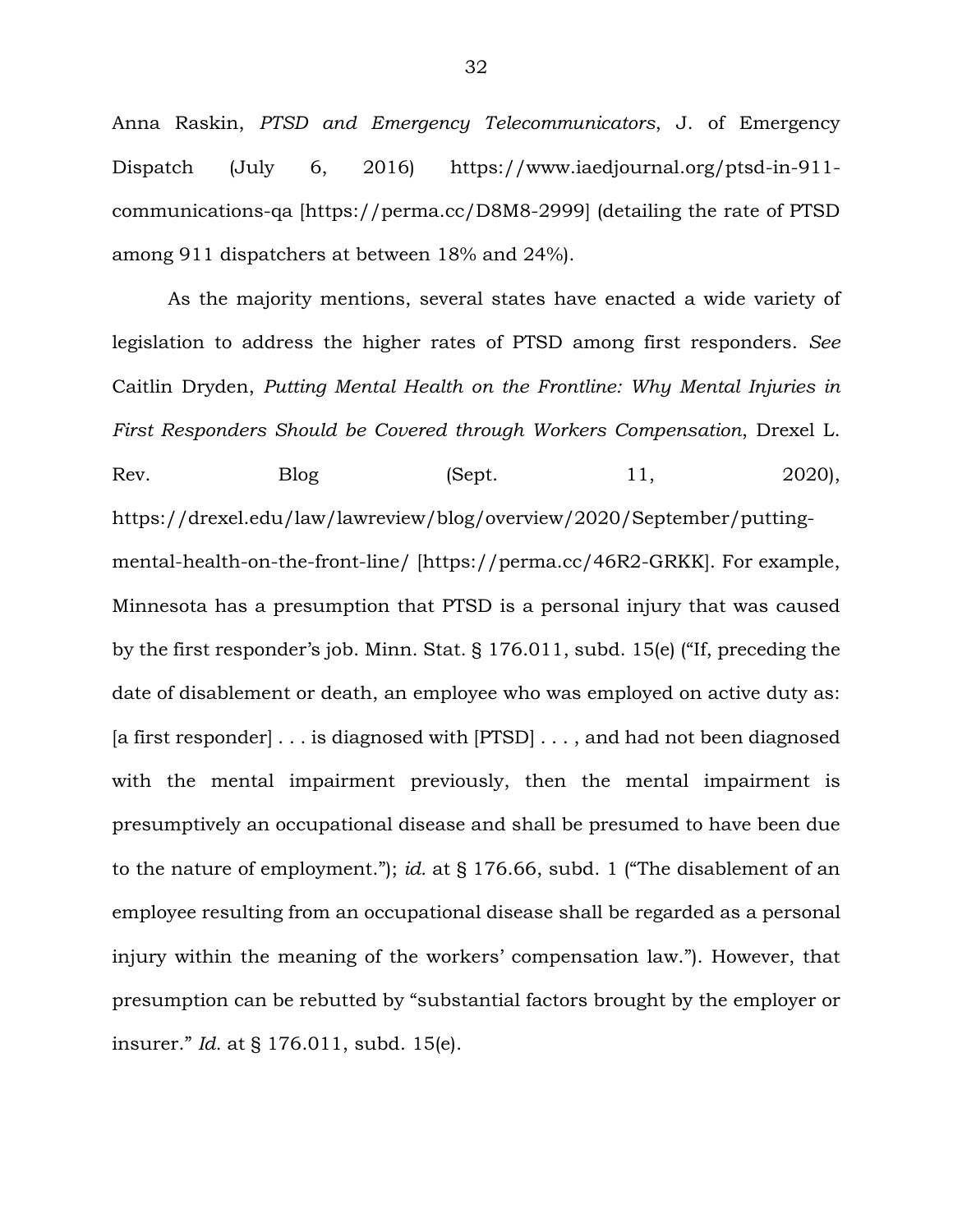Some states do not have a presumption that PTSD was caused by the first responder's job. Texas allows first responders to recover for PTSD as a compensable injury if it is "caused by one or more events occurring in the course and scope of the first responder's employment" and "the preponderance of the evidence indicates that the event or events were a producing cause of the disorder." Tex. Lab. Code Ann. § 504.019(b). In Washington, "claims [that are] based on mental conditions or mental disabilities caused by stress" are not an occupational disease. Wash. Rev. Code § 51.08.142(1). However, a specific exclusion is set aside for first responders, including public safety telecommunicators, who may bring occupational disease claims resulting from PTSD. *Id.* § 51.08.142(2)(a), (d). Florida's and Nevada's statutes specifically delineate certain triggering events that allow for compensation for a PTSD diagnosis among first responders. Fla. Stat. § 112.1815(5)(a)(2)(a–k) (providing a list of triggering incidents); Nev. Rev. Stat. § 616C.180(4)(a–b) (allowing a first responder to recover for stress if the employee witnessed "the death, or the aftermath of the death, of a person as a result of a violent event" or "an injury, or the aftermath of an injury, that involves grievous bodily harm of a nature that shocks the conscience" if it was during the scope of employment"). Notably, Florida's statute contains several triggering incidents related to the death of minors. Fla. Stat. § 112.1815(5)(a)(2)(a–e).

Ohio has gone even further by creating a state post-traumatic trust fund for its first responders outside of the worker's compensation scheme. *See* Ohio Rev. Code Ann. § 126.65. This fund allows first responders diagnosed with PTSD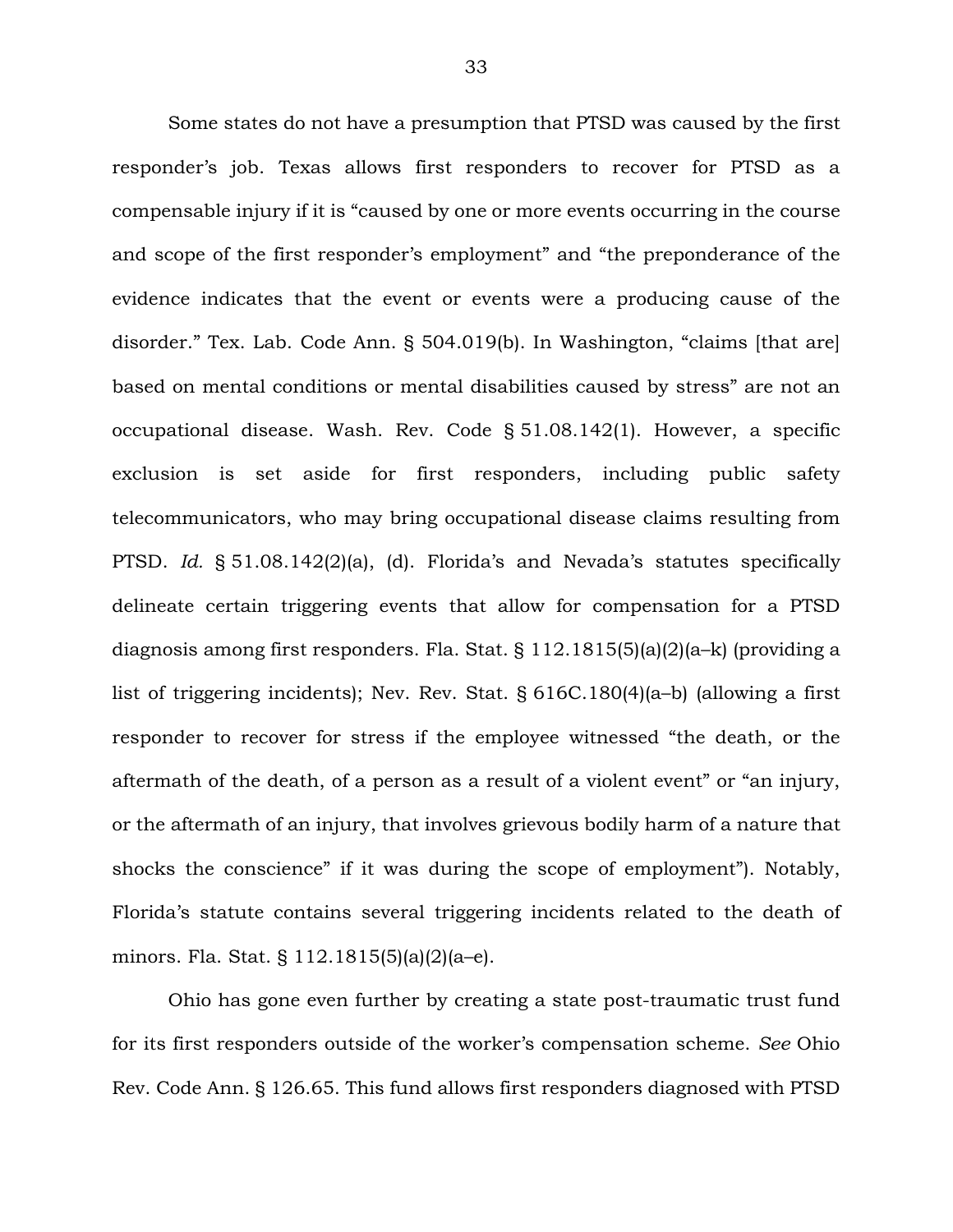to receive lost wages and medical bills if PTSD was during the "course of, and arising out of, employment as a public safety officer but without an accompanying physical injury." *Id.* § 126.65(B).

To me, Minnesota's rebuttable-presumption framework provides more comprehensive protection to our first responders who are more likely to face traumatic events while exhaustively serving our communities and enforcing our laws. Alternatively, the legislature can look at the other mentioned legislative statutes, and unmentioned ones, to further address the problem of PTSD among first responders.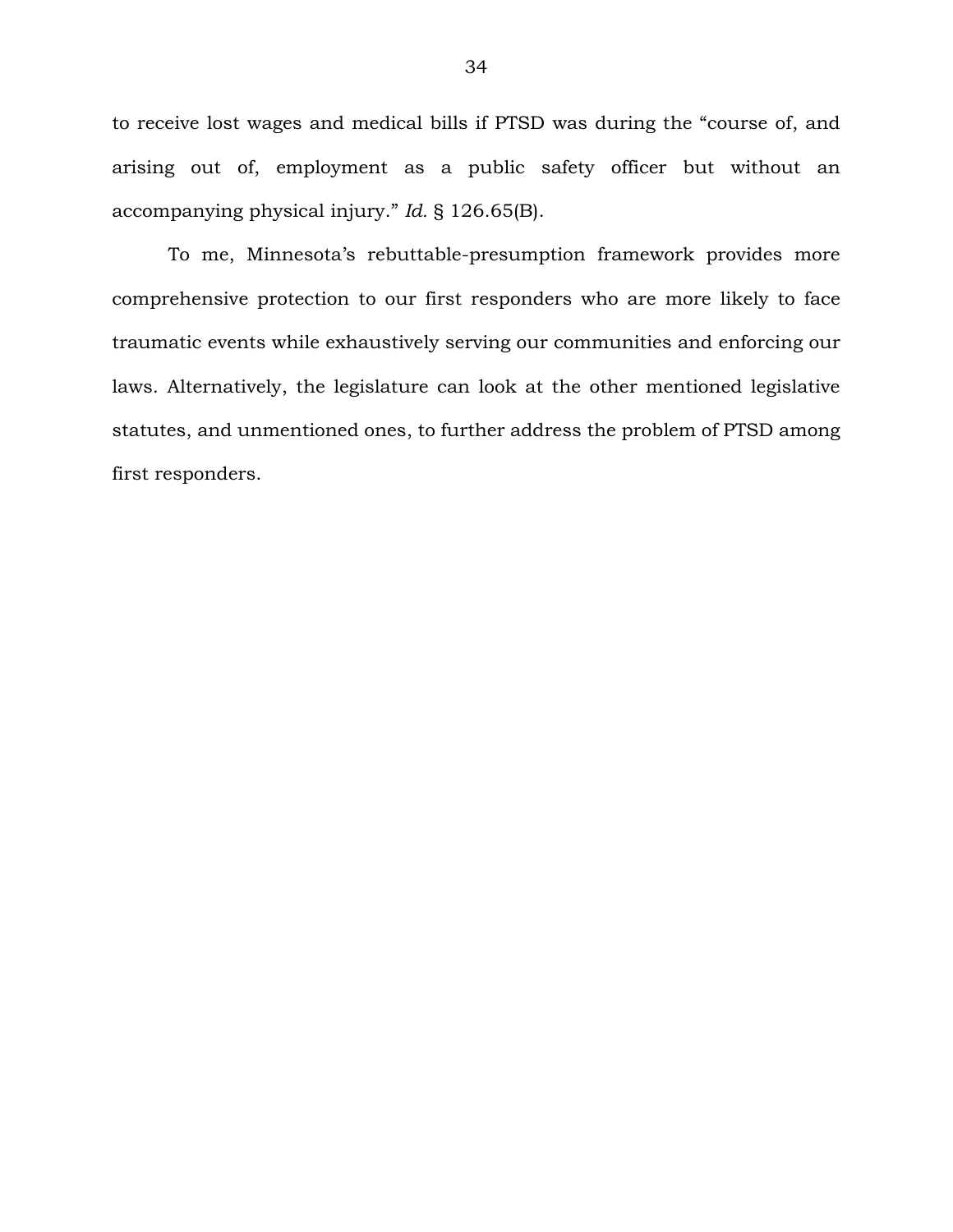#21–0841, *Tripp v. Scott Emergency Commc'n Ctr.*

### **WATERMAN, Justice (dissenting).**

I respectfully dissent. I would apply our longstanding precedent to affirm the district court judgment that upheld the workers' compensation commissioner's fact-bound determination denying Mandy Tripp's mental injury claim. The majority overrules our caselaw that required employees claiming purely mental injuries to show that the triggering event was sudden, traumatic, and unexpected *in their occupation*. Substantial evidence supported the commissioner's factual determination that Tripp's phone call with the hysterical mother was not an unexpected event for an emergency dispatcher, as other witnesses testified. We are required to affirm the agency's determination under our deferential standard of review. The majority's ill-advised change to the legal causation element in mental injury claims opens the floodgates to fraudulent claims that are difficult to disprove and will drive up the cost of doing business in Iowa.

# **I. The Commissioner's Decision Should Be Affirmed Under Controlling Law.**

In *Dunlavey v. Economy Fire & Casualty Co.*,

we adopt[ed] an objective standard of legal causation for purely mental injury claims and place[d] the burden on the employee to establish that the mental injury was caused by workplace stress of greater magnitude than the day-to-day mental stresses experienced by other workers employed *in the same or similar jobs*, regardless of their employer.

526 N.W.2d 845, 858 (Iowa 1995) (emphasis added). The majority misreads *Brown v. Quik Trip Co.* as abandoning that "same or similar job" requirement;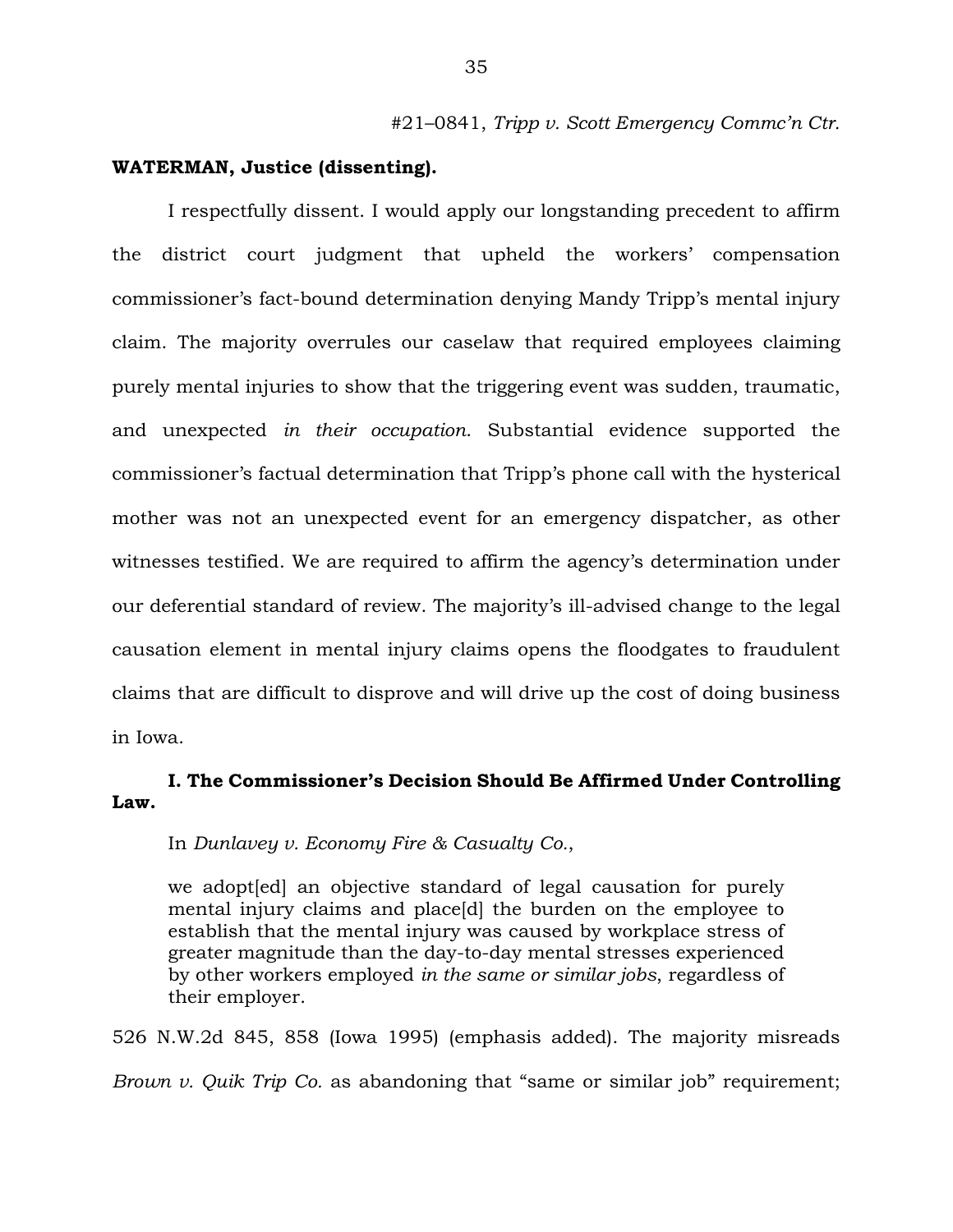*Brown* did no such thing. *See* 641 N.W.2d 725, 728 (Iowa 2002). To the contrary, *Brown* described its single-trauma test as "consistent with *Dunlavey.*" *Id.* Normally, when we abandon a proof requirement, we say so explicitly.

Shortly after we decided *Dunlavey*, we extended it to cover accidental disability claims by police officers claiming purely mental injuries from specific traumatic incidents in *Moon v. Board of Trustees of the Municipal Fire & Police Retirement System of Iowa*, 548 N.W.2d 565, 568 (Iowa 1996). There, a police officer suffered from a panic disorder with agoraphobia and sought "accidental disability benefits from the Municipal Fire and Police Retirement System of Iowa" codified in Chapter 411. *Id.* at 567.

Moon allege[d] that his disability was caused by two incidents that took place while on duty. In 1980, as a member of an intelligence unit, Moon confronted a man suspected of armed robbery. The suspect attempted to escape, but Moon did not shoot at him because he was afraid his partner would be caught in the crossfire. He soon began having nightmares about the incident. In 1985 a young officer who served under Moon committed suicide, and Moon was called to the scene. Shortly before the suicide, Moon had disciplined the officer, and Moon stated that he felt guilty for not having identified the officer's problems.

*Id.* Moon had testified that the incidents were not typical for police officers but admitted that police work "can become very dangerous, in a split second" and "[t]here's a lot of stress associated with the job." *Id.* at 569. Another officer testified that "police work is more stressful on a day-to-day basis than the average occupation," and the chief of police testified that he did not consider the two incidents "exceptionally stressful" for police officers. *Id.* at 569–70. On our review, we reiterated that the *Dunlavey* standard is occupation-focused and, in this context, required "the stress be 'of greater magnitude than the day-to-day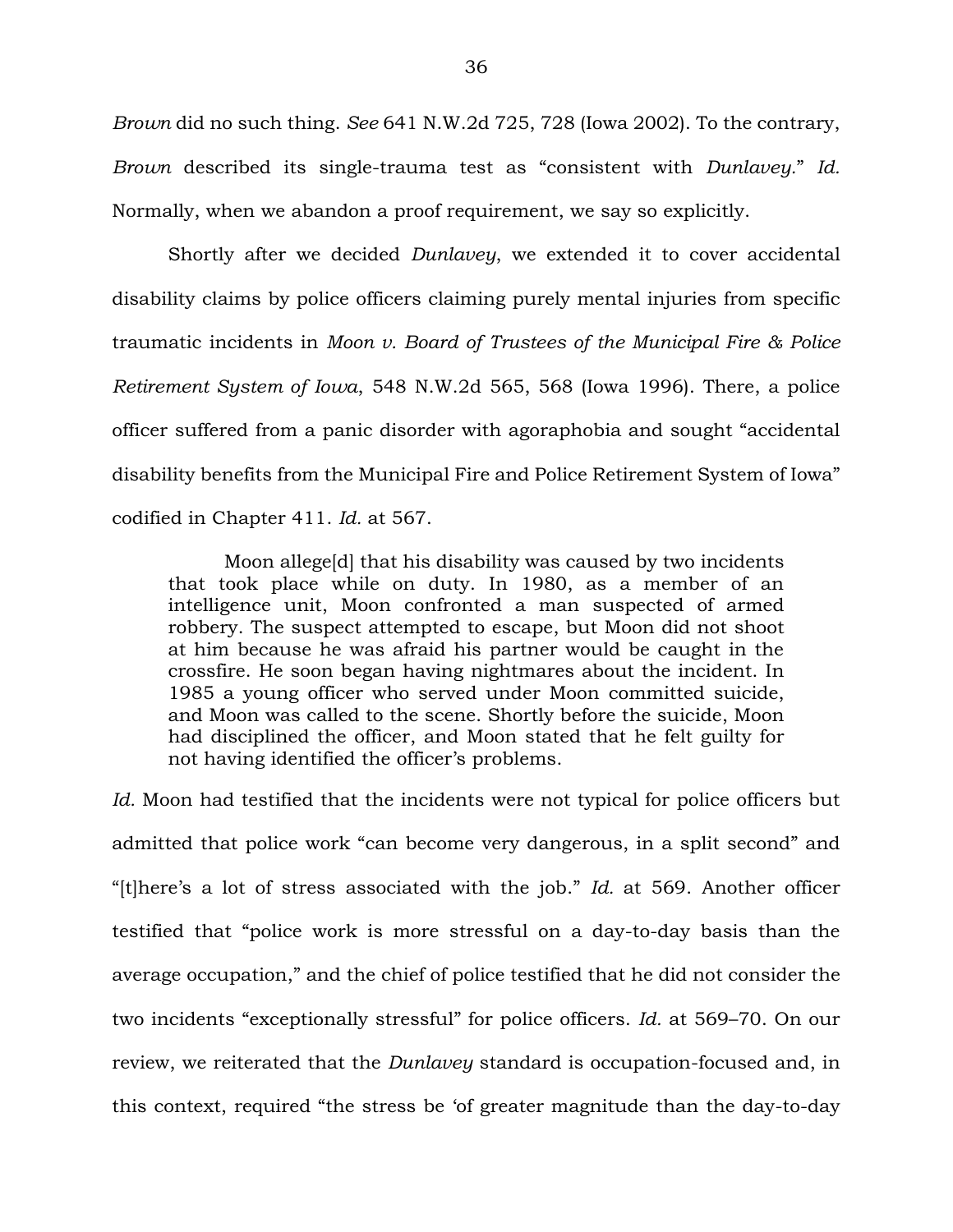mental stress experienced by other [police] officers.' " *Id.* at 569 (alteration in original) (quoting *Dunlavey*, 526 N.W.2d at 857). We concluded that "[t]here [wa]s substantial evidence in the record to support the board's conclusion that the two incidents that allegedly caused Moon's disability were no more than the day-to-day stresses commonly associated with police departments." *Id.* at 569.

Whether the occupation-specific legal causation standard is met in a particular case is a question of fact that must be affirmed on appeal when that determination is supported by substantial evidence—notwithstanding whether benefits were denied or awarded. Two years after *Moon*, we affirmed the board's award of mental disability benefits to a police officer who "witness[ed] a person burning to death" and "confront[ed] an armed person alone." *City of Cedar Rapids v. Bd. of Trs. of the Mun. Fire & Police Ret. Sys. of Iowa*, 572 N.W.2d 919, 925–26 (Iowa 1998). Applying our deferential standard of review, we affirmed, stating, "Based on testimony from [the police captain and the operations chief], the board could have found against [officer] Cornish on the legal causation issue. That fact, however, does not mean there was insubstantial evidence to support the ruling the board made." *Id.* As this case shows, benefits for purely mental injuries triggered by specific traumatic incidents have been available to first responders under *Dunlavey*'s occupation-specific standard in Iowa for several decades.

Indeed, the Iowa Workers' Compensation Commissioner has repeatedly awarded first responders and corrections personnel workers' compensation benefits for purely mental injuries, applying the occupation-focused standard.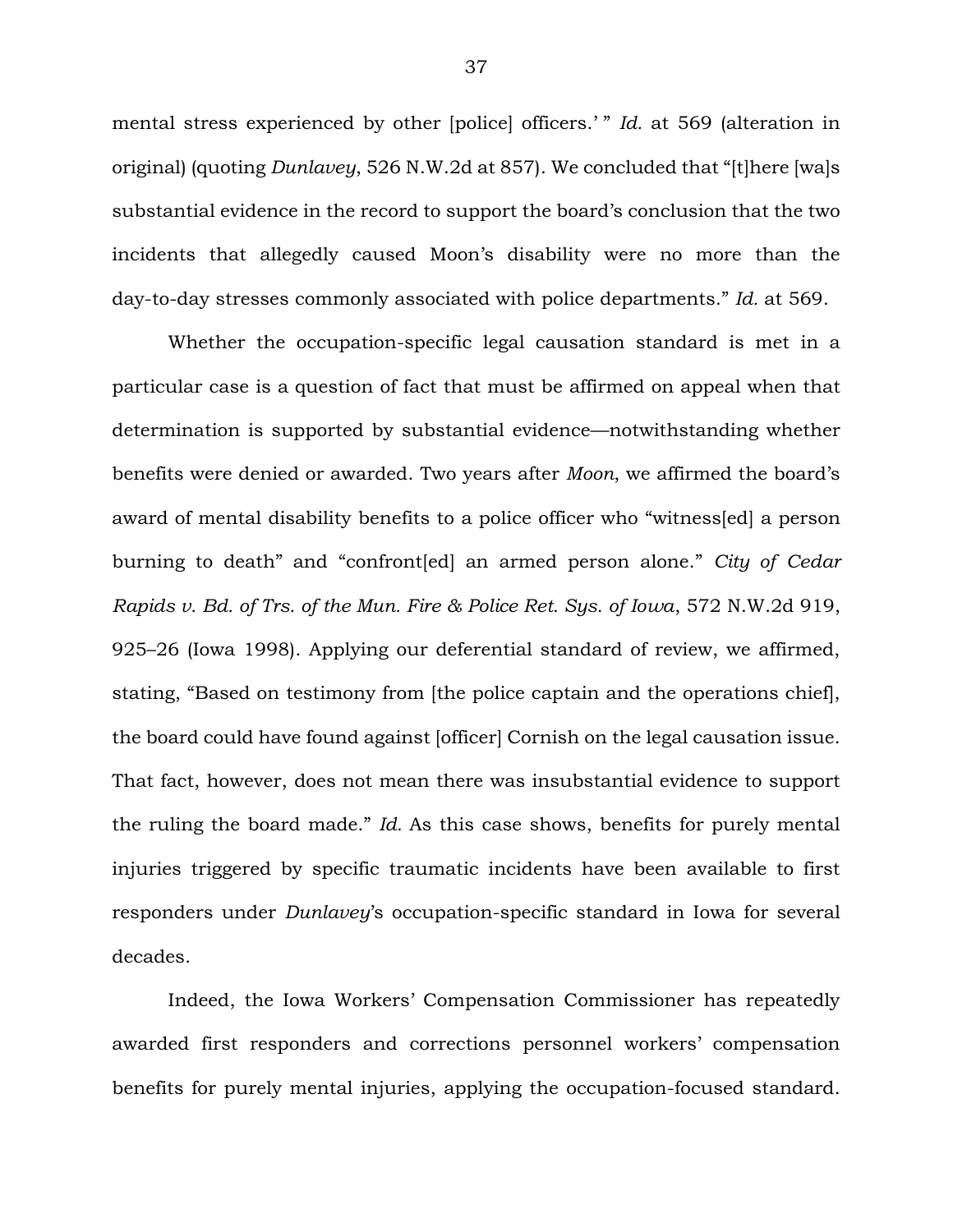*See Christensen v. Pottawattamie County*, Iowa Workers' Comp. Comm'n No. 5051440, 2017 WL 1161144, at \*7 (Dec. Mar. 23, 2017) (Grell, Arb.) (finding legal causation based on unexpected, gruesome nature of inmate's suicide attempt); *Schuchmann v. Dep't of Transp.*, Iowa Workers' Comp. Comm'n No. 5035676, 2012 WL 2371481, at \*7 (Dec. June 20, 2012) (Hedberg, Arb.) (finding legal causation when a department of transportation vehicle enforcement officer viewed charred human remains at highway accident scene); *Everhart v. Clarinda Corr. Facility*, Iowa Workers' Comp. Comm'n No. 5007651, 2005 WL 2465835, at \*3 (Dec. Sept. 30, 2005) (Trier, App.) (finding legal causation when a prison guard was hit with bodily fluids and feared he contracted HIV).

These determinations on purely mental injury claims are made by the agency case by case, subject to our deferential standard of review. We are bound by the commissioner's findings of fact that are supported by substantial evidence. *Asmus v. Waterloo Cmty. Sch. Dist.*, 722 N.W.2d 653, 657 (Iowa 2006). And we are bound by the commissioner's application of law to the facts unless it is "irrational, illogical, or wholly unjustifiable." *Brewer-Strong v. HNI Corp.*, 913 N.W.2d 235, 242 (Iowa 2018) (quoting *Westling v. Hormel Foods Corp.*, 810 N.W.2d 247, 251 (Iowa 2012)); Iowa Code § 17A.19(10)(*m*) (2019). Applying these standards, I find no reversible error in the agency's determinations.

Tripp had the burden "to show by a preponderance of the evidence that the injury arose out of and in the course of [her] employment." *Dunlavey*, 526 N.W.2d at 849. To do so, she had to prove both medical and legal causation.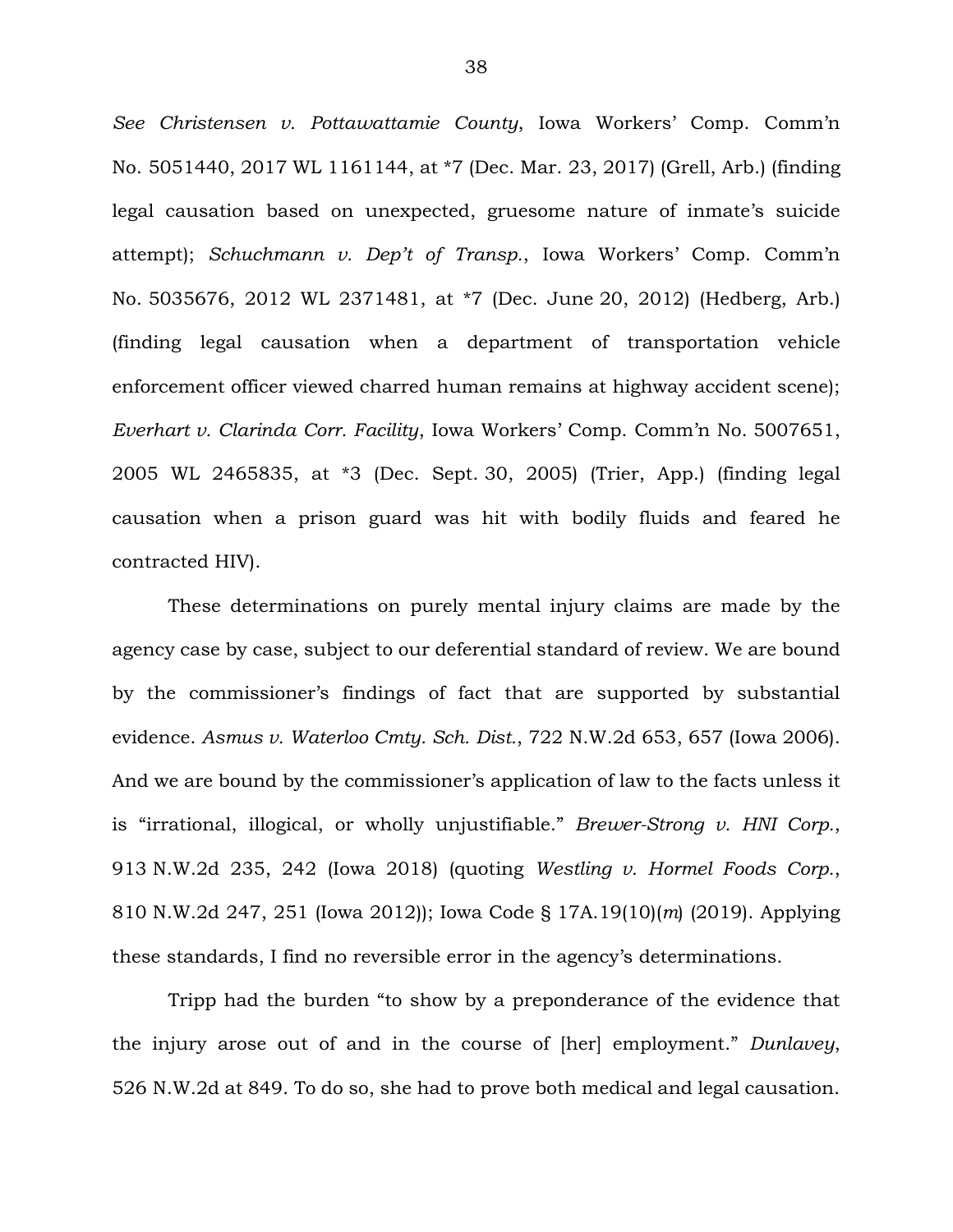*Asmus*, 722 N.W.2d at 657; *Brown*, 641 N.W.2d at 727; *Dunlavey*, 526 N.W.2d at 853. For medical causation, "[w]hether an injury has a direct causal connection with the employment or arose independently thereof is essentially within the domain of expert testimony." *Dunlavey*, 526 N.W.2d at 853. "Legal causation, on the other hand, presents a question of whether the policy of the law will extend responsibility to those consequences that have in fact been produced by the employment." *Asmus*, 722 N.W.2d at 657. The Scott County Emergency Communications Center (SECC) and its insurer conceded Tripp established medical causation. The fighting issue in this case was legal causation, a question of fact on this record.

The majority's discussion of the record is incomplete. Tripp testified she had taken three infant death calls before the September 30, 2018 phone call at issue. She admitted that she "never know[s] what's on the other end of the phone." Specifically, she testified:

[DEFENSE COUNSEL:] Now, throughout your training, throughout your experience it is typical to deal with people who are distraught; is that fair to say?

[TRIPP:] That's fair.

[DEFENSE COUNSEL:] Yeah.

Because in cases of emergency, who are people to call? [TRIPP:] Me. [DEFENSE COUNSEL:] That's right.

That's your job, correct?

[TRIPP:] Correct.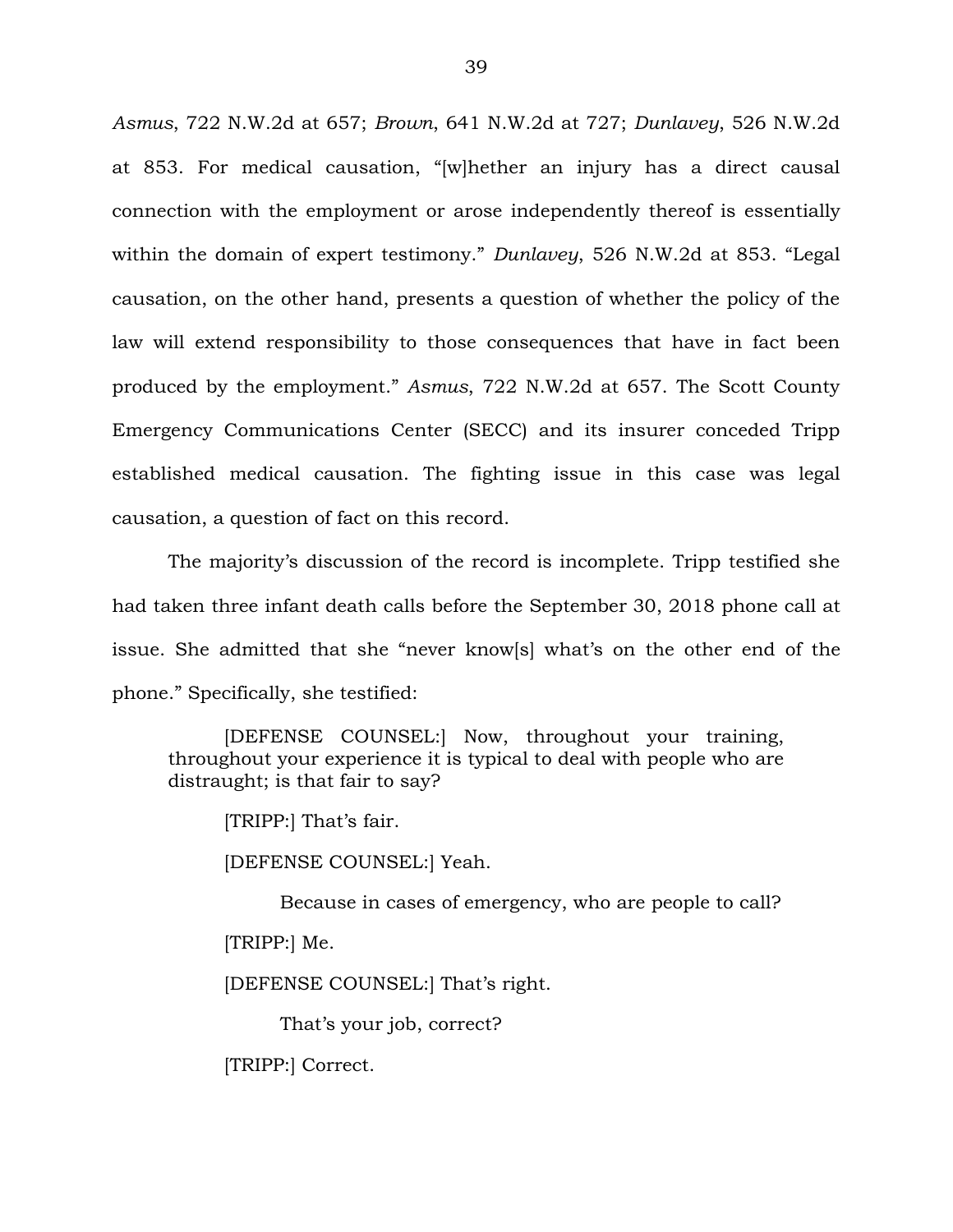[DEFENSE COUNSEL:] And you never know what's coming your way, do you?

[TRIPP:] I do not.

Tripp admitted that handling 911 calls where the caller is crying, almost incoherently, is potentially an everyday occurrence for a 911 operator.

A 911 dispatcher for MEDIC Ambulance, Jill Cawiezell, who took over the September 30 phone call after Tripp transferred it, testified that she handles distraught callers daily. She has over twenty-four years of experience and has personally handled twelve infant death calls. She testified that infant death calls are not unusual or sudden and that death, distraught callers, and trauma are common in her job. Denise Pavlik, the former director of the SECC, testified that she heard the September 30 phone call and did not consider that call to be unusual, sudden, or unexpected. She explained that over ten people were involved with that call. Pavlik has answered fifteen calls throughout her career where children had died, including three calls where the caller has said "my baby is dead." She testified that life-and-death calls are an everyday occurrence for 911 operators. Tracey Sanders, the current deputy director of the SECC, with over twelve years of experience as a dispatcher, also testified. She, too, reviewed the September 30 phone call and opined that it was not unusual, unexpected, or sudden for their occupation. She testified that the average 911 dispatcher takes twenty calls a day and Tripp was no exception.

The deputy commissioner entered an Arbitration Decision that determined Tripp was unable to meet the legal causation requirement: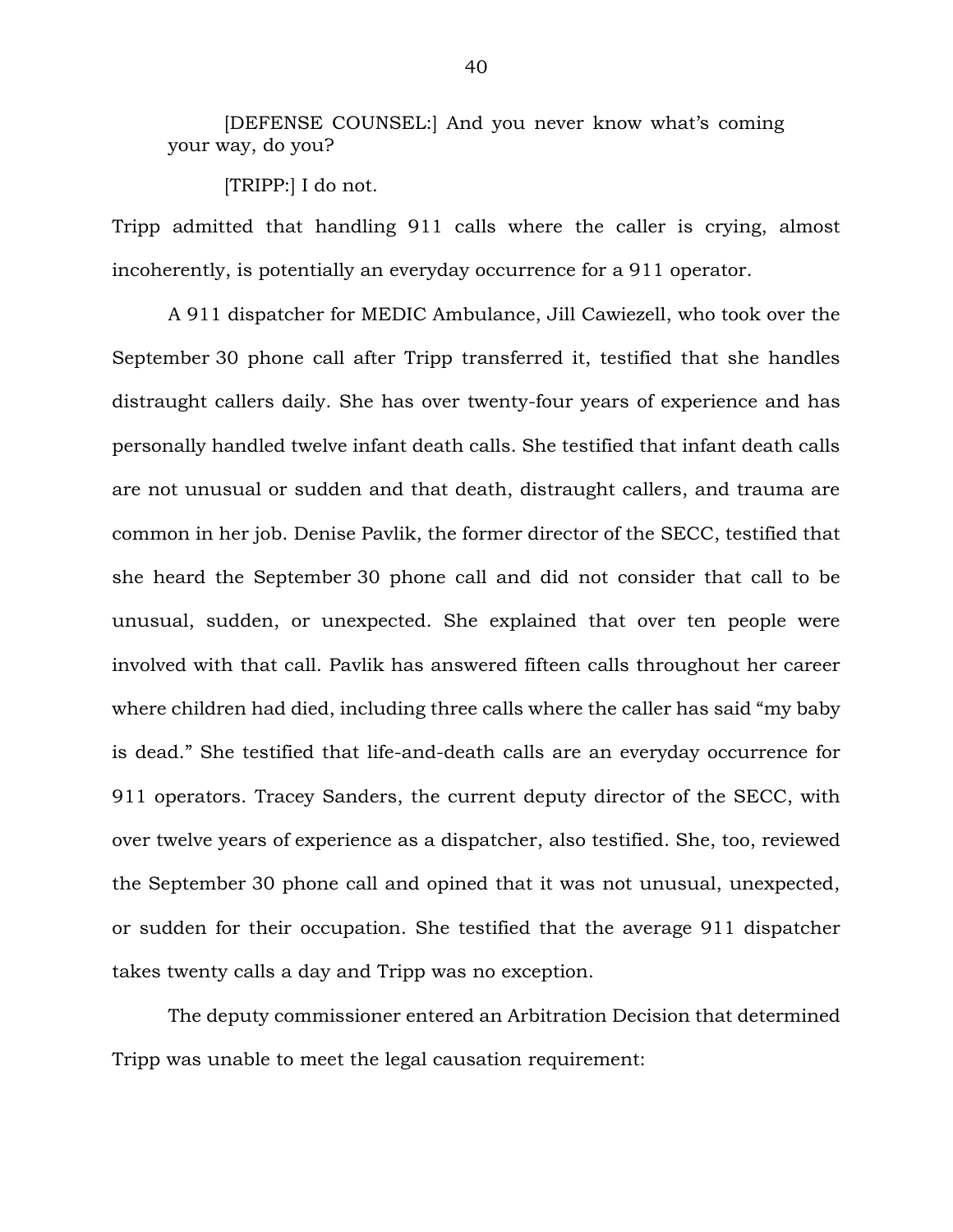Legal causation involves a determination of whether the work stresses and tensions the employee experienced, when viewed objectively and not as the employee perceived them, were of greater magnitude than the day to day mental stresses workers employed in the same or similar jobs experience routinely regardless of their employer.

The deputy commissioner found that "there [was] considerable evidence in the record that [911] dispatchers, like [Tripp], routinely take calls involving death and traumatic injury" and that "taking a call regarding a dying or dead infant cannot be said to be an unexpected cause or an unusual strain."

Tripp filed a motion for rehearing urging the deputy commissioner to expressly find that Tripp "suffers from PTSD and that she proved medical causation" and to reverse the decision on legal causation because Tripp satisfied the requirements of *Brown*. Alternatively, Tripp requested *Brown* be overruled. The SECC and its insurer resisted. The deputy commissioner denied Tripp's motion, confirming his finding that Tripp had not demonstrated legal causation because the September 30 phone call was not unexpected "given the nature of the [911] dispatcher's job." Tripp filed an intra-agency appeal.

After additional briefing by the parties, the workers' compensation commissioner entered an appeal decision. On de novo review, the commissioner affirmed and adopted the deputy's decision on Tripp's rehearing request as the agency's final decision. The commissioner elaborated:

[T]he question of what qualifies as an unexpected cause or an unusual strain is specific to the individual and must be addressed on a case-by-case basis. What can be expected by an individual in the workplace, is, in part, dependent upon their occupation. It stands to reason that an individual's occupation would be a factor to consider.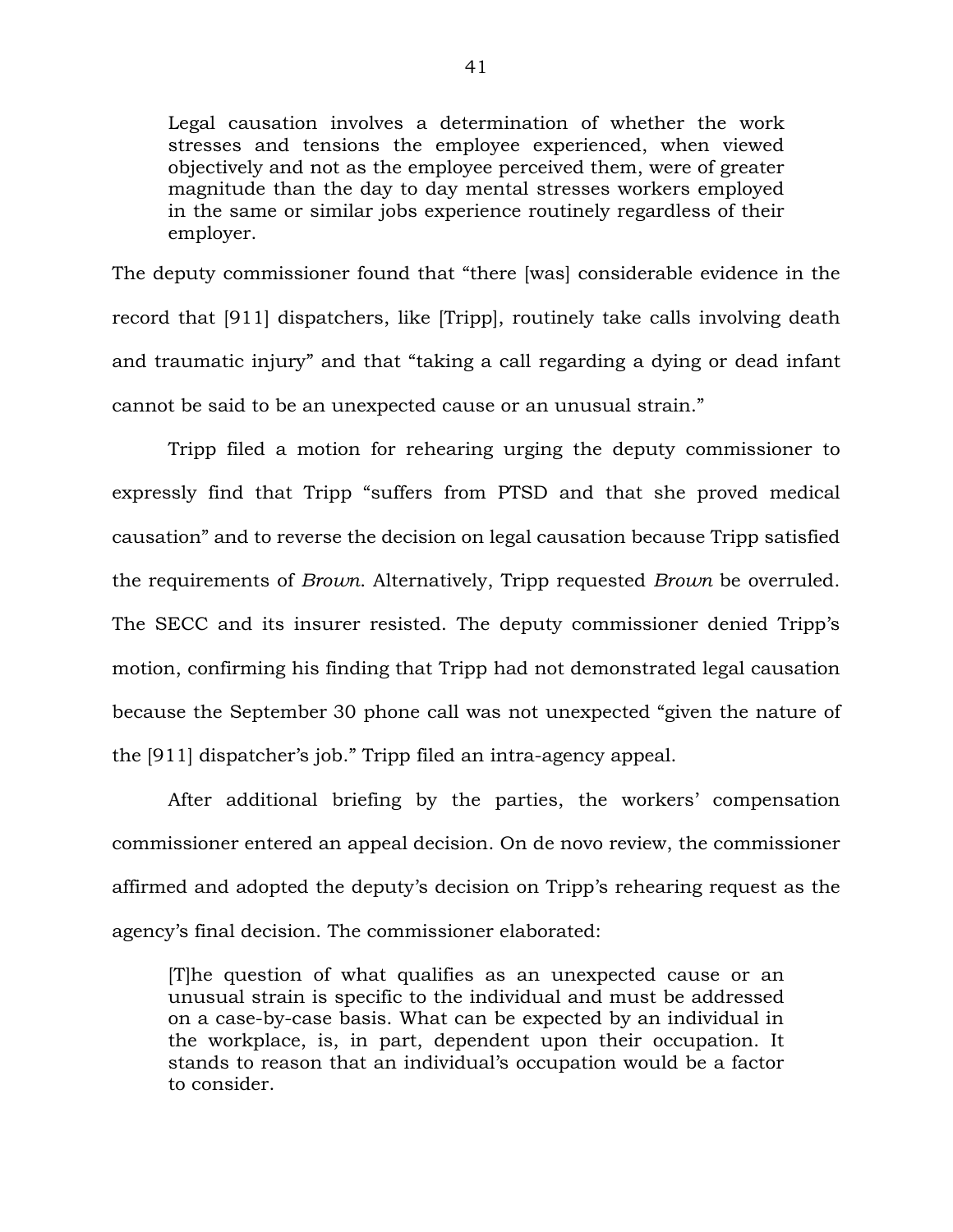Tripp filed a petition for judicial review. On June 11, 2021, after further briefing and oral argument, the district court affirmed the commissioner's decision. The court declined to defer to medical experts offering nonmedical conclusions about working conditions. The district court ruled the commissioner properly considered the job responsibilities of emergency dispatchers in applying

the *Brown* test:

In determining whether a particular event is unexpected or unusual, the Commissioner must first establish a baseline of what is expected or usual. As every individual's day-to-day life is unique, this baseline seems to be most appropriately drawn by looking to the unique features of each particular claimant's experiences—including their ordinary workplace activities. Accordingly, the Court finds that it was not error for the Commissioner to consider the regular job responsibilities of [Tripp] in evaluating whether her harm was the result of an unexpected cause or unusual strain.

The district court determined the agency decision was supported by substantial evidence because life-and-death emergency calls are relatively common for 911 operators. On this record, the district court correctly affirmed the commissioner's denial of mental disability benefits to Tripp. We should affirm.

# **II. The Majority's Decision to Overrule Longstanding Caselaw is Contrary to Principles of Stare Decisis and Not Well Reasoned.**

I respectfully dissent from the majority's decision to overrule our longstanding precedents. Stare decisis considerations counsel against the majority's radical break with existing law. Further, our prior decisions were well reasoned and correctly decided, and the majority's justification for overruling these precedents is wanting.

"Stare decisis alone dictates continued adherence to our precedent absent a compelling reason to change the law." *Book v. Doublestar Dongfeng Tyre Co.*,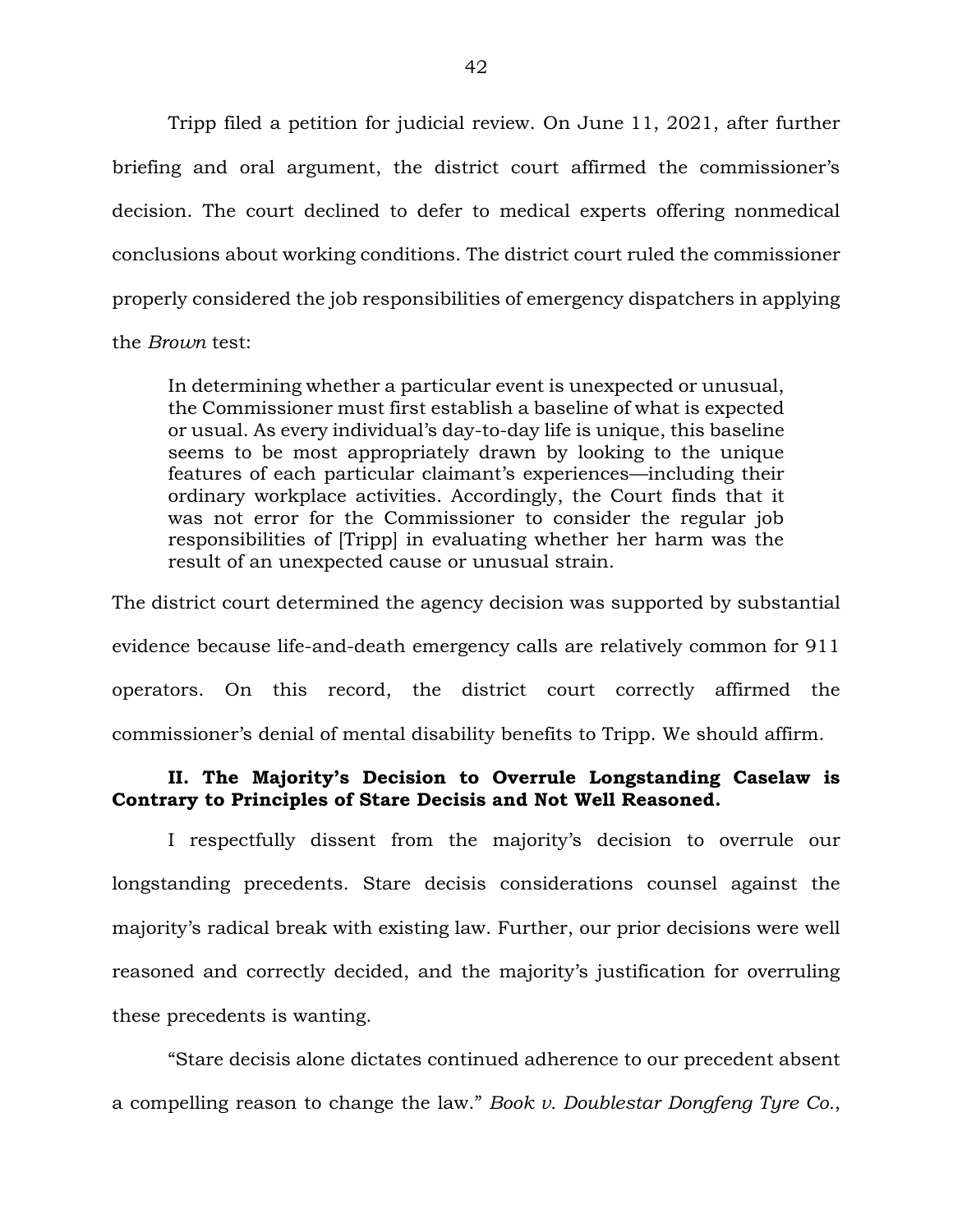860 N.W.2d 576, 594 (Iowa 2015). Ever since we decided *Dunlavey*, *Moon*, and *Brown* decades ago, the commissioner has consistently applied an occupation-specific test to determine whether the triggering event is sudden, traumatic, and unexpected for workers in the same or similar jobs. The legislature, which has quickly amended chapter 85 when it disagrees with our interpretation,<sup>4</sup> has left *Moon*, *Brown*, and *Dunlavey* intact and declined to relax the proof required for purely mental injuries under Iowa Code chapters 85 and 411. "The rule of stare decisis 'is especially applicable where the construction placed on a statute by previous decisions has been long acquiesced in by the legislature, by its continued use or failure to change the language of the statute so construed . . . .' " *Brewer-Strong*, 913 N.W.2d at 249 (omission in original) (quoting *In re Est. of Vajgrt*, 801 N.W.2d 570, 574 (Iowa 2011)). Presumably, the legislature was unwilling to open the floodgates to mental injury claims as they are difficult to disprove and increase insurance costs while inhibiting job creation.

The majority's rationale for breaking with our longstanding law is not well-supported. First, the majority's new holding today begs the question: "unexpected" *compared to what*? As the district court noted, "the Commissioner must first establish a baseline of what is expected or usual" by looking to the claimant's occupation. What is expected or unexpected necessarily varies by

 $\overline{a}$ 

<sup>4</sup>*See, e.g.*, *Bluml v. Dee Jay's, Inc.*, 920 N.W.2d 82, 90–92 (Iowa 2018) (allowing recovery for idiopathic fall on level floor), *abrogated* by 2019 Iowa Acts 38, § 1 (codified at Iowa Code § 85.61(7)(*c*) (2020)) (modifying definition of "personal injury arising out of employment" to exclude "[p]ersonal injuries due to idiopathic or unexplained falls from a level surface onto the same level surface").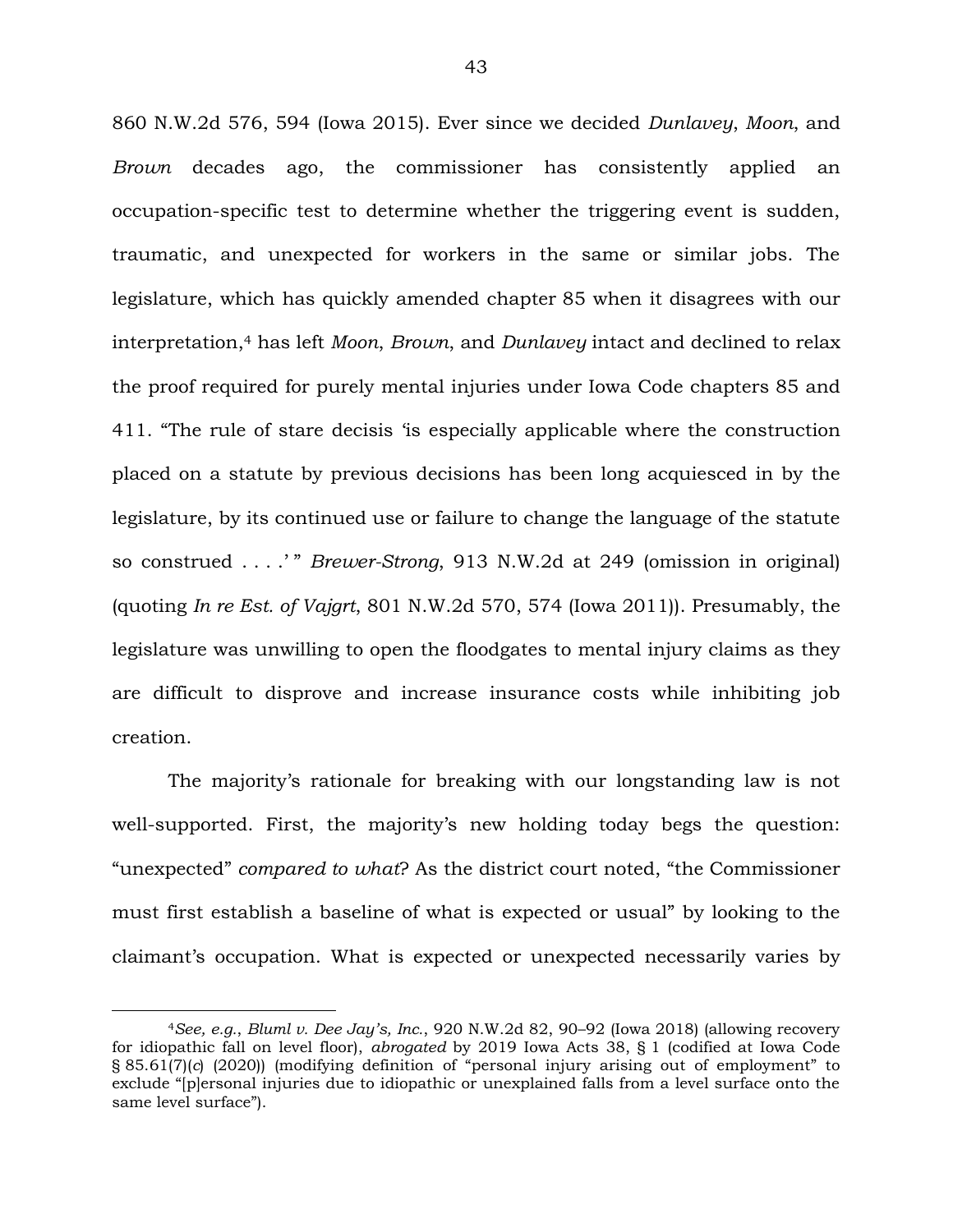occupation. Witnessing a death on the job would be unexpected for most occupations; not so for a hospice nurse. A threatening tiger is routine for Siegfried and Roy; not so for the Las Vegas ticket taker outside the cage. Police, firefighters, and medics routinely face life-threatening emergencies as part of the job; other occupations, such as the convenience store clerk in *Brown*, do not*.*  Telemarketers and 911 operators should not be equated when determining whether a particular phone call is traumatic or unexpected.

Second, the majority and special concurrence rely on a flawed premise: that first responders can't recover for their purely mental injuries under *Dunlavey* because stressful emergencies are part of the job. The majority wants an easier path for mental disability benefits for emergency workers, including 911 operators who are not physically present at the crime or accident scene. To me, that is a policy determination for the legislature, which for decades has left the *Dunlavey* same-or-similar-job proof requirement intact. And as noted above, agency fact finders applying *Dunlavey* have repeatedly allowed first responders to recover for purely mental injuries triggered by specific events. The bar is not set too high.

Third, the majority reads *Brown* in a vacuum in a manner inconsistent with the larger body of law in this area. When *Brown* is read together with *Dunlavey* and *Moon*, it is clear we did not abandon the same-or-similar-job requirement for traumatic events. In *Dunlavey*, we "establish[ed] a standard for legal causation" for "a worker's pure nontraumatic mental injury." 526 N.W.2d at 854. We reviewed three options: a "subjective causal nexus" test, a "broad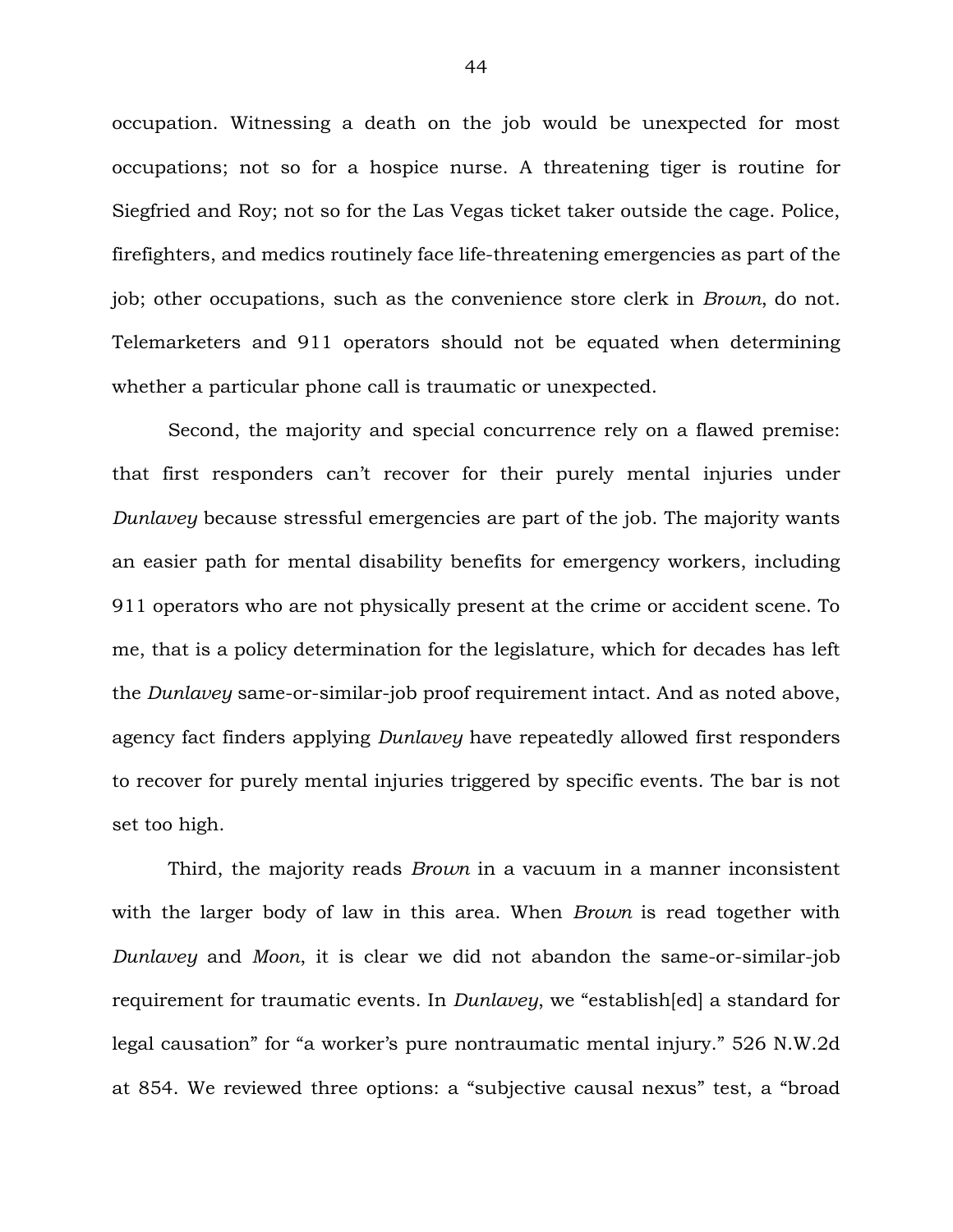causation" test, and an "unusual stress" test. *Id.* at 855. The "subjective test focuses on the employee's own perception of reality in that if the claimant honestly perceives that there is some work related stimuli causing a mental disability the employee is entitled to recover." *Id.* This test was adopted by Michigan and later repudiated by statute. *Id.*; *see also* Mich. Comp. Laws § 418.301(2) (1985). "The 'broad causation' test allows a worker to be compensated for normal work related stress as long as the worker's mental injury is causally connected to the employment." *Dunlavey*, 526 N.W.2d at 855. "This approach is premised on the view that the basic purpose of a workers' compensation system mandates that a worker disabled as a result of work related stress receive treatment identical to a worker disabled by a work related physical injury." *Id.* (quoting *Candelaria v. Gen. Elec. Co.*, 730 P.2d 470, 477 (N.M. Ct. App. 1986), *superseded by statute as stated in Jensen v. N.M. State Police*, 788 P.2d 382, 384 (N.M. Ct. App. 1990)). We declined to adopt either the subjective-causal-nexus test or broad-causation test because neither "correspond[s] to our statutory goal of making sure the mental injuries are causally connected to the worker's employment." *Id.* at 856.

We instead adopted an occupation-specific unusual-stress test for nontraumatic mental injuries. *Id.* at 858. The test "requires the employee to show that the work stress which led to the [mental] injury was unusual." *Id.* at 855. The unusual-stress test was "developed . . . as a response to the difficulties in the evaluation of psychological injuries, such as the ease with which such claims may be feigned and the difficulty with which fraudulent claims can be detected."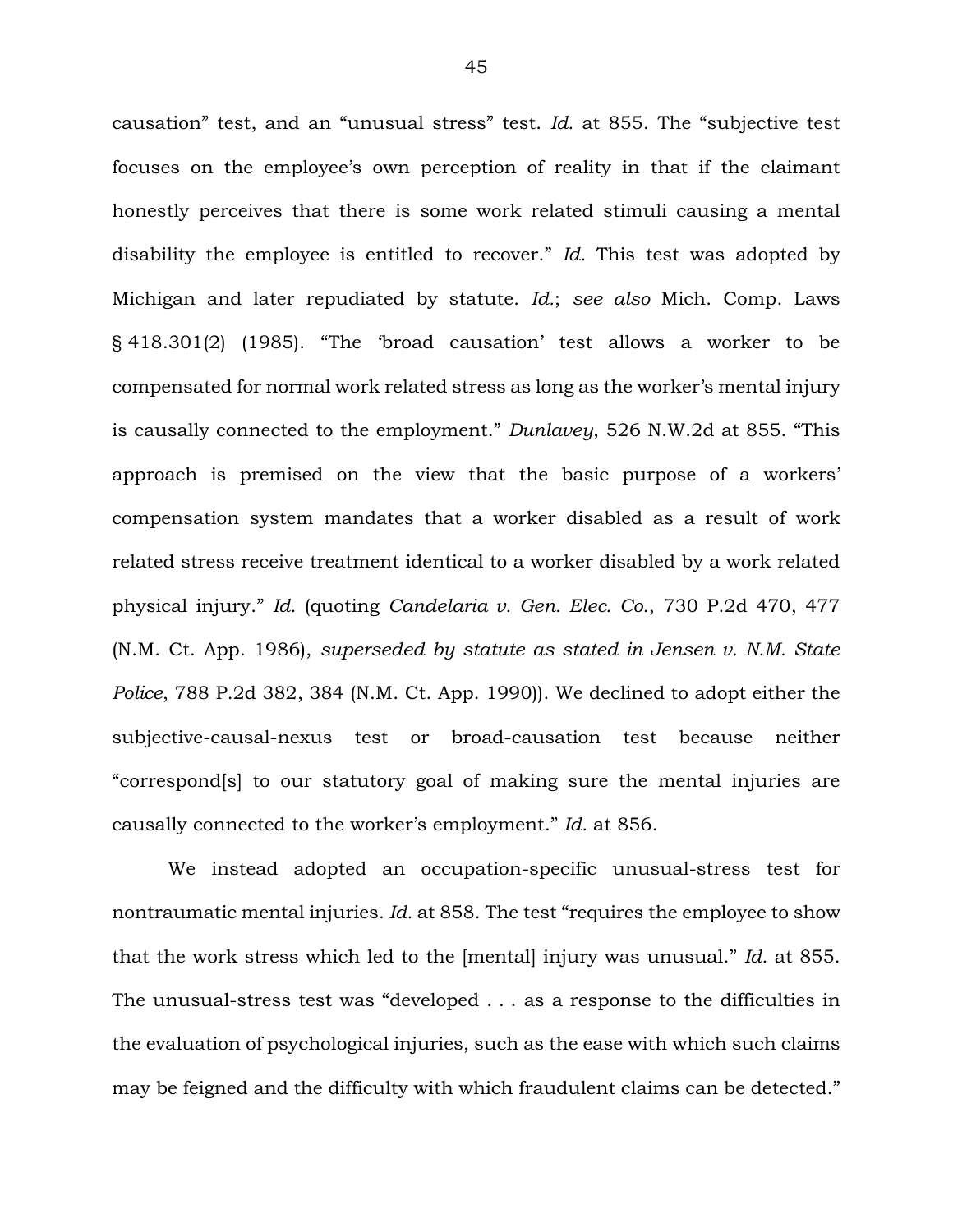*Id.* The unusual-stress requirement helps ensure that "mental injuries are causally connected to the worker's employment" and "furthers the intent of the legislature to compensate those workers who suffer bona fide 'personal injuries' caused by their employment." *Id.* at 856.

The unusual-stress test reflects that the workers' compensation system provides a remedy for industrial accidents and is not a general mental health insurance system. *See id.* at 856. We chose the unusual-stress test mindful of the " 'slippery slope' argument that once 'mental[-]mental' claims are deemed compensable, employees will increasingly make fraudulent claims which the courts will not be able to detect and which will ultimately force employers out of business." *Id.* Because the test "places the burden on the employee to prove that the work stress suffered is unusual, [it] is an effective means of evaluating employees' claims." *Id.*

We deliberately chose to adopt Wyoming's occupation-specific standard for our unusual-stress test in *Dunlavey* instead of Wisconsin's broader standard that merely required proof of stress "greater than that endured by all other workers" in any field. *Id.* at 855–57. We concluded that the Wyoming standard is preferable because it "provides the employees with compensation for legitimate work related injuries while at the same time limits the employers' liability to injuries caused by its industry"<sup>5</sup> and avoids the confusion of what is meant by

 $\overline{a}$ 

<sup>5</sup>It might be considered modern and forward looking for worker's compensation to be expanded to provide full coverage health insurance. But that was not its intended purpose, and it would be unfair to the employer who pays premiums on the assumption that they cover only injuries caused by [its] industry.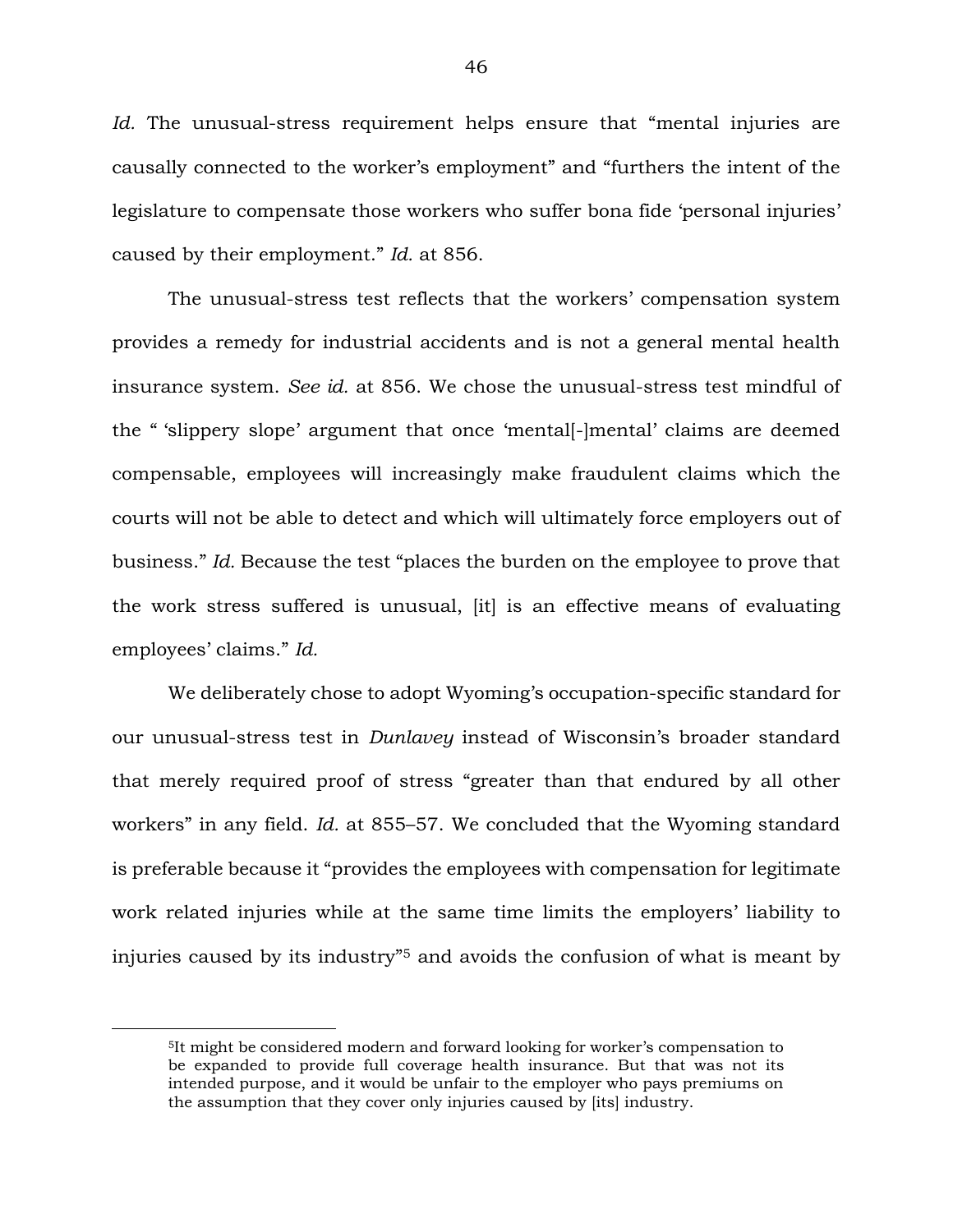"all workers."<sup>6</sup> *Id.* at 857. We approvingly quoted the Wyoming Supreme Court's

explanation of the benefits of the occupation-specific-unusual-stress test:

Unlike the "fellow employees" test, this test could be used in cases where the worker has no fellow employee holding the same job in his company. Moreover, under the same or similar job standard, an employer who puts excessive stress on several employees could not avoid the payment of benefits by simply making that excessive stress equal for all employees. The stress on [its] workers would be compared to the stress suffered by those holding similar jobs in other companies.

. . . .

The objective test based on workers with the same or similar jobs is also superior to a test based on the working world at large. It is impossible to determine, except in the broadest fashion, the stress to which the working world at large is exposed. In every worker's compensation case heard under this test, the parties could call witnesses whose job related stress is either significantly greater or significantly smaller than the stress suffered by the worker seeking compensation. The standard would be too amorphous to be practical.

*Dunlavey*, 526 N.W.2d at 857–58 (alteration and omission in original) (quoting

*Graves v. Utah Power & Light Co.*, 713 P.2d 187, 193 (Wyo. 1986), *superseded* 

*by statute as stated in Sechrist v. State ex rel. Wyo. Workers' Safety & Comp. Div.*,

23 P.3d 1138 (Wyo. 2001)). We found these justifications persuasive. *Id.* at 858.

We also noted states were increasingly enacting statutes requiring proof

*Graves*, 713 P.2d at 192.

 $\overline{a}$ 

*Graves v. Utah Power & Light Co.*, 713 P.2d 187, 190 (Wyo. 1986), *superseded by statute as stated in Sechrist v. State ex rel. Wyo. Workers' Safety & Comp. Div.*, 23 P.3d 1138 (Wyo. 2001).

<sup>6</sup>The objective "all employees" standard could be based upon three different groups. First, "all employees" could consist of a worker's "fellow employees" employed in the same or similar jobs by the same employer. Second, it could consist of workers in the same or similar jobs, including those who work for other employers. Finally, it could consist of the "working world at large."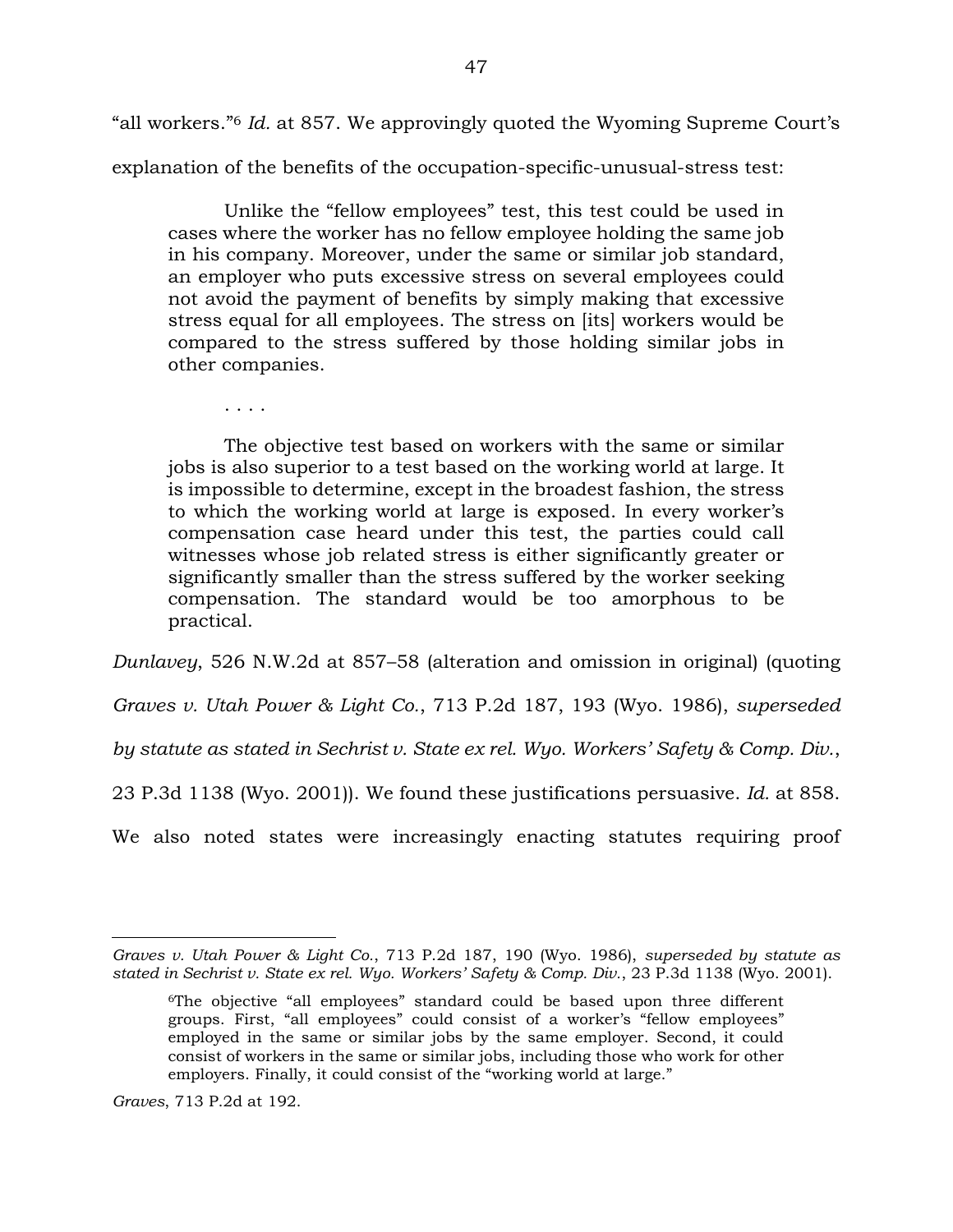comparing the claimant's stress to those in similar jobs rather than workers

generally:

[T]hose states which have had experience with "mental[-]mental" claims are increasingly enacting statutes which require proof that the employee's stress is greater than that of similarly situated employees. *See, e.g.*, Alaska Stat. § 23.30.265(17)(A) (1990) (work stress must be "extraordinary and unusual in comparison to pressures and tensions experienced by individuals in a comparable work environment"); Colo. Rev. Stat. Ann. § 8–41–301(2)(a)–(d) (West Supp. 1994) (the psychologically traumatic event must be "generally outside of a worker's usual experience and would evoke significant symptoms of distress in a worker in similar circumstances"); N.M. Stat. Ann. § 52–1–24(A) (Michie 1978 & Supp.1994) (same).

*Id.* 

In *Brown*, we addressed mental injuries attributed to a store clerk's specific on-the-job traumatic events. 641 N.W.2d at 727–28. Brown was far from a professional first responder. He was working alone at night in his employer's convenience store and witnessed a customer inside get shot in the leg. *Id.* at 726. Brown was not physically injured, but he had to clean up the blood from the shooting. *Id.* Six days later, he was working alone again and was the victim of a robbery. *Id.*

The robber grabbed Brown by the arm, swung him around, stuck an object that Brown thought to be a gun in Brown's back, and demanded all of the money, which Brown gave to him. Brown was told to get down, and he did. The robber left but returned and said, "I told you to get the . . . down or I'm going to blow your . . . head off." Brown laid spread-eagle on the floor until the phone rang; it was the security organization calling in response to a silent alarm that Brown had triggered.

*Id.* (omissions in original). Brown was diagnosed with delayed PTSD and his doctor opined that "the additional trauma of the robbery aggravated the effect of the shooting, so the cumulative effect was more traumatic than the sum of the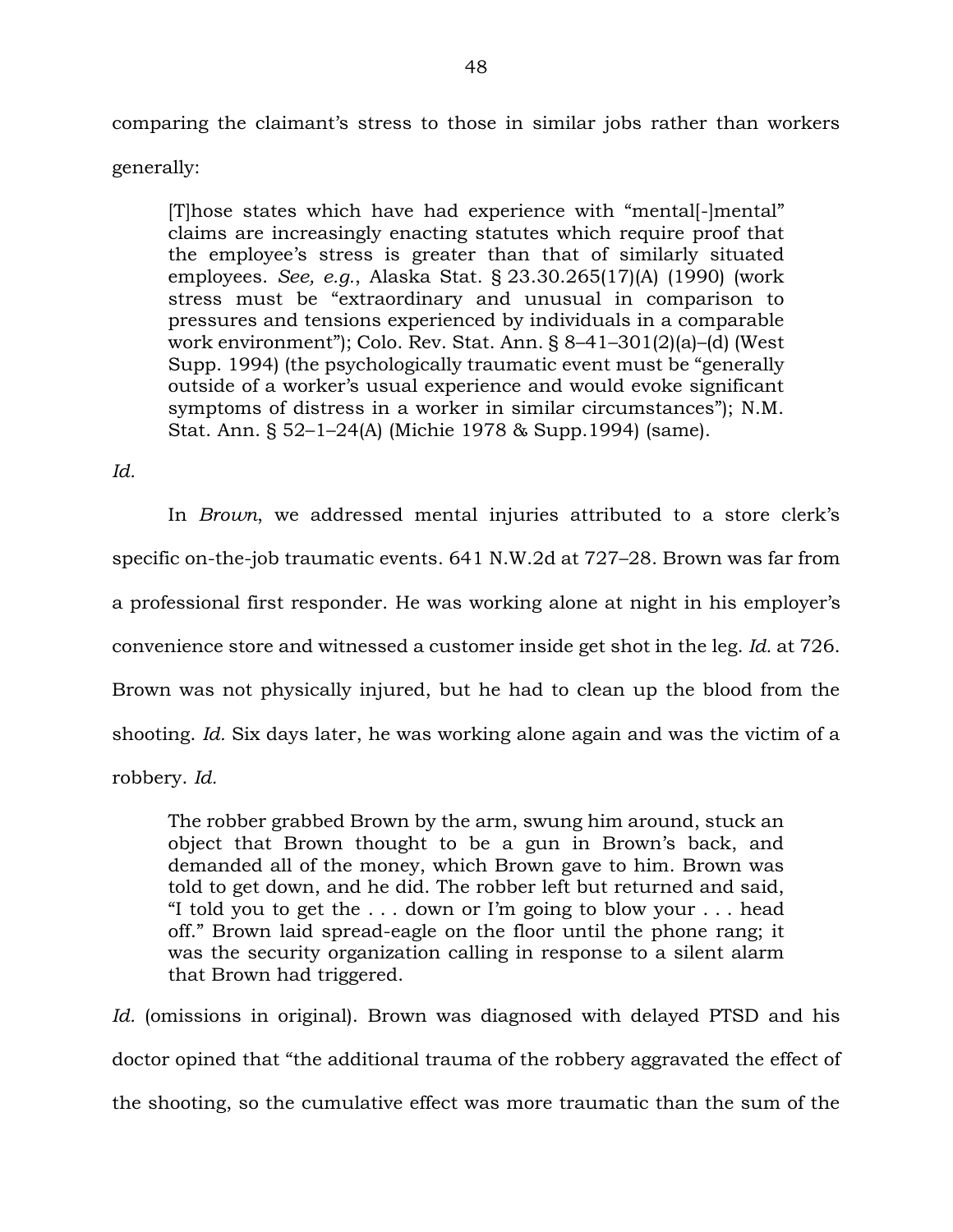two events." *Id.* at 726–27. The deputy commissioner found Brown had established both medical and legal causation, but the commissioner reversed, finding Brown failed to establish legal causation because "he had not shown his stress was greater than that of other workers employed in the same or similar jobs." *Id.* at 727–28. "Quik Trip contended this was fatal to his claim, and the industrial commissioner and district court agreed." *Id.* at 728.

We reversed, concluding that "[w]hen a claim is based on a manifest happening of a sudden traumatic nature from an unexpected cause or unusual strain, the legal-causation test is met irrespective of the absence of similar stress on other employees." *Id.* at 729. Our colleagues in the majority misread this statement as eliminating *Dunlavey*'s requirement to compare the claimant's stress to others in the same or similar jobs. To the contrary, we stated that "[t]his conclusion is consistent with *Dunlavey*, which did not involve a readily identifiable stress factor such as in this case." *Id.* at 728. We were addressing a failure of proof claim and concluded, from the very nature of the two incidents, that the evidence was sufficient to establish the *store clerk's* mental injury claim, without testimony of other witnesses, to prove that an Iowa convenience store employee in Iowa did not routinely experience shootings and armed robberies.

The majority effectively overrules *Moon*, where we had confirmed that the compensability of a first responder's mental injury triggered by one or two specific incidents is determined under *Dunlavey* by reference to the claimant's occupation as a police officer. *Moon*, 548 N.W.2d at 569–70. In my view, *Moon*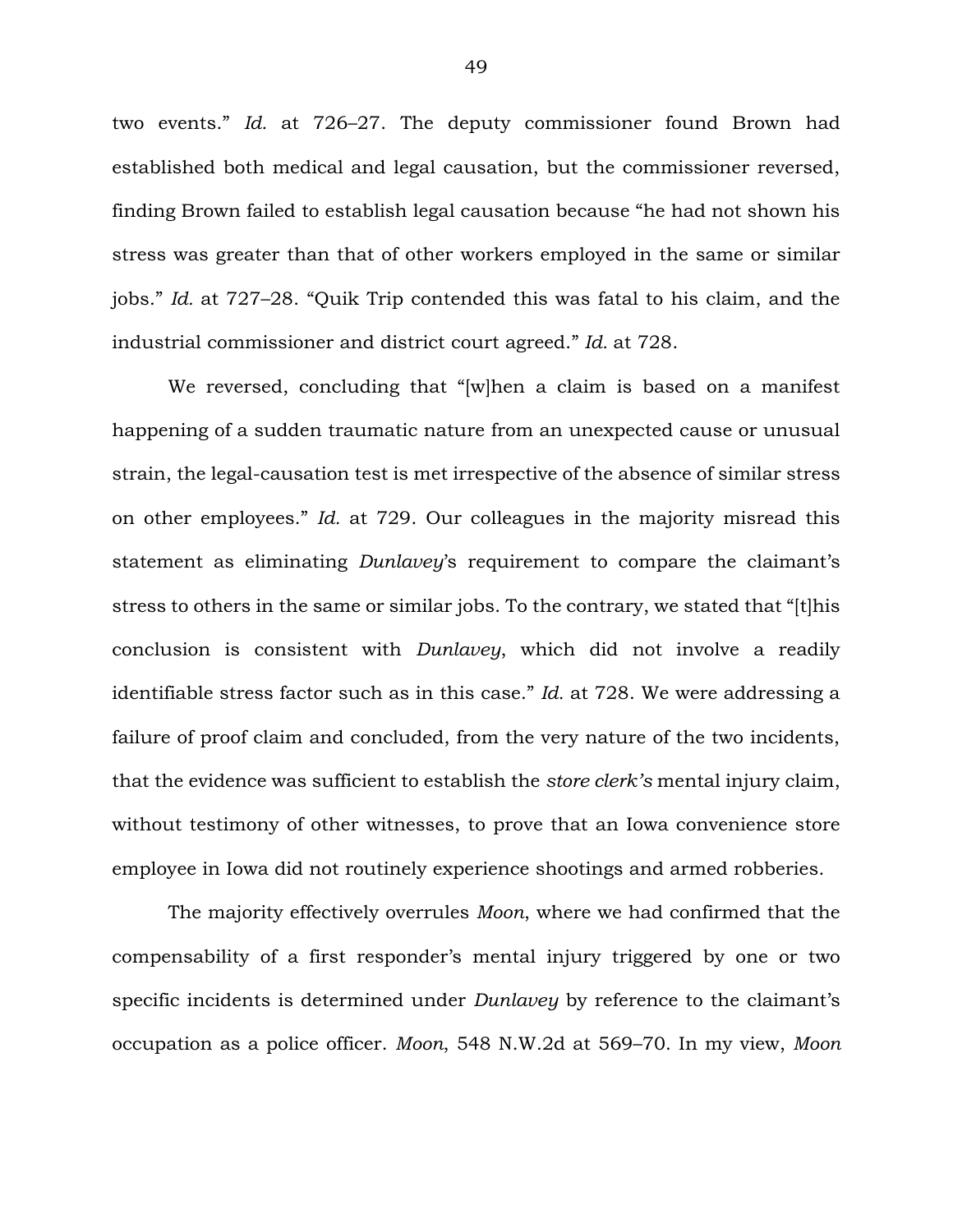and *Dunlavey* remained good law for first responders. This is confirmed by a careful reading of *Brown* and the authorities cited in that opinion.

In *Brown*, we again relied on Wyoming precedent and agreed that:

Where a mental injury occurs rapidly and can be readily traced to a specific event, . . . there is a sufficient badge of reliability to assuage the Court's apprehension. Where, however, a mental injury develops gradually and is linked to no particular incident, the risk of groundless claims looms large indeed.

*Id.* at 728 (omission in original) (quoting *Graves*, 713 P.2d at 192). Noting both *Graves* and *Dunlavey* involved nontraumatic-gradual-onset mental injuries, we went on to discuss another Wyoming case more directly on point as involving a mental injury from an on-the-job accident. *Id.* at 728–29 (citing *Johnson v. State ex rel. Wyo. Worker's Comp. Div.*, 798 P.2d 323, 326 (Wyo. 1990)).

In *Johnson v. State ex rel. Wyoming Worker's Compensation Division*, the employee was an over-the-road truck driver involved in two accidents. 798 P.2d at 324. In the first accident, "Johnson had bruised his back but did not seek medical treatment." *Id.* In the second, "As [Johnson] rounded a curve, the wind hit the truck and spun it around 180 degrees. The truck came close to colliding with another vehicle but missed. The highway patrol stated the road should have been closed at the time the accident occurred." *Id.* "The psychiatrist determined that Johnson was suffering from depression and [PTSD]" as a result of the second accident. *Id.* The Wyoming Supreme Court held Johnson satisfied the legal causation requirement without presenting evidence of similarly situated employees. *Id.* at 325–36.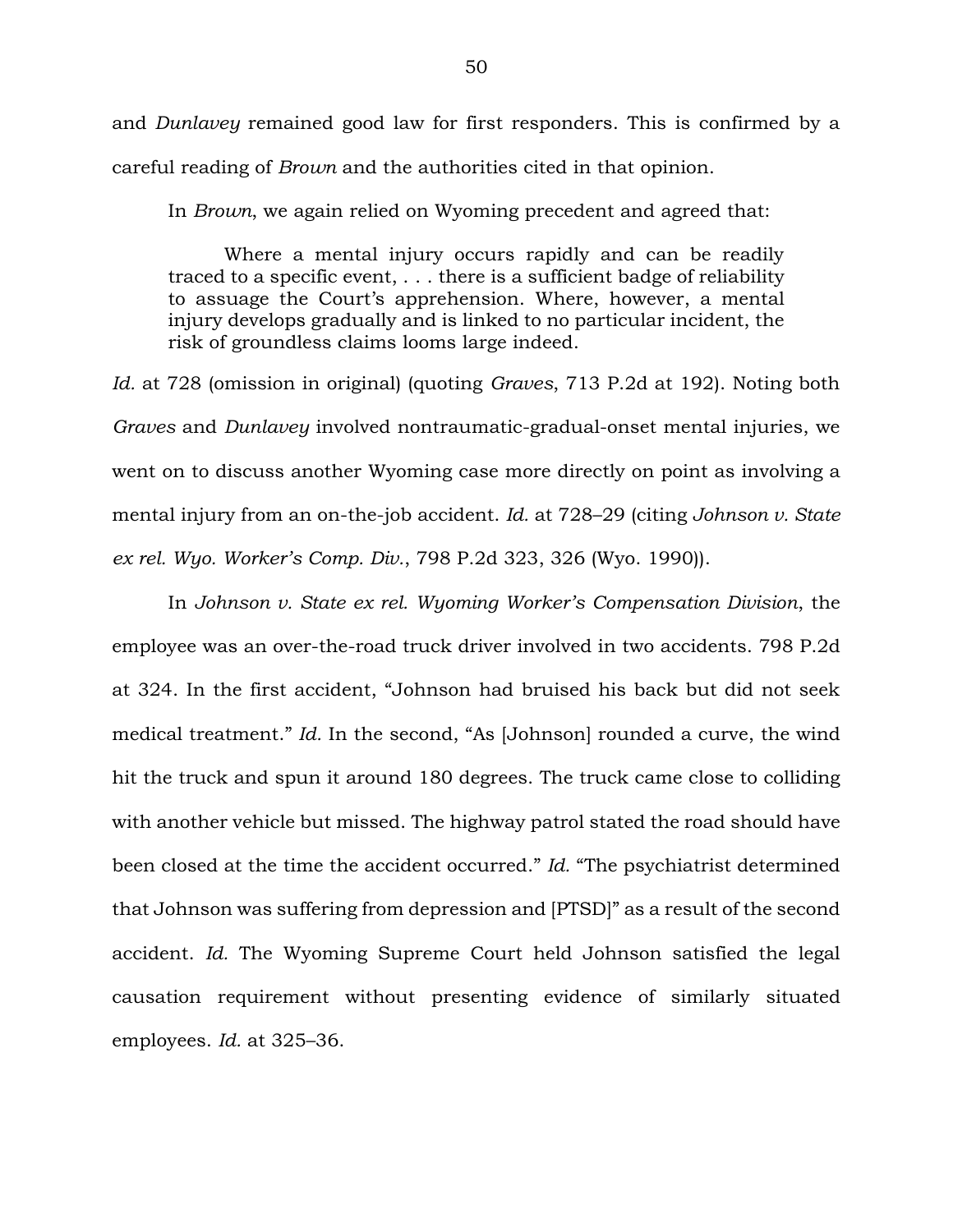In *Brown*, after discussing the facts and holding of *Johnson*, we approvingly quoted this passage applying a same or similar job test:

The accident also satisfies the requirement that the mental injury resulted from a situation or condition that is of greater magnitude than the day-to-day stresses and tensions all employees usually experience. *While it may be normal for and expected of over-the-road truck drivers to encounter hazardous, wintery driving conditions on Wyoming highways, involvement in an accident when driving in those conditions or any weather conditions falls beyond any day-to-day stress and tensions.* It was the accident and not the driving in hazardous conditions that caused Johnson's injuries.

*Brown*, 641 N.W.2d at 728–29 (emphasis added) (quoting *Johnson*, 798 P.2d at 326).<sup>7</sup> Importantly, the focus of this test is on what is "normal for and expected of" the claimant's occupation—such as over-the-road truck driving in *Johnson*. We endorsed that approach. *Id.* at 729. Thus, we held the shooting and robbery satisfied the legal causation requirement because "[t]hese events were sudden, traumatic, and unexpected" and "Quik Trip, in fact, d[id] not contend otherwise." *Id.* Given the nature of the traumatic incidents in *Brown* and *Johnson*, the workers' compensation claims were reinstated despite the claimant's failure to introduce baseline evidence of the stress of other workers in the same or similar jobs.

Other states take different approaches. Some states allow no relief under any circumstances for purely mental injury claims. *See* 4 Arthur Larson et al.,

 $\overline{a}$ 

<sup>7</sup>After we decided *Brown*, the Wyoming legislature amended its workers' compensation statutory definition of "injury" to exclude compensation for mental injury unless it is "[c]aused by a compensable physical injury, it occurs subsequent to or simultaneously with, the physical injury and it is established by clear and convincing evidence." Wyo. Stat. Ann.  $\S$  27-14-102(a)(xi)(J) (West 2009). This reflects a subsequent policy choice by the Wyoming legislature.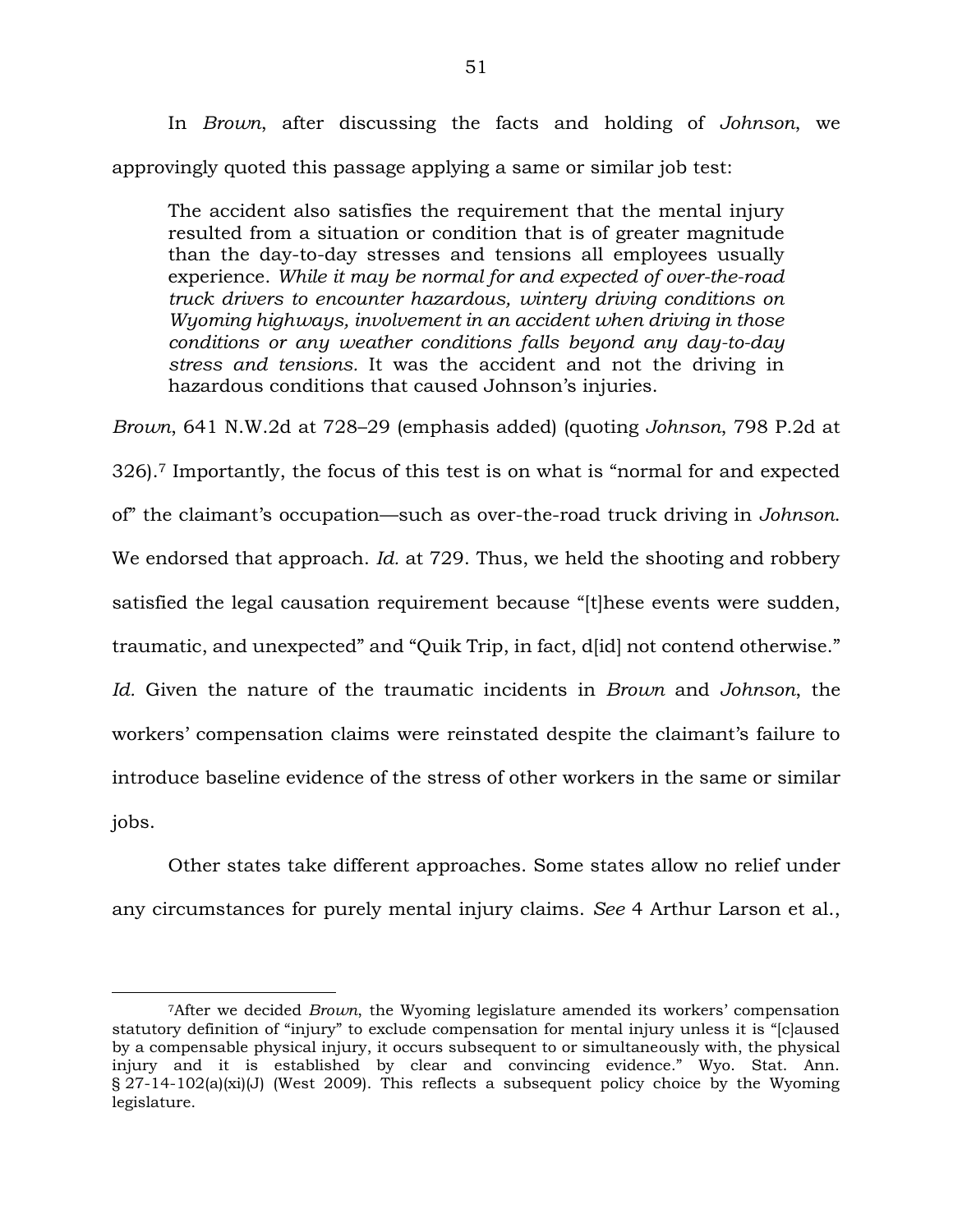*Larson's Workers' Compensation Law* § 56.06[1][b], at 56-50, & 56.06[4], at 56-55 (2021) [hereinafter Larson] ("[F]ifteen states and the [federal] Jones Act have expressly ruled out liability in any kind of mental-mental case." (footnotes omitted)). Iowa was in the middle in allowing recovery in a mental-mental case where an unusual stress triggered the mental injury. *See id.* § 56.06[6], at 56-57. There is also a lack of uniformity on what is considered "unusual." This noted commentator observed:

To summarize: there can thus be identified four answers to the question: "unusual compared with that?" These are:

(1) Unusual compared with *this employee's* normal strains.

(2) Unusual compared with other, *similarly situated*  employees' strains in the normal work environment.

(3) Unusual compared with the strains of *employment life generally*.

(4) Unusual compared with the wear and tear of *everyday nonemployment life*.

Unfortunately, most opinions in this area—and statutes as well—only use the word "unusual" without specifying which of these comparisons is intended.

3 Larson, § 44.05[4][d], at 44-43 (footnotes omitted). Until today, Iowa fit in this treatise's second category, comparing the claimant's stress with workers "in the same or similar jobs." *Dunlavey*, 526 N.W.2d at 858.

I am not persuaded by cases from jurisdictions that use a more lenient test for legal causation such as *Diaz v. Illinois Workers' Compensation Commission*, 989 N.E.2d 233, 240 (Ill. App. Ct. 2013) (determining whether stress of police officer threatened with a gun exceeded "that of the general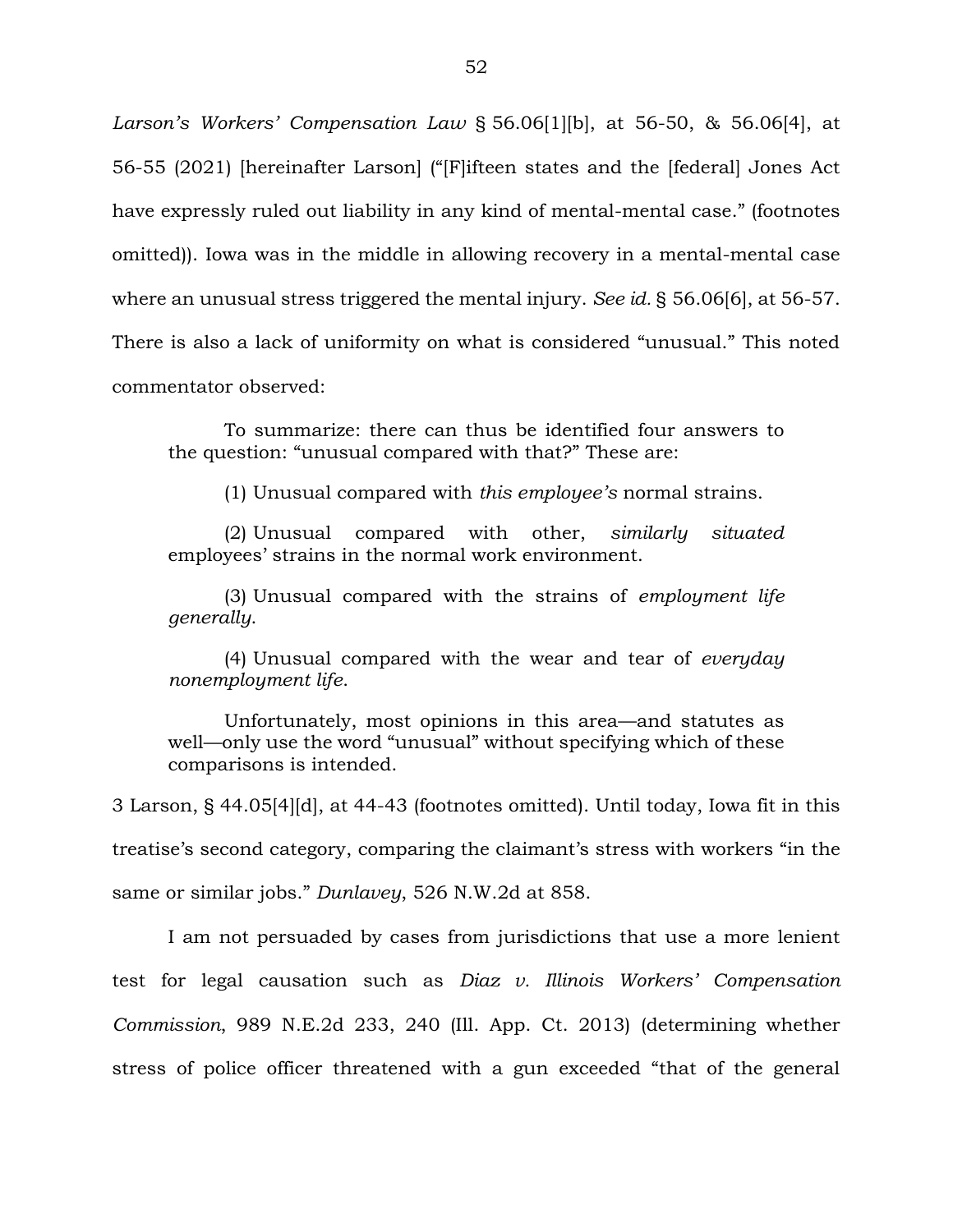public"). Comparing the claimant to the "working world at large" is an approach we rejected as "too amorphous to be practical." *Dunlavey*, 526 N.W.2d at 857–58 ("In every worker's compensation case heard under this test, the parties could call witnesses whose job related stress is either significantly greater or significantly smaller than the stress suffered by the worker seeking compensation." (quoting *Graves*, 713 P.2d at 193)). The proper comparison is to workers in the same or similar jobs. *Id. Diaz* is directly contrary to our decision in *Moon*, where we emphasized that *Dunlavey*'s legal causation test is to be applied with reference to the claimant's occupation as a police officer—not workers in general. *Moon*, 548 N.W.2d at 569.<sup>8</sup>

Arizona recently adopted an approach similar to *Dunlavey* in *France v. Industrial Commission of Arizona*, 481 P.3d 1162 (Ariz. 2021). In *France*, two deputy sheriffs were dispatched to perform a welfare check for a man threatening to kill himself with a shotgun. *Id.* at 1163. The man advanced toward Deputy Sheriff France and "point[ed] a shotgun two to three feet away from [France's] chest and face." *Id.* at 1164. The deputies shot the man several times and

 $\overline{a}$ 

<sup>8</sup>The majority relies on *Sparks v. Tulane Medical Center Hospital & Clinic*, 546 So. 2d 138 (La. 1989), but that case did not involve a first responder or a single traumatic incident. Rather, that court allowed recovery for a hospital "exchange card supervisor's" mental injury triggered by a series of death threats, vandalism, and harassment by her fellow employees spanning years. *Id.* at 140–41. The *Sparks* court recognized purely mental injury claims for the first time in that state, over the dissent of three justices. *Id.* at 148–49; *id.* at 149 (Marcus, J., dissenting) ("I do not consider . . . plaintiff's work-related stress to be an 'injury' " under Louisiana's Worker's Compensation Act); *id.* (Hall, J., dissenting) (concluding that the statute did not allow recovery for "mental-mental" injuries and stating, "Any change should come from the legislature and not the court. Even under the new interpretation of the law enunciated in the majority opinion, I would hold that this plaintiff is not entitled to benefits because her mental condition, as real and as unfortunate as it is, was not precipitated by an accident, i.e., an unexpected and unforeseen event that occurred suddenly or violently. It was the result of several years of work-related stress"). I agree with Justice Hall's dissent in *Sparks* that it is the legislature's role to expand recovery for purely mental injuries, not the court's.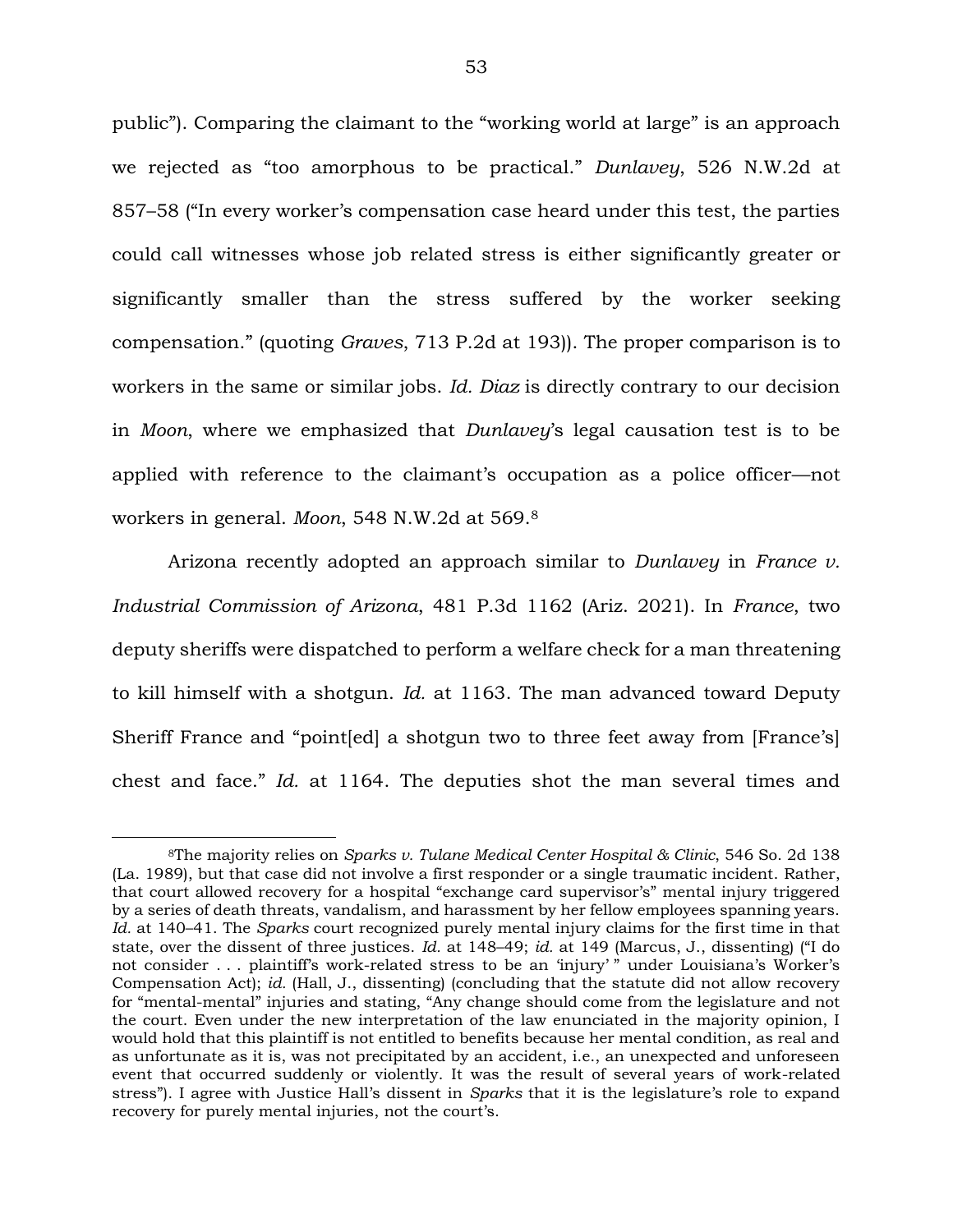watched him die. *Id.* France developed PTSD and sought workers' compensation benefits, which were denied. *Id.* For mental injuries from a single work-related event, the Supreme Court of Arizona interpreted "the central inquiry" of its workers' compensation statute as "whether the work-related event *itself* imposed stress on the employee that was 'unexpected, unusual or extraordinary.' " *Id.* at 1167 (quoting Ariz. Rev. Stat. Ann. § 23-1043.01(B) (2017)). The court further explained that

not all mental injuries caused by violent encounters experienced by law enforcement officers in the line of duty are compensable. As a preliminary matter, an officer must first establish that his work-related stress was a substantial contributing cause of his mental injury. Unlike the present case, many claims may not satisfy this initial hurdle. *Additionally, a court must examine the stressfulness of any such incident from the standpoint of a "reasonable person" with the same or similar job duties as the claimant, e.g., another law enforcement officer.* Thus, applying this standard, officers may be involved in many encounters in the line of duty that produce expected, common, and ordinary stress.

*Id.* (emphasis added) (vacating agency ruling that denied benefits under wrong legal standard).

New York courts previously took the position our court adopts today, determining whether mental injures were compensable by looking at the "emotional strain or tension . . . to which all workers are occasionally subjected." *Wilson v. Tippetts-Abbott-McCarthy-Stratton*, 253 N.Y.S.2d 149, 150 (App. Div. 1964). New York courts then saw the light and now require claimants to "demonstrate that the stress that caused the claimed mental injury was greater than that which other *similarly situated workers* experienced in the normal work environment." *Casey v. United Refin. Comp. of Pa.*, 149 N.Y.S.3d 309, 311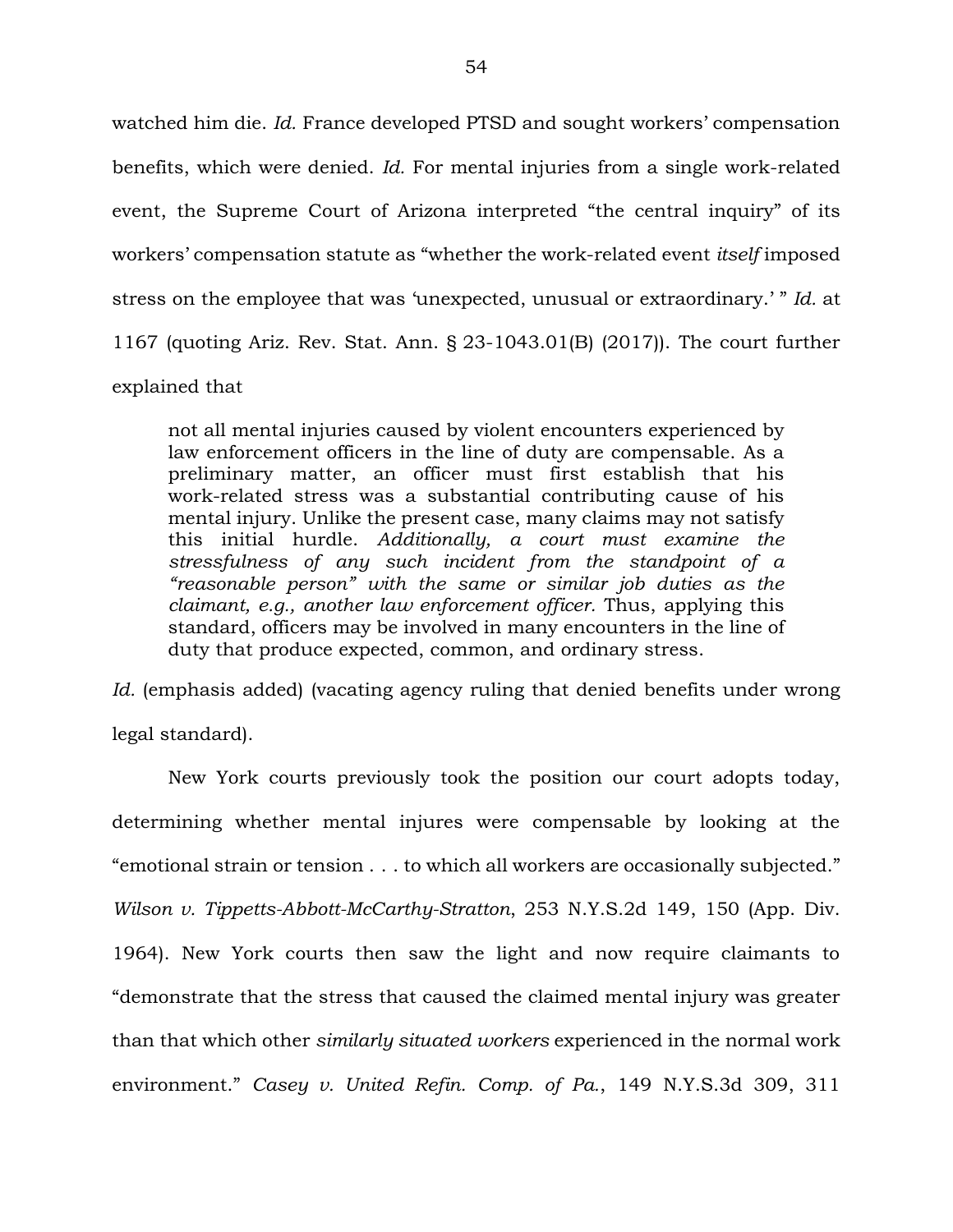(App. Div. 2021) (emphasis added). Whether stress is unusual is based on the complainant's occupation. *See, e.g.*, *Rivenburg v. County of Albany*, 131 N.Y.S.3d 431, 432–33 (App. Div. 2020) (affirming a denial workers' compensation benefits to a correctional officer personally threatened by a colleague and whose family was threatened by an inmate because "[g]iven the nature of the work required of correction officers and the character of the individuals under confinement, the stress created by dealing with the inmates was no different for claimant than it was for other correction officers").

Missouri courts likewise apply an objective standard to compare "the claimant's level of stress with the level of stress faced by other employees in the same profession." *Mantia v. Mo. Dep't of Transp.*, 529 S.W.3d 804, 810 (Mo. 2017) (en banc) (reversing an award of benefits because claimant failed "to present evidence the actual work events comprising the 'same or similar conditions' would have caused extraordinary and unusual stress to a reasonable highway worker").<sup>9</sup> The Iowa legislature can decide whether to restore the occupation-specific test for mental disability claims in our state.

 $\overline{a}$ 

<sup>9</sup>Missouri's Workers' Compensation Act includes a special provision exempting firefighters from the requirement to prove work-related stress was objectively "extraordinary and unusual." *Mantia*, 529 S.W.3d 810–11 & 811 n.2 (citing Mo. Rev. Stat. § 287.120.10 (2005)). This exception presumably was enacted "because the legislature believed stress is such a regular matter for firefighters that it would be difficult to show that stress was of an 'extraordinary and unusual' degree for those in that occupation." *Byous v. Mo. Loc. Gov't Emps. Ret. Sys. Bd. of Trs.*, 157 S.W.3d 740, 756 n.1 (Mo. Ct. App. 2005) (Smart, J., concurring in part and dissenting in part). The Iowa legislature has not enacted a similar provision in Iowa Code chapter 85 or chapter 411, and I wouldn't create one in the guise of interpretation. The legislature is the proper audience for Tripp's request for a change in the law to relax proof requirements for work-related PTSD or other mental injuries suffered by emergency dispatchers or first responders.